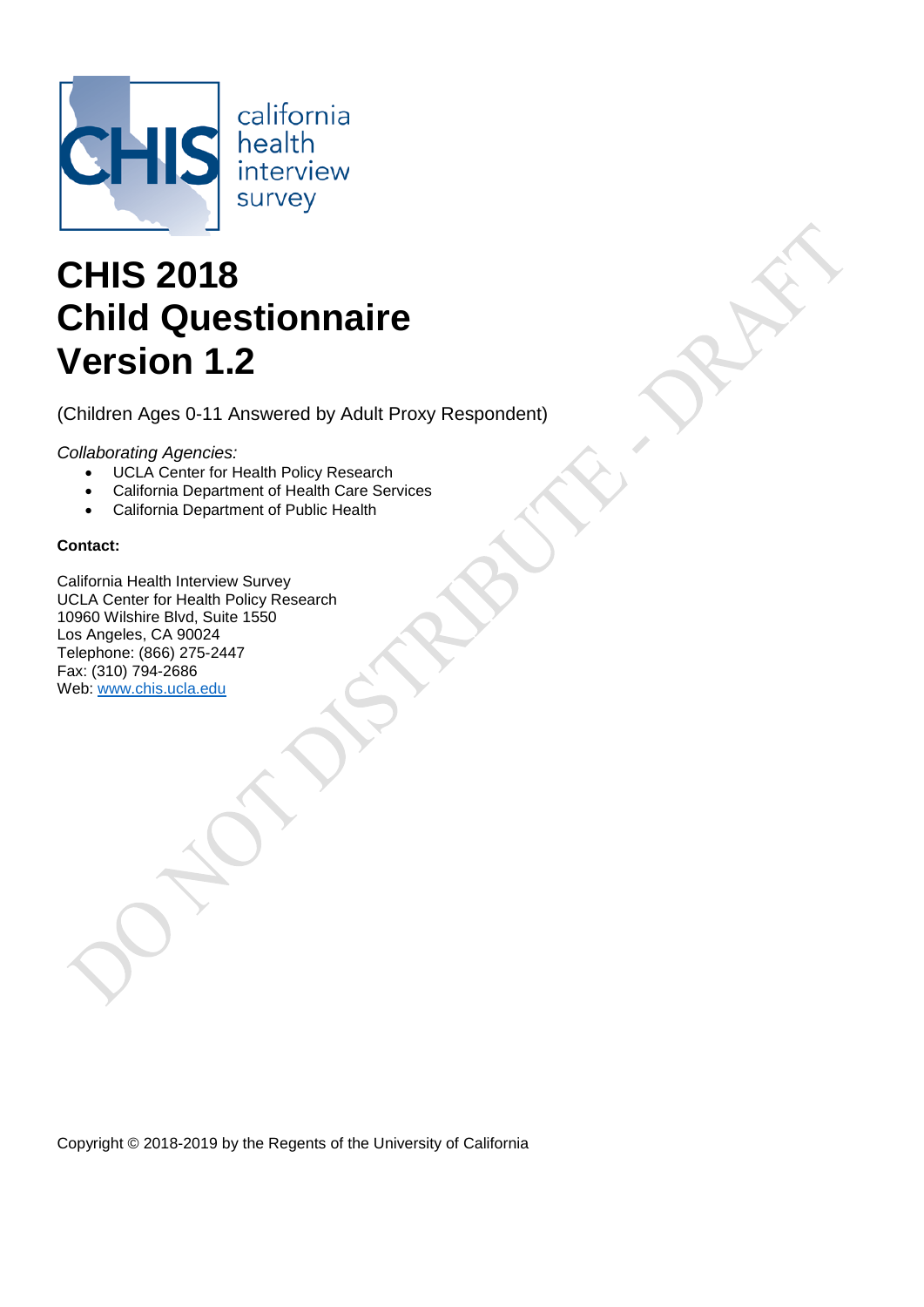| <b>TABLE OF CONTENTS</b>                            |  |
|-----------------------------------------------------|--|
| SECTION A - DEMOGRAPHICS PART I, HEALTH CONDITIONS4 |  |
|                                                     |  |
|                                                     |  |
|                                                     |  |
|                                                     |  |
|                                                     |  |
|                                                     |  |
|                                                     |  |
|                                                     |  |
|                                                     |  |
|                                                     |  |
|                                                     |  |
|                                                     |  |
|                                                     |  |
|                                                     |  |
|                                                     |  |
|                                                     |  |
|                                                     |  |
|                                                     |  |
|                                                     |  |
|                                                     |  |
|                                                     |  |
|                                                     |  |
|                                                     |  |
|                                                     |  |
|                                                     |  |
|                                                     |  |
|                                                     |  |
|                                                     |  |
|                                                     |  |
|                                                     |  |
|                                                     |  |
|                                                     |  |
|                                                     |  |
|                                                     |  |
|                                                     |  |
|                                                     |  |
|                                                     |  |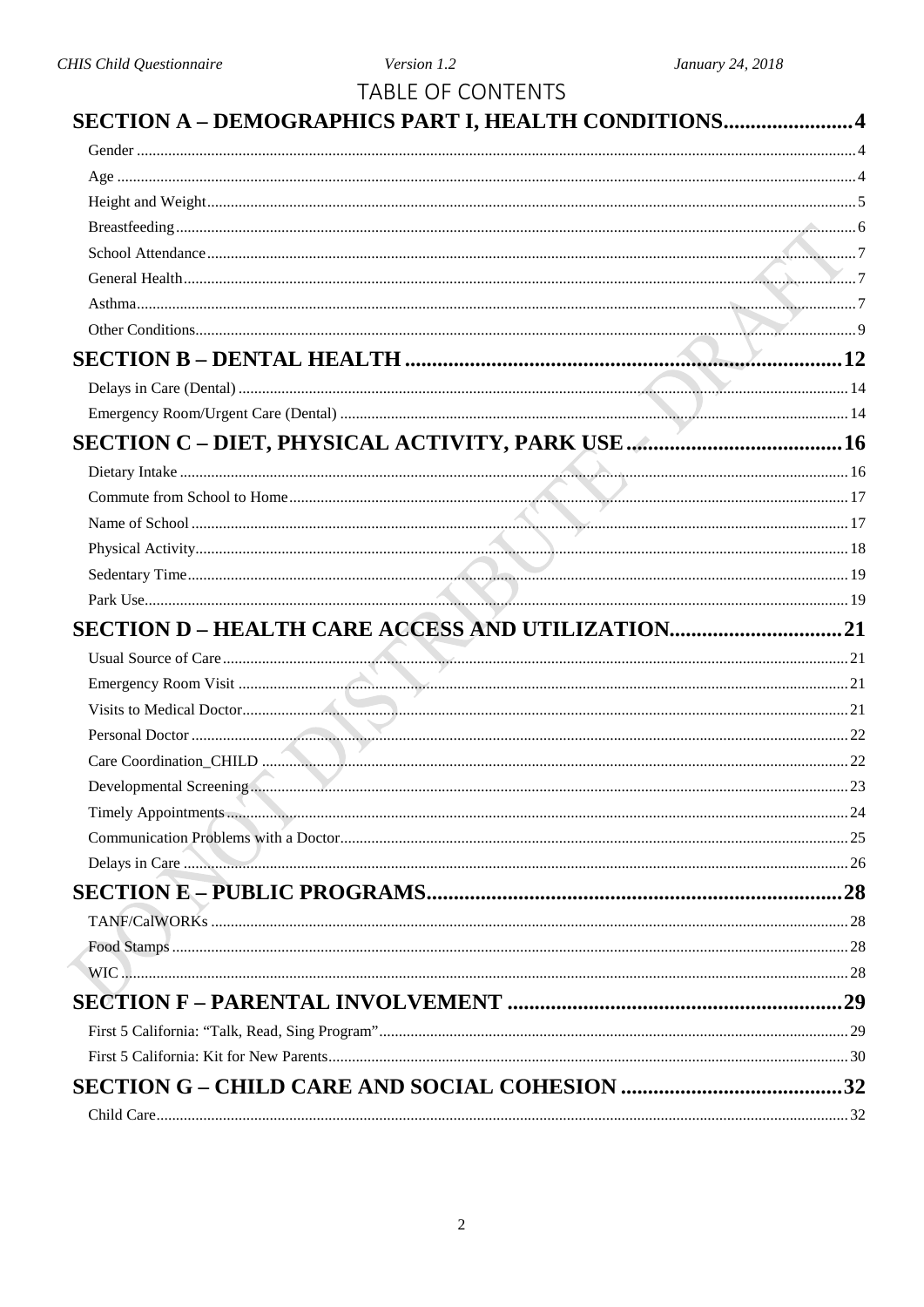| CHIS Child Questionnaire | Version 1.2 | January 24, 2018                                                                                                              |
|--------------------------|-------------|-------------------------------------------------------------------------------------------------------------------------------|
|                          |             |                                                                                                                               |
|                          |             |                                                                                                                               |
|                          |             | So we can be sure we have included children of all races and ethnic groups in California, I need to ask a few questions about |
|                          |             |                                                                                                                               |
|                          |             |                                                                                                                               |
|                          |             |                                                                                                                               |
|                          |             |                                                                                                                               |
|                          |             |                                                                                                                               |
|                          |             |                                                                                                                               |
|                          |             |                                                                                                                               |
|                          |             |                                                                                                                               |
|                          |             |                                                                                                                               |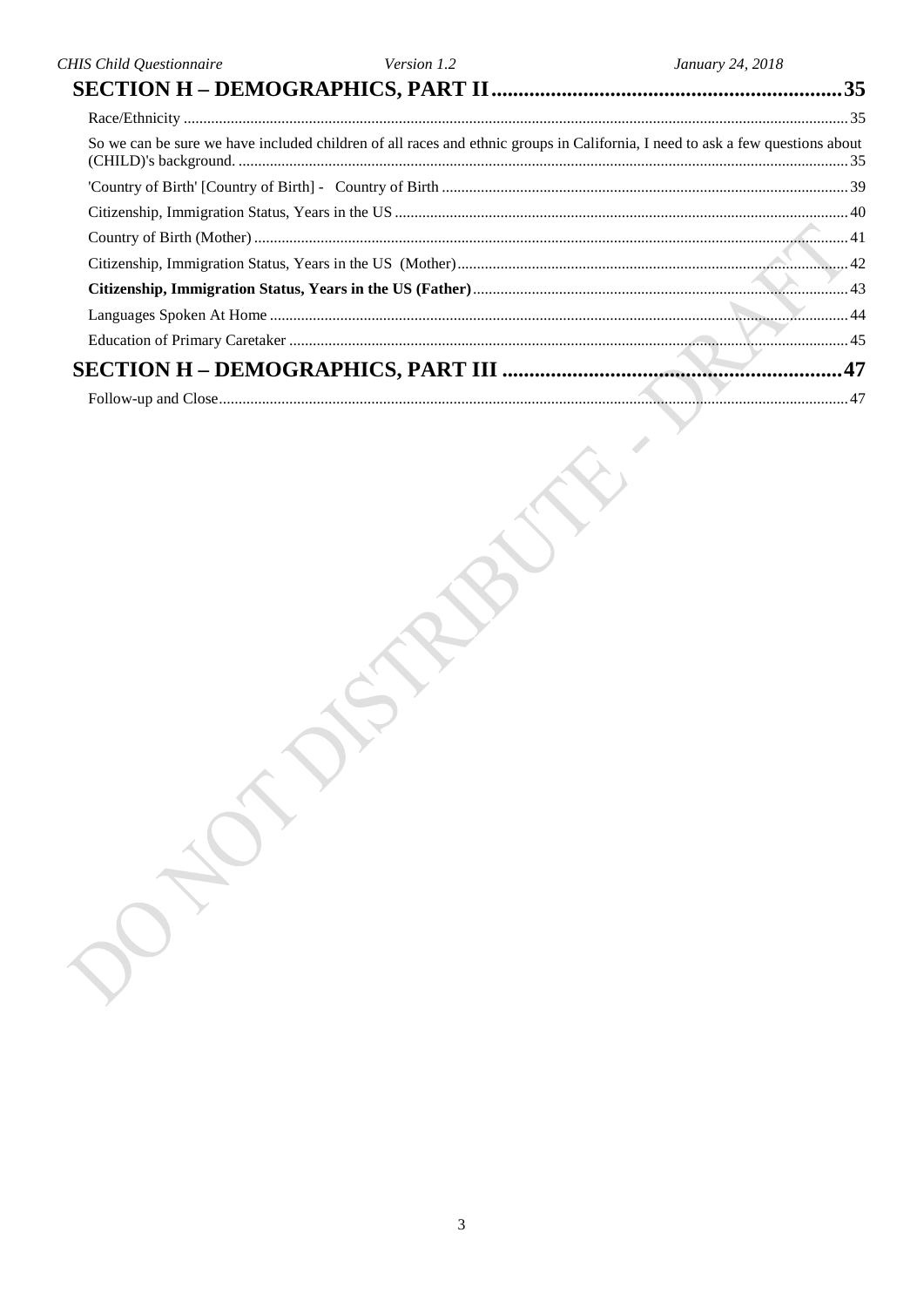### <span id="page-3-0"></span>SECTION A – DEMOGRAPHICS PART I, HEALTH CONDITIONS

### <span id="page-3-1"></span>**'PN\_CA1' [PN\_CA1] - PROGRAMMING NOTE CA1 : SET CADATE = CURRENT DATE (YYYYMMDD); IF AR = SKA AND GENDER OF CHILD IS KNOWN, SKIP TO CA2 ; ELSE CONTINUE WITH CA1**

'CA1' [CA1] -

Some of the questions are based on (CHILD's) personal traits, like his or her age. So I will first ask you a few brief background questions.

Is (CHILD) male or female?

- O 01 MALE<br>O 02 FEMA
- O 02 FEMALE<br>O -7 REFUSEI
- -7 REFUSED

### <span id="page-3-2"></span>'CA2' [CA2] -

What is {his/her} date of birth?

### 'CA2MON' [CA2MON] -

- $\begin{bmatrix} \text{MONTH\_[HR: 1-12]} \\ \text{O} & \text{01 JANU} \end{bmatrix}$ 
	- O 01 JANUARY<br>O 02 FEBRUAR
	- O 02 FEBRUARY<br>O 03 MARCH
	- O 03 MARCH<br>O 04 APRIL
	- O 04 APRIL<br>O 05 MAY
	- O 05 MAY<br>O 06 JUNE
	- O 06 JUNE<br>O 07 JULY
	- O 07 JULY<br>O 08 AUGL
	- O 08 AUGUST<br>O 09 SEPTEMI
	- O 09 SEPTEMBER<br>O 10 OCTOBER
	- O
	10 OCTOBER
	O
	11 NOVEMBEI O
	11 NOVEMBER
	O
	12 DECEMBER
	- 12 DECEMBER

'CA2DAY' [CA2DAY] -

\_\_\_\_\_ DAY [HR: 1-31]

'CA2YR' [CA2YR] -

\_\_\_\_\_ YEAR [HR: 2004-2016]

O -7 REFUSED<br>O -8 DON'T KN -8 DON'T KNOW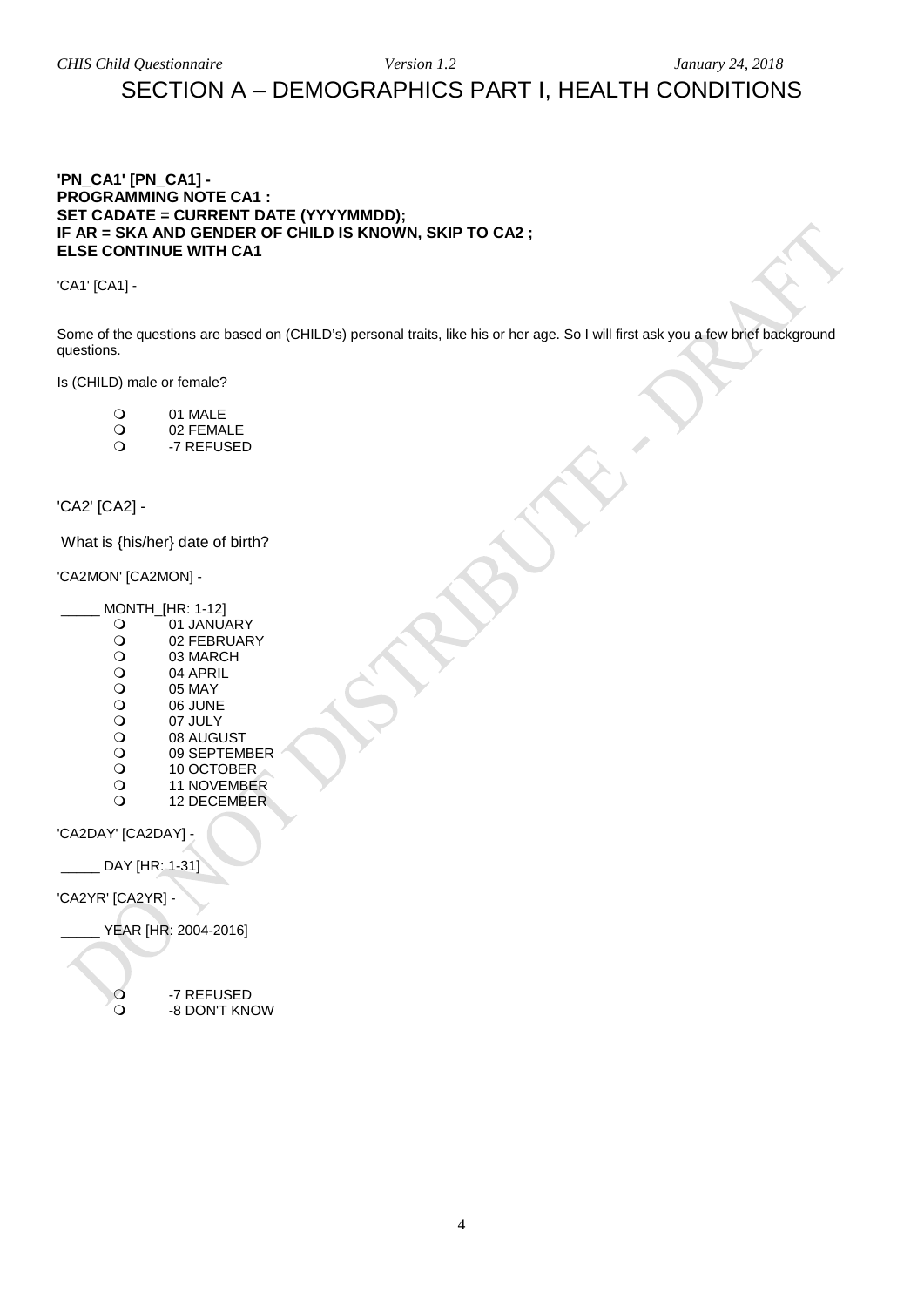*CHIS Child Questionnaire Version 1.2 January 24, 2018*

### **'PN\_CA3' [PN\_CA3] - PROGRAMMING NOTE CA3 : IF CA2 = -7 OR -8 (REFUSED/DON'T KNOW) CONTINUE WITH CA3 ; ELSE SKIP TO CA4**

'CA3' [CA3] -

How old is {he/she}?

[INTERVIEWER NOTE: FOR AGES ABOVE 4 YRS OR 48 MO, DO NOT RECORD MONTHS OR PARTIAL YRS]

'CA3YR' [CA3YR] -

\_\_\_\_\_\_\_\_\_\_\_\_\_\_ YEARS

'CA3MON' [CA3MON] -

\_\_\_\_\_\_\_\_\_\_\_\_\_\_ MONTHS

- O -7 REFUSED<br>O -8 DON'T KN
- -8 DON'T KNOW

<span id="page-4-0"></span>'CA4' [CA4] -

About how tall is (CHILD) now without shoes?

| [IF NEEDED, SAY: "Your best guess is fine."] |  |  |  |  |  |  |
|----------------------------------------------|--|--|--|--|--|--|
|----------------------------------------------|--|--|--|--|--|--|

'CA4F/CA4I' [CA4F/CA4I] -

 $\overline{\phantom{a}}$  FEET

\_\_\_\_\_ INCHES

'CA4M/CA4C' [CA4M/CA4C] -

\_\_\_\_\_ METERS

\_\_\_\_\_ CENTIMETERS

'CA4FMT' [CA4FMT] -

- O 01 FEET/INCHES<br>O 02 METERS/CENT
- O 02 METERS/CENTIMETERS<br>O 7 REFUSED
- O -7 REFUSED<br>O -8 DON'T KN
- -8 DON'T KNOW

'CA5' [CA5] -

About how much does (CHILD) weigh now without shoes? [IF NEEDED, SAY: "Your best guess is fine."]

'CA5P' [CA5P] -

\_\_\_\_\_ POUNDS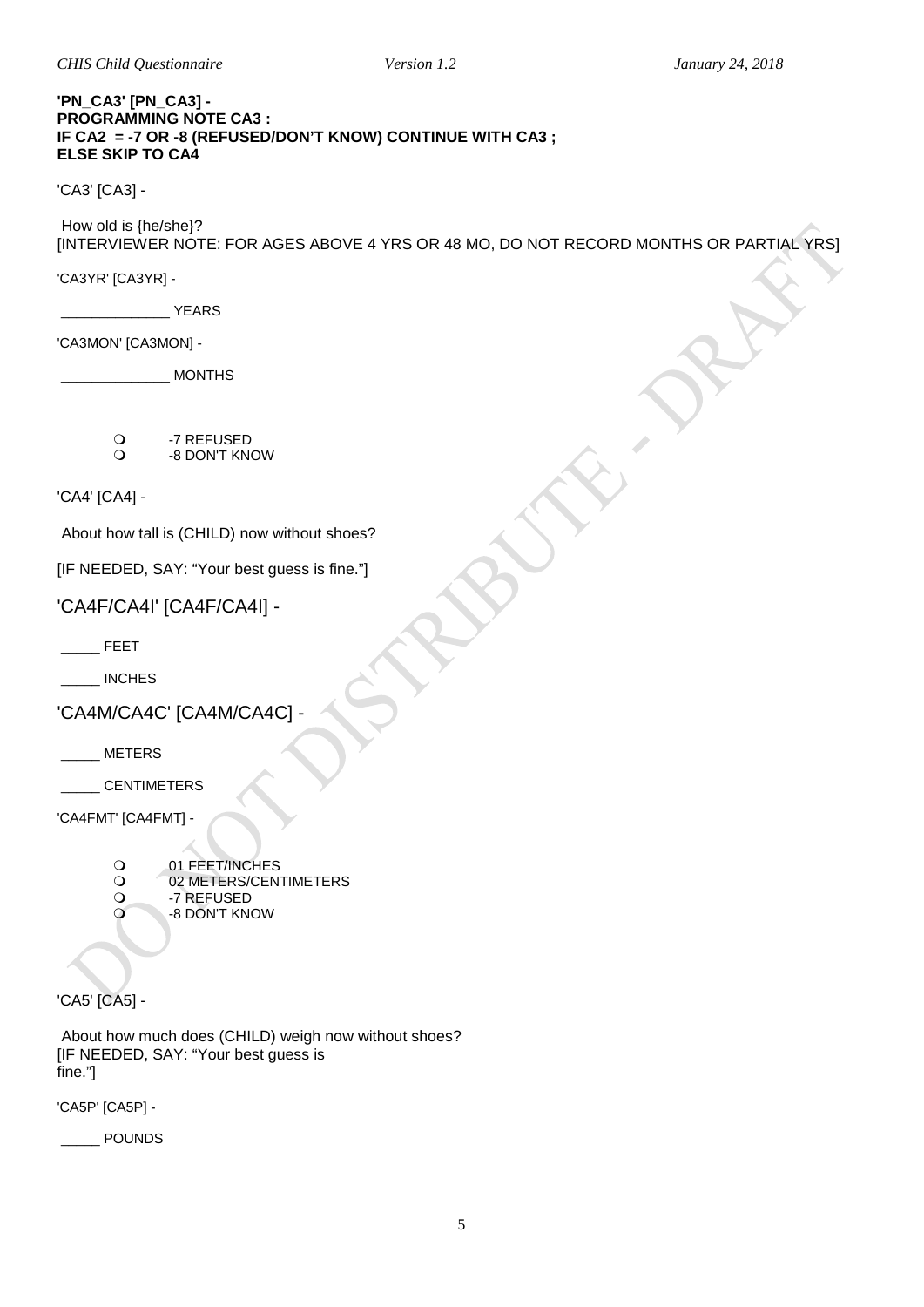'CA5K' [CA5K] -

\_\_\_\_\_ KILOGRAMS

'CA5FMT' [CA5FMT] -

CA5FMT

- O 01 POUNDS<br>O 02 KILOGRA
- O 02 KILOGRAMS<br>O -7 REFUSED
- O -7 REFUSED<br>O -8 DON'T KN
- -8 DON'T KNOW

### <span id="page-5-0"></span>**'PN\_CA14' [PN\_CA14] - PROGRAMMING NOTE CA14 : IF CAGE > 3 YEARS GO TO PROGRAMMING NOTE CA42 ; ELSE IF CAGE ≤ 3 YEARS CONTINUE WITH CA14**

'CA14' [CA14] -

Was (CHILD) ever breastfed or fed breast milk?

- O 01 YES<br>O 02 NO
- O 02 NO<br>O -7 REF
- O -7 REFUSED<br>O -8 DON'T KN -8 DON'T KNOW
- 

**If = 2, -7, -8, goto 'CA6'**

'CA15' [CA15] -

How old was (CHILD) when { he/she} stopped breastfeeding altogether?

'CA15M' [CA15M] -

CA15M

'CA15Y' [CA15Y] -

CA15Y

REDK\_CA15

- O 93 STILL BREASTFEEDING<br>O 7 REFUSED
- O -7 REFUSED<br>O -8 DON'T KN -8 DON'T KNOW

'CA16' [CA16] –

How old was (CHILD) when you began giving {him/her} baby food or other solid foods?

[IF NEEDED SAY: "Solid food is anything other than milk, formula, juice, water, herbs or teas."]

\_\_\_\_\_\_ MONTHS

- O 93 NO SOLID FOOD YET<br>O -7 REFUSED
- O -7 REFUSED<br>O -8 DON'T KN
- -8 DON'T KNOW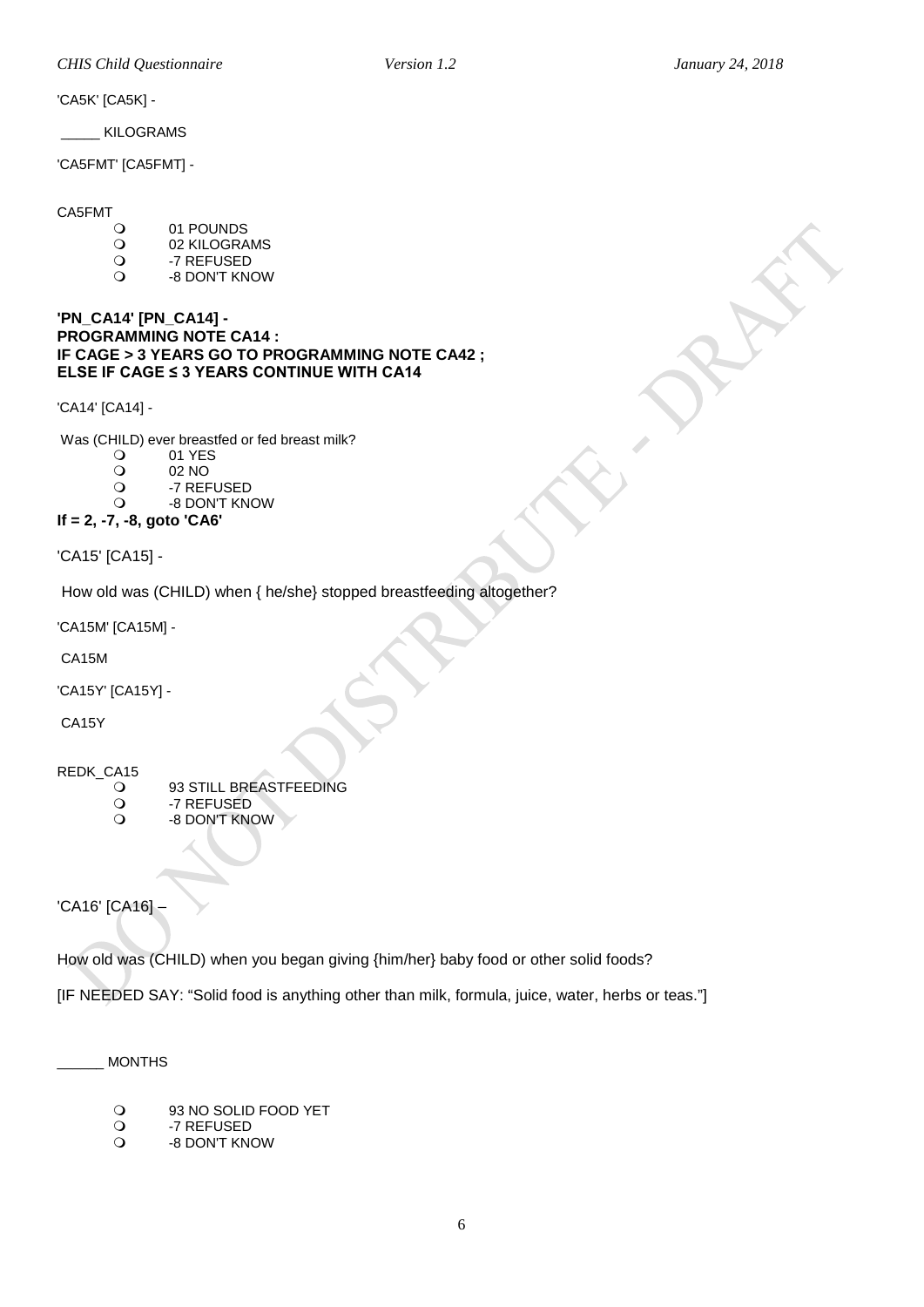### <span id="page-6-0"></span>**'PN\_CA42' [PN\_CA42] - PROGRAMMING NOTE CA42 : IF CAGE < 5 YEARS GO TO CA6 ; ELSE CONTINUE WITH CA42 AND IF CAGE = 5 YRS DISPLAY "Not including pre-school or nursery school,"**

'CA42' [CA42] -

{Not including pre-school or nursery school,} Did (CHILD) attend school last week?

- O 01 YES<br>O 02 NO
- O 02 NO<br>O 03 ON
- O 03 ON VACATION<br>O 04 HOME SCHOO
- O 04 HOME SCHOOLED<br>O -7 REFUSED
- O -7 REFUSED<br>O -8 DON'T KN
- -8 DON'T KNOW

### **If = 1, 4, goto 'CA6'**

### **'PN\_CA43' [PN\_CA43] - PROGRAMMING NOTE CA43 : IF CAGE = 5 YRS DISPLAY "Not including pre-school or nursery school,"**

'CA43' [CA43] -

{Not including pre-school or nursery school,} Did (CHILD) attend school during the last school year?

- O 01 YES<br>O 02 NO
- O 02 NO<br>O 03 HO
- O 03 HOMESCHOOLED<br>Q -7 REFUSED
- O -7 REFUSED<br>O -8 DON'T KN
- -8 DON'T KNOW

<span id="page-6-1"></span>'CA6' [CA6] -

In general, would you say (CHILD)'s health is excellent, very good, good, fair or poor?

- O
01 EXCELLENT
02 VERY GOOD
- 02 VERY GOOD<br>02 03 GOOD
- O 03 GOOD<br>O 04 FAIR
- O 04 FAIR<br>O 05 POOI
- O 05 POOR<br>O -7 REFUS
- O -7 REFUSED<br>O -8 DON'T KN -8 DON'T KNOW

<span id="page-6-2"></span>'CA12' [CA12] -

Has a doctor ever told you that (CHILD) has asthma?

- $\overline{O}$  01 YES
- 02 NO<br>
0 -7 REF
- -7 REFUSED
- -8 DON'T KNOW
- **If = 2, -7, -8, goto 'CA58'**

'CA31' [CA31] -

Does {he/she} still have asthma?<br>
O 01 YES

- O 01 YES<br>O 02 NO
- O 02 NO<br>O -7 REF
- O -7 REFUSED
- -8 DON'T KNOW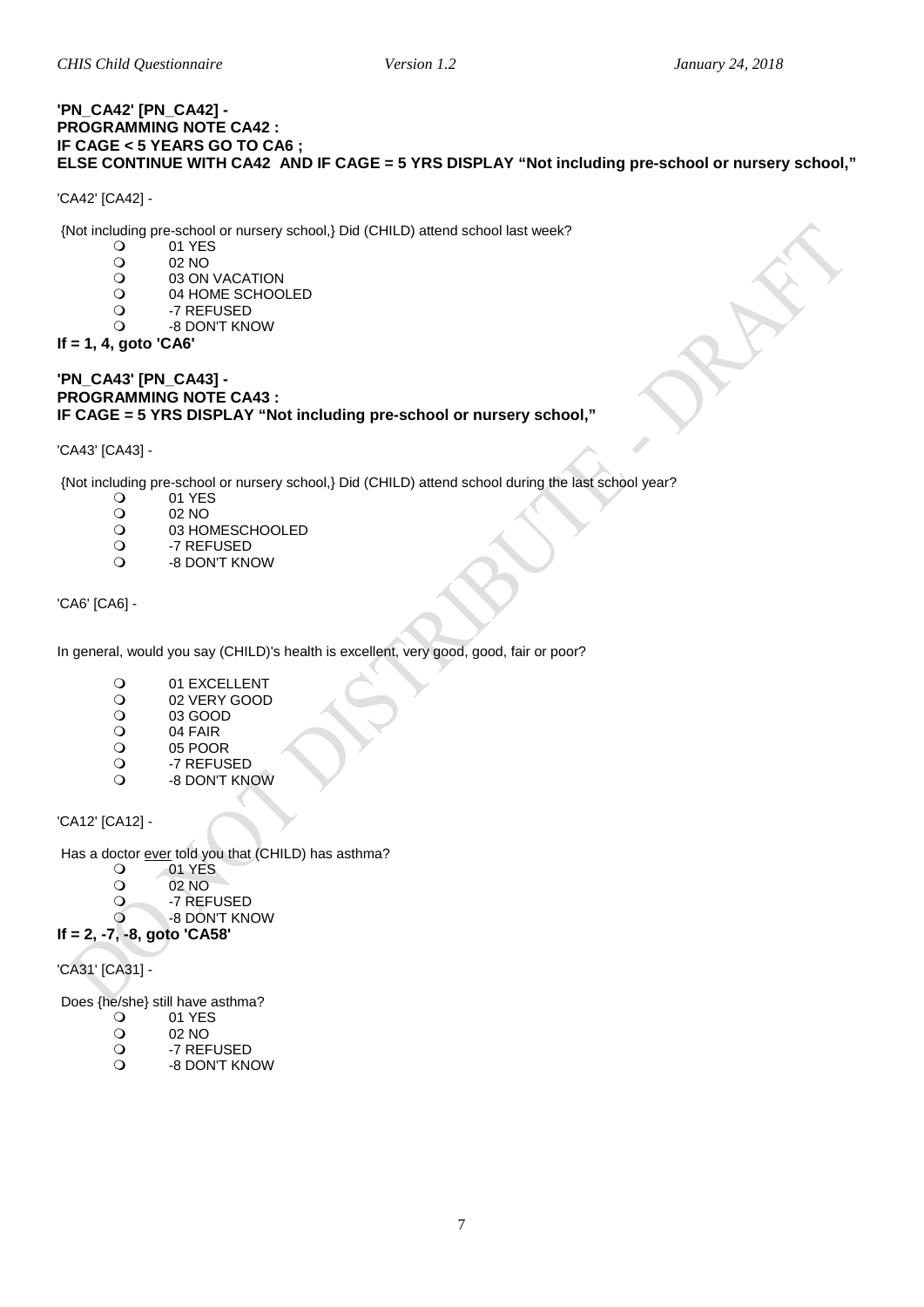During the <u>past 12 months</u>, has {he/she} had an episode of asthma or an asthma attack?<br>  $\bigcirc$  01 YES

- O 01 YES<br>O 02 NO
- O 02 NO<br>O -7 REF
- O -7 REFUSED<br>O -8 DON'T KN
- -8 DON'T KNOW

'CA33' [CA33] -

During the <u>past 12 months</u>, has (CHILD) had to visit a hospital emergency room because of {his/her} asthma?<br>  $Q = 01$  YFS

- O 01 YES<br>O 02 NO
- O 02 NO<br>O -7 REF
- -7 REFUSED
- -8 DON'T KNOW

### **If = 2, -7, -8, goto 'CA12A'**

### 'CA48' [CA48] -

Did you take (CHILD) to a hospital emergency room for {his/her} asthma because you were unable to see {his/her} doctor? [ENTER 3 ONLY IF R VOLUNTEERS THAT HE/SHE DOESN'T HAVE A DOCTOR. DO NOT PROBE.]

- O 01 YES<br>O 02 NO
- 02 NO
- O
03 DOESN'T HAVE DOCTOR
O
22 REFLISED
- O -7 REFUSED
- -8 DON'T KNOW

'CA12A' [CA12A] -

Is (CHILD) now taking a daily medication to control {his/her} asthma that was prescribed or given to you by a doctor?

# **[IF NEEDED, SAY: "This includes both oral medicine and inhalers. This is different from inhalers used for quick relief."]**

- O 01 YES<br>O 02 NO
- O 02 NO<br>O -7 REF
- O -7 REFUSED<br>O -8 DON'T KN
- -8 DON'T KNOW

### **'PN\_CA41' [PN\_CA41] - PROGRAMMING NOTE CA41 : IF CA31 = 1 (YES, STILL HAS ASTHMA) OR CA32 = 1 (YES, EPISODE IN LAST 12 MOS), GO TO CA34 ; ELSE CONTINUE WITH CA41**

'CA41' [CA41] -

During the past 12 months, has (CHILD) had to visit a hospital emergency room because of {his/her} asthma?

- O 01 YES<br>O 02 NO
- O 02 NO<br>O -7 REF
	- -7 REFUSED
	- -8 DON'T KNOW
- **If = 2, -7, -8, goto 'CA34'**

'CA49' [CA49] -

Did you take (CHILD) to a hospital emergency room for {his/her} asthma because you were unable to see {his/her} doctor?

[ENTER 3 ONLY IF R VOLUNTEERS THAT HE/SHE DOESN'T HAVE A DOCTOR. DO NOT PROBE.]

- O 01 YES<br>O 02 NO
- O 02 NO<br>O 03 DO
- O 03 DOESN'T HAVE DOCTOR<br>O 3 -7 REFUSED
- O -7 REFUSED<br>O -8 DON'T KN
- -8 DON'T KNOW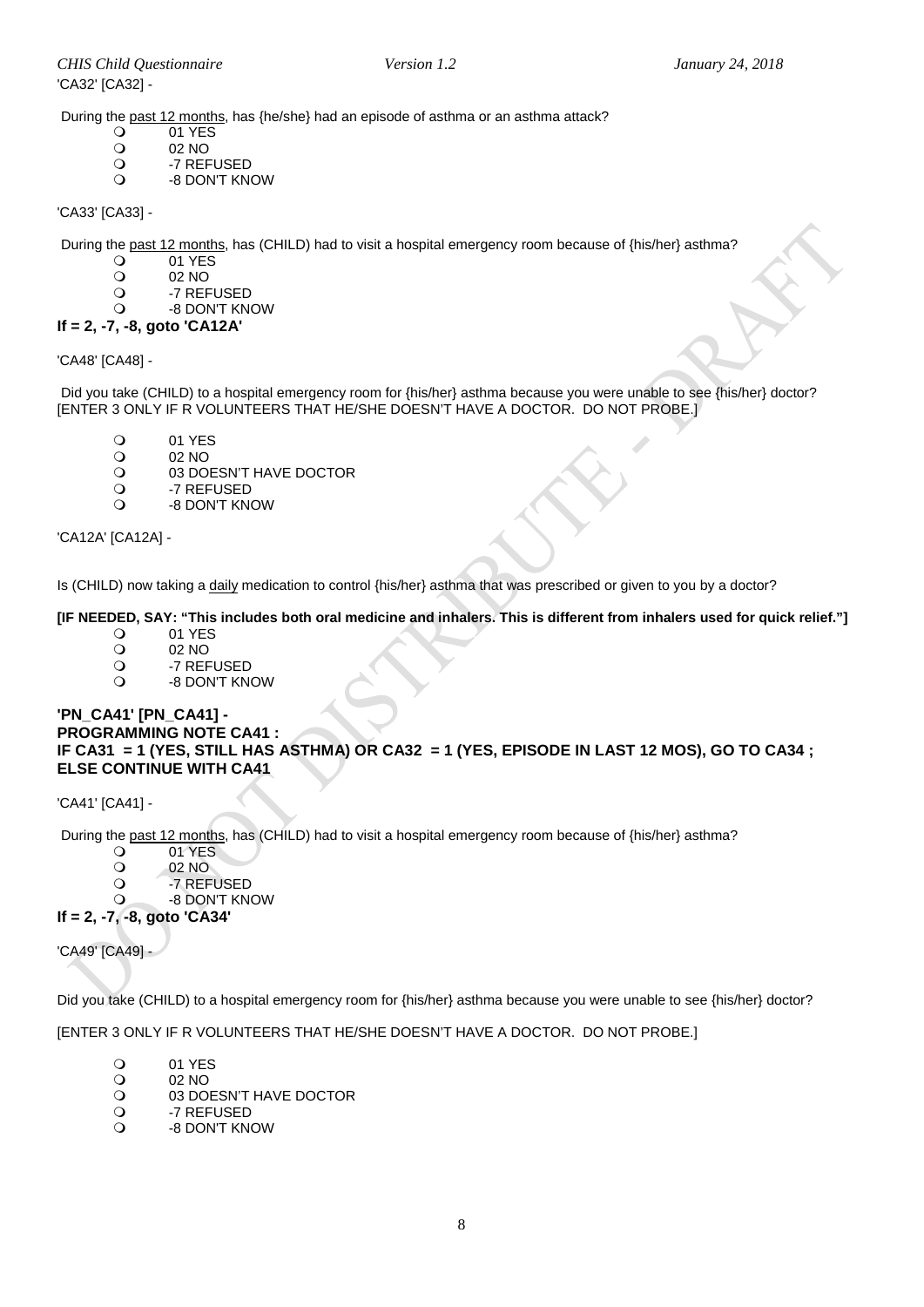During the past 12 months, how many days of day care or school did (CHILD) miss due to asthma?

\_\_\_\_\_\_\_\_ NUMBER OF DAYS

- O 93 CHILD NOT IN DAYCARE OR SCHOOL<br>O 3 -7 REFUSED
- O -7 REFUSED<br>O -8 DON'T KN -8 DON'T KNOW

'CA35' [CA35] -

Have (CHILD'S) doctors or other medical providers worked with you to develop a plan so that you know how to take care of {his/her} asthma?

- O 01 YES<br>O 02 NO
- O 02 NO<br>O -7 REF
- O -7 REFUSED<br>O -8 DON'T KN
- -8 DON'T KNOW

### **If = 2, -7, -8, goto 'CA51'**

'CA50' [CA50] -

Do you have a written or printed copy of this plan? [IF NEEDED, SAY: "This can be an electronic or hard copy."]

- 01 YES<br>02 NO
- O 02 NO<br>O -7 REF
- O -7 REFUSED<br>O -8 DON'T KN
- <span id="page-8-0"></span>-8 DON'T KNOW

'CA7' [CA7] -

Does (CHILD) currently have any physical, behavioral, or mental conditions that limit or prevent {him/her} from doing childhood activities usual for {his/her} age?<br>  $Q = 01$  YES

- O 01 YES<br>O 02 NO
- O 02 NO<br>O -7 REF
- O -7 REFUSED<br>O -8 DON'T KN
- -8 DON'T KNOW

**If = 2, -7, -8, goto 'CA17'**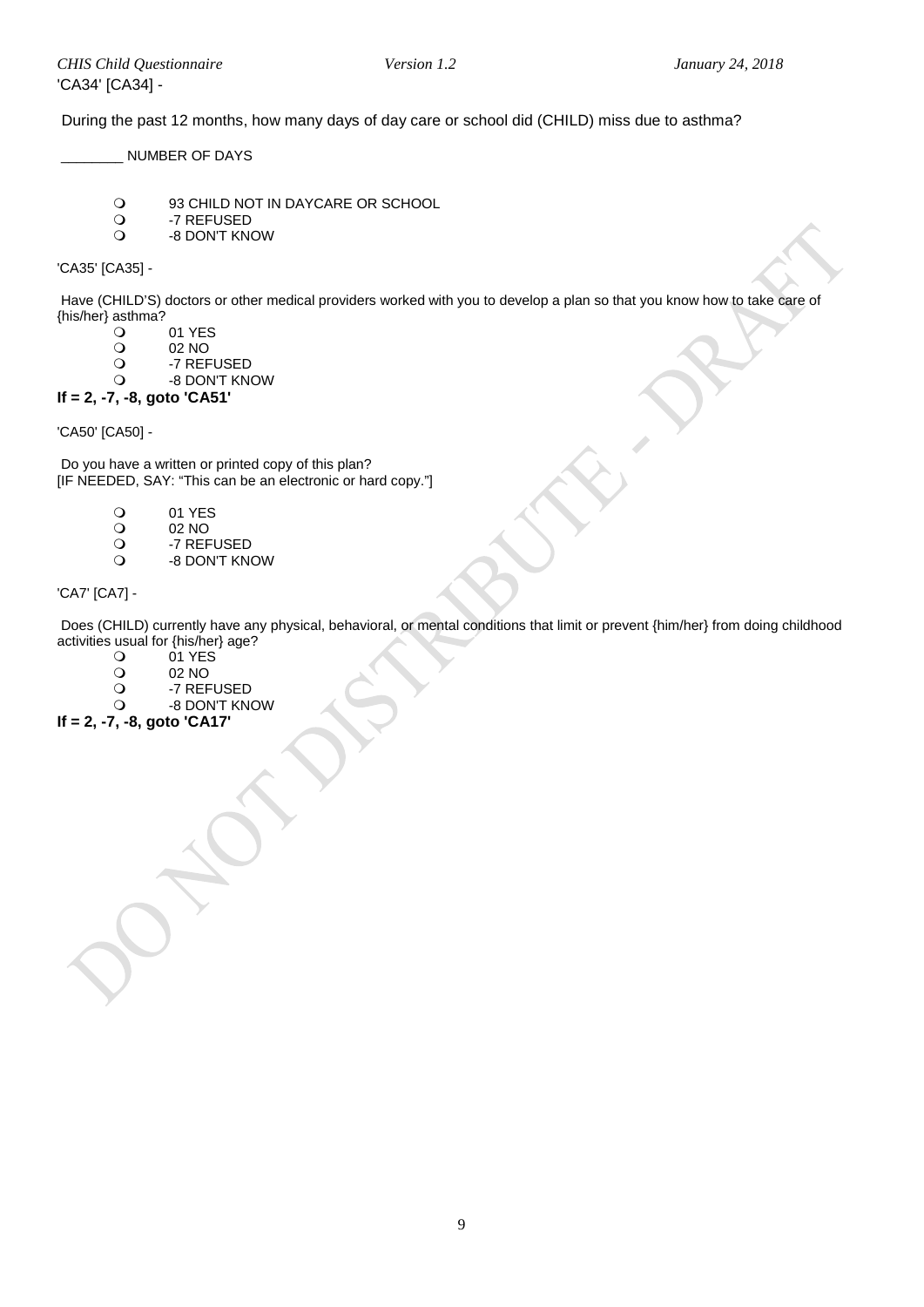'CA10A' [CA10A] -

What condition does (CHILD) have? [CODE ALL THAT APPLY]

[PROBE: "Any others?"]

- O 01 ADD/ADHD<br>O 02 ASPERGER
- O 02 ASPERGER'S SYNDROME<br>O 03 AUTISM
- O 03 AUTISM<br>O 04 CEREBR
- O 04 CEREBRAL PALSY<br>O 05 CONGENITAL HEA
- O 05 CONGENITAL HEART DISEASE<br>O 06 CYSTIC FIBROSIS
- O 06 CYSTIC FIBROSIS<br>O 07 DIABETES
- O 07 DIABETES<br>O 08 DOWN'S S
- O 08 DOWN'S SYNDROME<br>
O 09 EPILEPSY
- O 09 EPILEPSY<br>O 10 DEAFNES
- 0 10 DEAFNESS OR OTHER HEARING PROBLEM<br>0 11 MENTAL RETARDATION, OTHER THAN DOW
- O 11 MENTAL RETARDATION, OTHER THAN DOWN'S<br>O 12 MUSCULAR DYSTROPHY
- O 12 MUSCULAR DYSTROPHY<br>
O 13 NEUROMUSCULAR DISO
- O 13 NEUROMUSCULAR DISORDER<br>
0 14 ORTHOPEDIC PROBLEM (BONI
- O 14 ORTHOPEDIC PROBLEM (BONES OR JOINTS)<br>O 15 SICKLE CELL ANEMIA
- O
15 SICKLE CELL ANEMIA
O
16 BLINDNESS OR OTHE
- O 16 BLINDNESS OR OTHER VISION PROBLEM<br>
O 91 OTHER (SPECIFY: )
- Q 91 OTHER (SPECIFY: \_<br>Q -7 REFUSED
- O -7 REFUSED<br>O -8 DON'T KN
- -8 DON'T KNOW

**If = -7, -8, goto 'CA17'**

OTHER

'CA55' [CA55] -

 Have (CHILD's) doctors or other medical providers worked with you to develop a plan so that you know how to take care of {his/her} (INSERT CONDITION(S) FROM CA10A)?

- O 01 YES<br>O 02 NO
- 02 NO
- -7 REFUSED
- -8 DON'T KNOW **If = 2, -7, -8, goto 'CA57'**

'CA56' [CA56] -

Do you have a written or printed copy of this plan?

[IF NEEDED, SAY: "This can be an electronic or hard copy."]

- O 01 YES O 02 NO<br>O -7 REF
- O -7 REFUSED
- -8 DON'T KNOW

### 'CA57' [CA57]

How confident are you that you can control and manage (CHILD's) (INSERT CONDITION(S) FROM CA10A)? Would you say you are very confident, somewhat confident, not too confident, or not at all confident?

- O 01 VERY CONFIDENT<br>
O 02 SOMEWHAT CONF
- O
02 SOMEWHAT CONFIDENT
O
03 NOT TOO CONFIDENT
- O
03 NOT TOO CONFIDENT
O
04 NOT AT ALL CONFIDEN
- O 04 NOT AT ALL CONFIDENT<br>O 3 -7 REFUSED
- -7 REFUSED
- -8 DON'T KNOW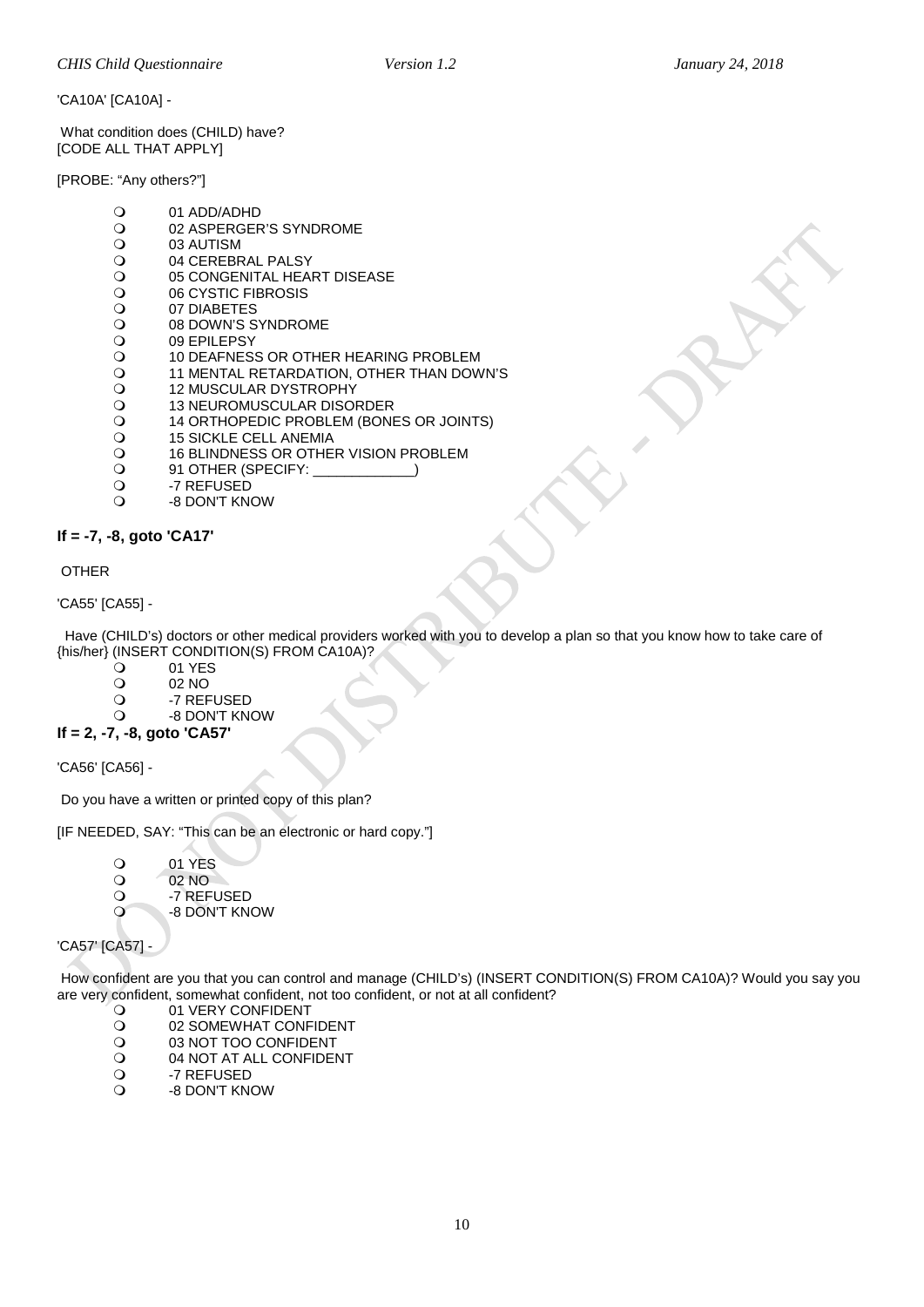Does (CHILD) currently need or use medicine prescribed by a doctor, other than vitamins?

**[IF NEEDED, SAY: "This only applies to medications prescribed by a doctor. Over-the-counter medications such as cold or headache medication, or other vitamins, minerals, or supplements purchased without a prescription are not included."]**

- 01 YES<br>02 NO
- O 02 NO<br>O -7 REF
- O -7 REFUSED<br>O -8 DON'T KN
- -8 DON'T KNOW

### **If =2, -7,-8, goto 'CA23'**

'CA18' [CA18] -

Is  $\{\text{his/her}\}$  need for prescription medicine because of any medical, behavior, or other health condition?<br>  $\bigcirc$  01 YES

- 0 01 YES<br>02 NO
- O 02 NO<br>O -7 REF
- O -7 REFUSED<br>O -8 DON'T KN
- -8 DON'T KNOW

### **If =2, -7,-8, goto 'CA23'**

'CA19' [CA19] -

Is this a condition that has lasted or is expected to last for 12 months or longer  $\overline{O}$  01 YES

- O 01 YES<br>O 02 NO
- O 02 NO<br>O -7 REF
- O -7 REFUSED<br>O -8 DON'T KN
- -8 DON'T KNOW

### 'CA23' [CA23] -

Does (CHILD) need or get special therapy, such as physical, occupational or speech therapy?<br>
O 01 YES

- O 01 YES<br>O 02 NO
- O 02 NO<br>O -7 REF
- O -7 REFUSED<br>O -8 DON'T KN
- -8 DON'T KNOW

### **If =2, -7,-8, goto 'PN\_CC1'**

'CA24' [CA24] -

Is  $\{\text{his/her}\}$  need for special therapy because of any medical, behavior, or other health condition?<br>  $\bigcirc$  01 YES

- O 01 YES<br>O 02 NO
- O 02 NO<br>O -7 REF
- -7 REFUSED
- -8 DON'T KNOW
- **If =2, -7,-8, goto 'PN\_CC1'**

'CA25' [CA25] -

 $\circ$ 0<br>0

Is this a condition that has lasted or is expected to last for 12 months or longer

| O        | 01 YES           |
|----------|------------------|
| $\Omega$ | 02 <sub>NO</sub> |
| $\circ$  | -7 REFUSED       |
| O        | -8 DON'T KNOW    |
|          |                  |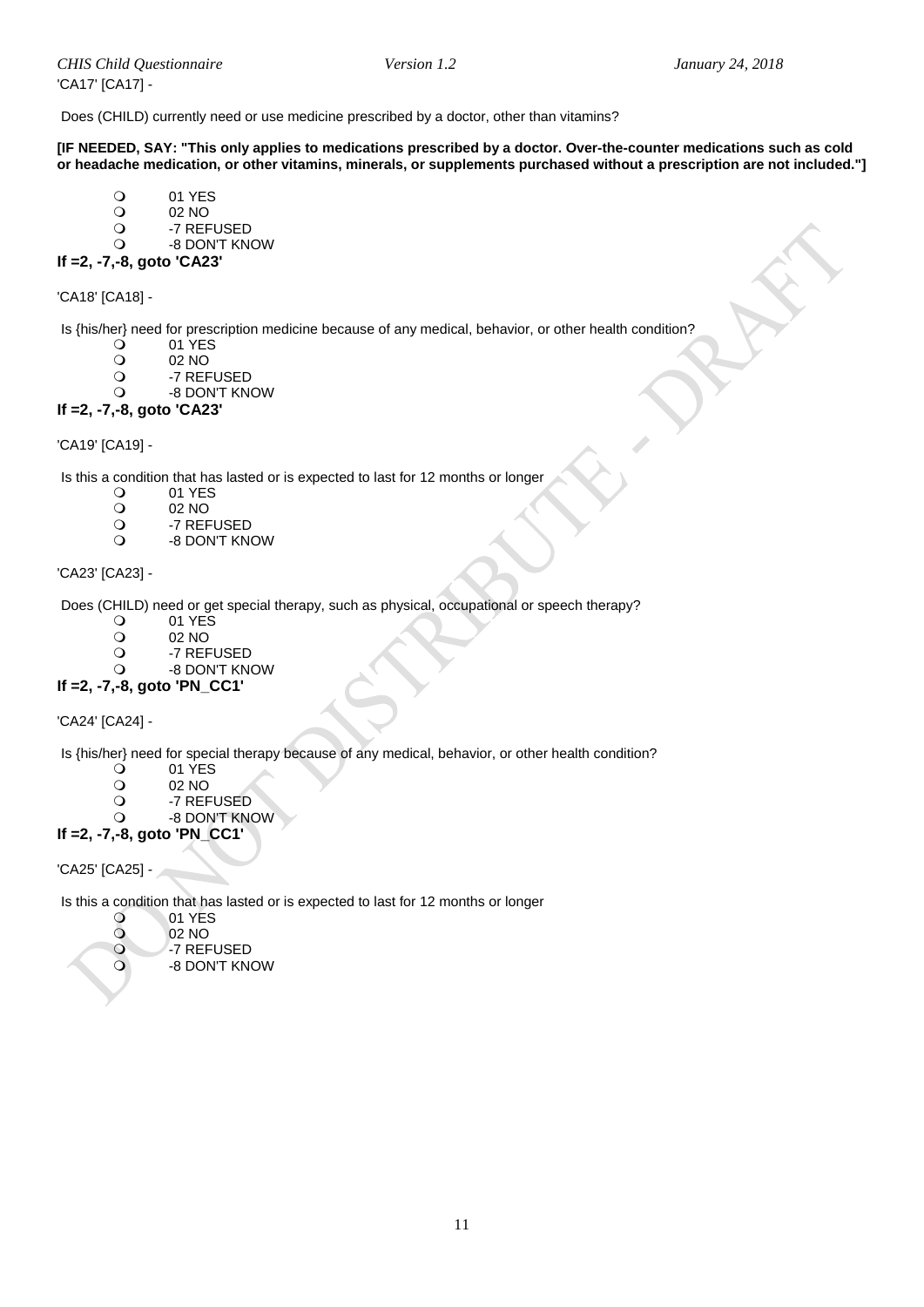### SECTION B – DENTAL HEALTH

<span id="page-11-0"></span>Now I'm going to ask about (CHILD)'s dental health.

### **'PN\_CC1' [PN\_CC1] - PROGRAMMING NOTE CC1 : IF CAGE > 2 YEARS, GO TO CB33; AND DISPLAY "Now I'm going to ask you about (CHILD)'s dental health" ; ELSE CONTINUE WITH CC1**

'CC1' [CC1] -

These questions are about (CHILD)'s dental health. Does (CHILD) have any teeth yet?<br>  $Q = 01$  YFS

- O 01 YES<br>O 02 NO
- O 02 NO<br>O -7 REF
- O -7 REFUSED<br>O -8 DON'T KN
- -8 DON'T KNOW

### **If = 2, -7, -8, goto 'SECTION C – DIET, PHYSICAL ACTIVITY, PARK USE'**

'PN\_CB33' [PN\_CB33] -

### PN\_CB33 **PROGRAMMING NOTE CB33: IF CAGE ≥ 4 CONTINUE WITH CB33; ELSE SKIP TO CC5**

'CB33' [CB33] -

{Now I'm going to ask you about (CHILD)'s dental health} Did you take your child to the dentist before the age of 4?

- 01 YES<br>02 NO
- O 02 NO<br>O -7 REF
- O -7 REFUSED<br>O -8 DON'T KN
- -8 DON'T KNOW

'CC5' [CC5] -

About how long has it been since your child last visited a dentist or dental clinic? Include dental hygienists and all types of dental specialists.<br>O

- O 00 HAS NEVER VISITED<br>O 01 6 MONTHS AGO OR L
- O 01 6 MONTHS AGO OR LESS<br>O 02 MORE THAN 6 MONTHS U
- O 02 MORE THAN 6 MONTHS UP TO 1YEAR AGO<br>O 03 MORE THAN 1 YEAR UP TO 2 YEARS AGO
- O 03 MORE THAN 1 YEAR UP TO 2 YEARS AGO<br>O 04 MORE THAN 2 YEARS UP TO 5 YEARS AGO
- O 04 MORE THAN 2 YEARS UP TO 5 YEARS AGO<br>O 05 MORE THAN 5 YEARS AGO
- O 05 MORE THAN 5 YEARS AGO<br>Q -7 REFUSED
- O -7 REFUSED<br>O -8 DON'T KN
- -8 DON'T KNOW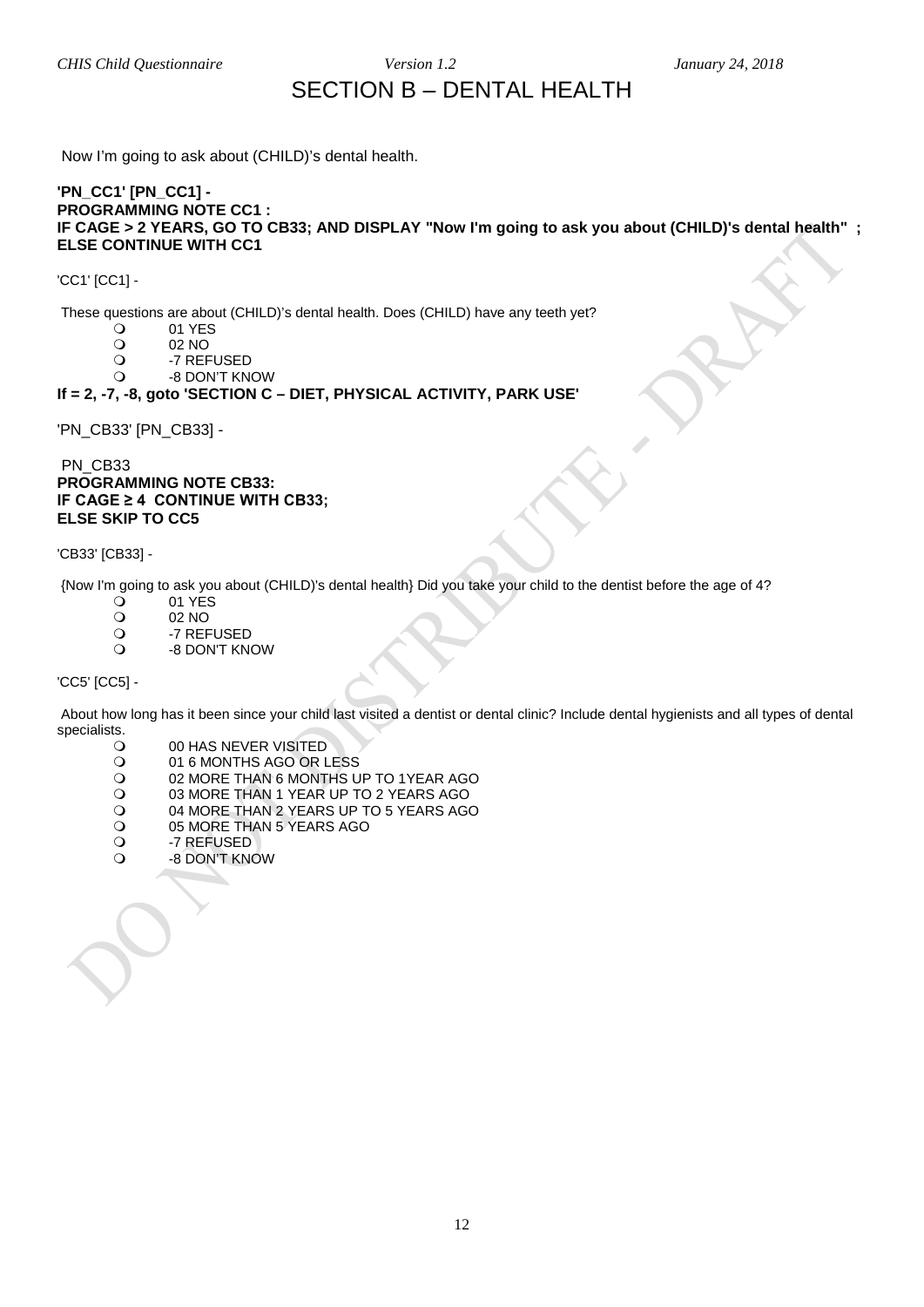### 'PN\_CB23' [PN\_CB23] - **PROGRAMMING NOTE CB23 : IF CC5 = 0 (HAD NEVER VISTED) or ≥ 3 (VISITED MORE THAN A YEAR AGO) CONTINUE WITH CB23 ; ELSE SKIP TO CC16 ;**

### **IF CC5 = 0 (HAS NEVER VISITED), DISPLAY "never"; ELSE IF CC5 ≥ 3 DISPLAY "not" AND "in the past year"**

'CB23' [CB23] -

What is the main reason your child has {never/not} visited a dentist {in the past year}?

- O 01 NO REASON TO GO/NO PROBLEMS<br>O 02 NOT OLD ENOUGH
- O 02 NOT OLD ENOUGH<br>
O 03 COULD NOT AFFOR
- O 03 COULD NOT AFFORD IT/TOO EXPENSIVE/NO INSURANCE<br>O 04 FEAR, DISLIKES GOING
- O 04 FEAR, DISLIKES GOING<br>O 05 DO NOT HAVE/KNOW A
- O 05 DO NOT HAVE/KNOW A DENTIST<br>O 06 CANNOT GET TO THE OFFICE/CL
- O

06 CANNOT GET TO THE OFFICE/CLINIC<br>
O

07 NO DENTIST AVAILABLE/NO APPOINT
- O 07 NO DENTIST AVAILABLE/NO APPOINTMENTS AVAILABLE<br>O 08 DIDN'T KNOW WHERE TO GO
- O 08 DIDN'T KNOW WHERE TO GO<br>O 09 HOURS NOT CONVENIENT
- O 09 HOURS NOT CONVENIENT<br>O 10 SPEAK A DIFFERENT LAND
- O 10 SPEAK A DIFFERENT LANGUAGE<br>O 91 OTHER
- O
91 OTHER
O
3
91 OTHER
9
9
3
2
2 **P**
- O -7 REFUSED<br>O -8 DON'T KN
- -8 DON'T KNOW

'PN\_CC16' [PN\_CC16] –

### **If CC5 =0, goto 'CC17'**

### 'CC16' [CC16] -

Is there a particular dentist or place you usually go to for (CHILD)'s dental care?<br>  $Q = 01 \text{ YFS}$ 

- O 01 YES<br>O 02 NO
- O 02 NO<br>O -7 REF
- -7 REFUSED -8 DON'T KNOW
- 

'CC17' [CC17] -

During the past 12 months, was there any time your child needed dental care, but you could not afford it?<br>
O 01 YES

- 
- O 01 YES<br>O 02 NO O 02 NO<br>O -7 REF
- O -7 REFUSED<br>Q -8 DON'T KN
- -8 DON'T KNOW

'CC7A' [CC7A] -

Do you now have any type of insurance that pays for part or all of your child's dental care?

[IF NEEDED: Include dental insurance, prepaid dental plans such as HMOs, or government plans such as Medi-Cal or Covered California]

- 01 YES
- O 02 NO<br>O -7 REF
- O -7 REFUSED<br>O -8 DON'T KN

-8 DON'T KNOW

**If =2, -7,-8, goto 'CC7B'**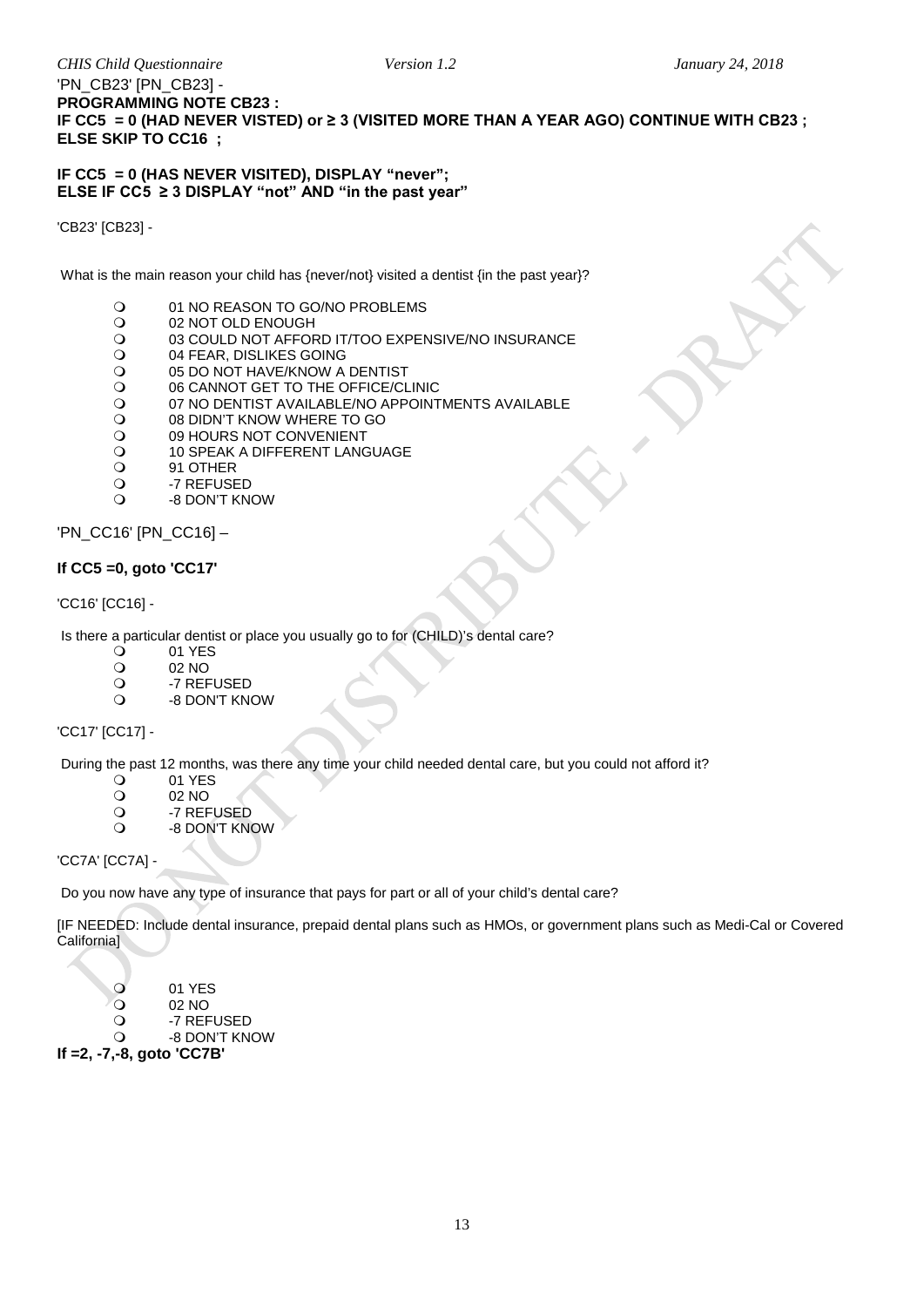### 'CB34B' [CB34B] -

Who pays for this dental insurance, not counting co-pays or deductibles you may have?

- 01 SELF OR FAMILY<br>□ 02 RESPONDENT'S
- 02 RESPONDENT'S CURRENT OR FORMER EMPLOYER OR UNION
- 03 SPOUSE'S CURRENT OR FORMER EMPLOYER OR UNION
- 04 SOMEONE OUTSIDE HOUSEHOLD
- □ 05 MEDICARE<br>□ 06 MEDI-CAL (
- 06 MEDI-CAL (MEDICAID) DENTI-CAL
- □ 08 OTHER GOVERNEMENT DENTAL PROGRAM<br>□ 09 INDIAN HEALTH SERVICE
- □ 09 INDIAN HEALTH SERVICE<br>□ 10 COVERED CALIFORNIA
- □ 10 COVERED CALIFORNIA<br>□ 27 REFUSED
- □ -7 REFUSED<br>□ -8 DON'T KN
- -8 DON'T KNOW

### 'CC7B' [CC7B] -

Do you use any free community or public dental programs for {CHILD}'s dental care?<br>  $\bigcirc$  01 YES

- O 01 YES<br>O 02 NO
- O 02 NO<br>O -7 REF
- O -7 REFUSED<br>O -8 DON'T KN
- -8 DON'T KNOW

### <span id="page-13-0"></span>'CB27' [CB27] -

During the past 12 months, was there any time when (CHILD) needed dental care, including checkups, but didn't get it??

- O 01 YES<br>O 02 NO
- O 02 NO<br>O -7 REF
- O -7 REFUSED<br>O -8 DON'T KN
- -8 DON'T KNOW
- **If = 2, -7, -8, goto 'CB29'**

'CB28' [CB28] -

What is the ONE MAIN reason {he/she} didn't get the dental care?

- O

01 COULDN'T GET APPOINTMENT
O

2 MY INSURANCE NOT ACCEPTE
- O 02 MY INSURANCE NOT ACCEPTED<br>O 03 INSURANCE DID NOT COVER
- O 03 INSURANCE DID NOT COVER<br>O 04 LANGUAGE PROBLEMS
- O 04 LANGUAGE PROBLEMS<br>O 05 TRANSPORTATION PRO
- O 05 TRANSPORTATION PROBLEMS<br>O 06 HOURS NOT CONVENIENT
- O 06 HOURS NOT CONVENIENT<br>O 07 NO CHILD CARE FOR CHIL
- O O7 NO CHILD CARE FOR CHILDREN AT HOME<br>O 08 FORGOT OR LOST REFERRAL
- O 08 FORGOT OR LOST REFERRAL<br>O 09 I DIDN'T HAVE TIME
- 
- O 091 DIDN'T HAVE TIME<br>O 10 COULDN'T AFFORD. 0 10 COULDN'T AFFORD/COST TOO MUCH
- O 11 NO INSURANCE<br>
O 91 OTHER (SPECIF
- 91 OTHER (SPECIFY:

<span id="page-13-1"></span>Emergency Room/Urgent Care (Dental)

- O -7 REFUSED<br>O -8 DON'T KN
	- -8 DON'T KNOW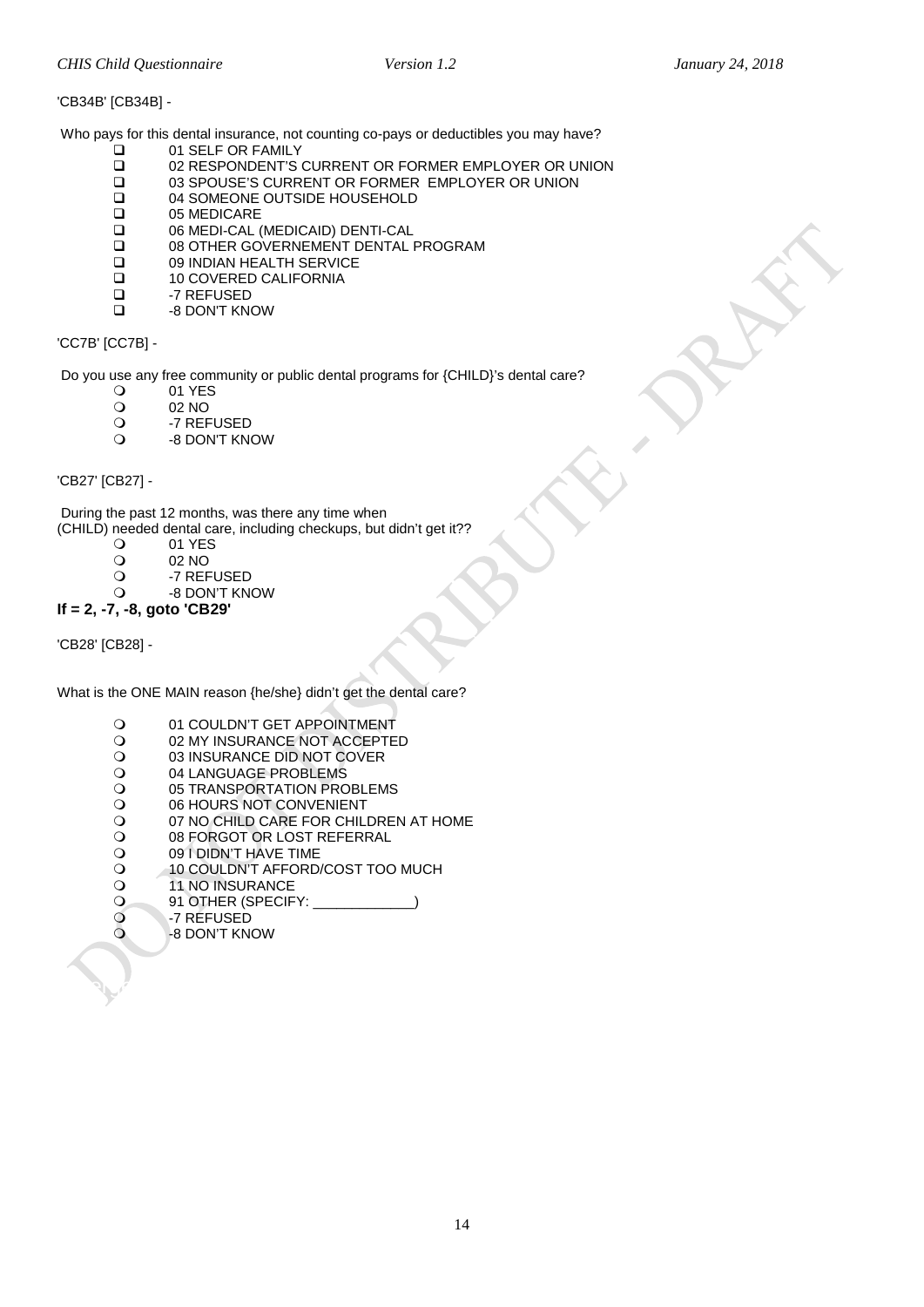During the past 12 months, did (CHILD) have to visit a hospital emergency room because of a dental problem?<br>  $\bigcirc$  01 YES

- O 01 YES
- O 02 NO<br>O -7 REF
- O -7 REFUSED<br>O -8 DON'T KN
- -8 DON'T KNOW

### **'PN\_CC18' [PN\_CC18] - PROGRAMMING NOTE CC18: IF (CA42=1 OR 4) OR (CA43=1 OR3) [CHILD ATTENDS SCHOOL] CONTINUE WITH CC18; ELSE GO TO SECTION C**

### 'CC18' [CC18] -

During the past 12 months, did {he/she} miss any time from school because of a dental problem? Do not count time missed for cleaning or a check-up.

- 01 YES<br>02 NO
- 02 NO<br>
02 NO
- O 03 DOESN'T ATTEND SCHOOL<br>O -7 REFUSED
- O -7 REFUSED<br>O -8 DON'T KN -8 DON'T KNOW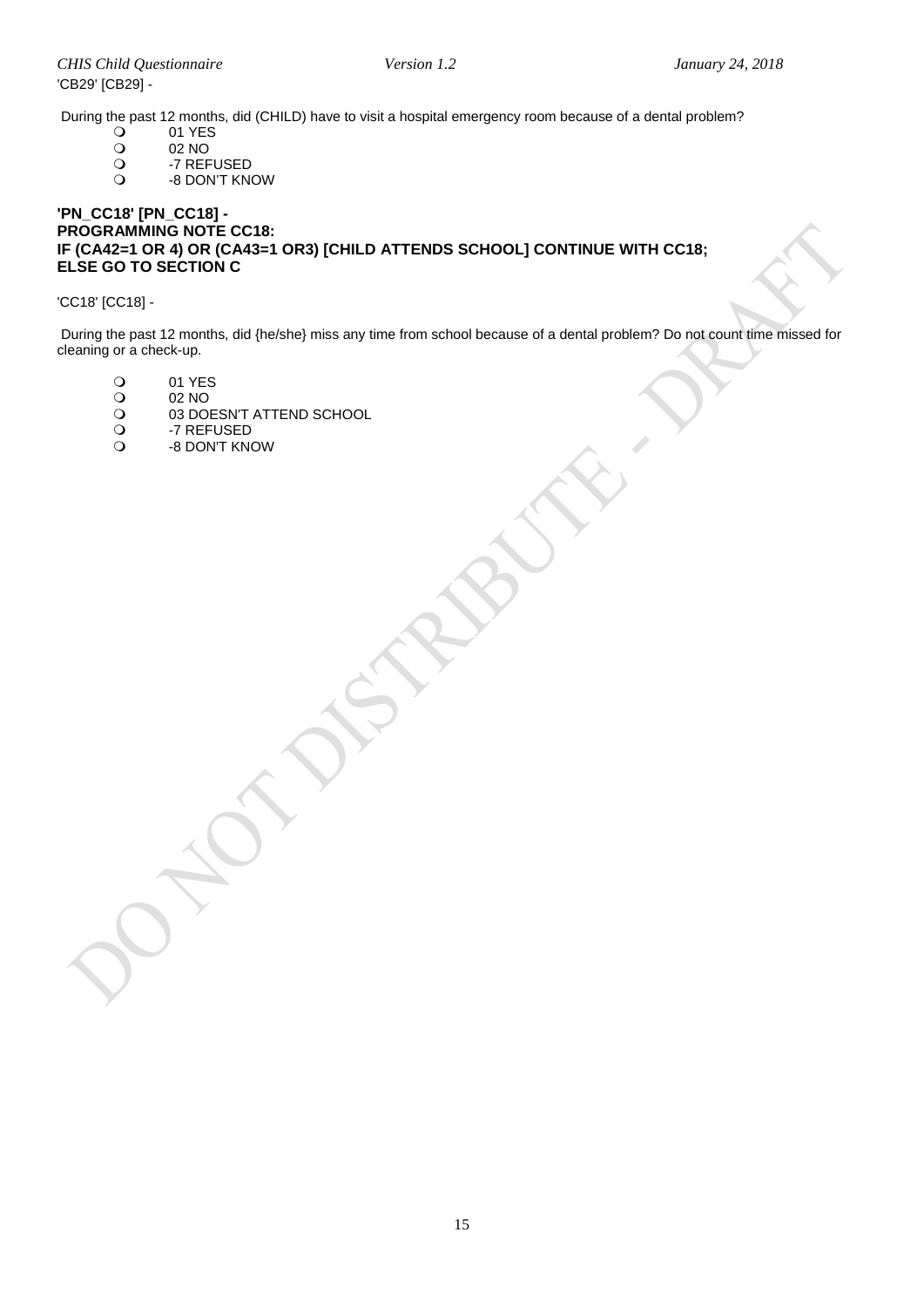### SECTION C – DIET, PHYSICAL ACTIVITY, PARK USE

### <span id="page-15-1"></span><span id="page-15-0"></span>**'PN\_CC13' [PN\_CC13] - PROGRAMMING NOTE CC13 : IF CAGE < 2 YEARS, GO TO PROGRAMMING NOTE CC53 ; ELSE CONTINUE WITH CC13**

'CC13' [CC13] -

Now I'm going to ask you about the foods your child ate yesterday, including meals and snacks. Yesterday, how many servings of fruit, such as an apple or a banana, did {he/she} eat?

[IF NEEDED, SAY: "Servings are self-defined. A serving is the child's regular portion of this food."]

SERVINGS IHR: 0-20: SR 0-91

O -7 REFUSED -8 DON'T KNOW

'CC31' [CC31] -

Yesterday, how many servings of vegetables like green salad, green beans, or potatoes did {he/she} have? Do not include fried potatoes.

\_\_\_\_\_\_ SERVINGS \_[HR: 0-20; SR 0-4]

O -7 REFUSED<br>O -8 DON'T KN

-8 DON'T KNOW

'CC49' [CC49] -

[Yesterday,] how many glasses or cans of soda that contain sugar, such as Coke, did your child drink? Do not include diet soda.

GLASSES, CANS OR BOTTLES

REDK\_CC49

O -7 REFUSED<br>O -8 DON'T KN -8 DON'T KNOW

'CC50' [CC50] -

[Yesterday,] how many glasses or cans of sweetened fruit drinks, sports, or energy drinks, did your child drink? **[IF NEEDED, SAY: "Such as lemonade, Gatorade, Snapple, or Red Bull."]**

**[DO NOT READ. FOR INTERVIEWER INFORMATION ONLY. THIS ALSO INCLUDES DRINKS SUCH AS: FRUIT JUICES OR DRINKS YOU MADE AT HOME AND ADDED SUGAR TO, KOOL-AID, TAMPICO, HAWAIIAN PUNCH, CRANBERRY COCKTAIL, HI-C, SNAPPLE, SUGAR CANE JUICE, AND VITAMIN WATER. DO NOT INCLUDE: 100% FRUIT JUICES OR SODA, YOGURT DRINKS, CARBONATED WATER, OR FRUIT-FLAVORED TEAS.]**

\_\_\_\_\_\_ GLASSES, CANS, OR BOTTLES

O -7 REFUSED

-8 DON'T KNOW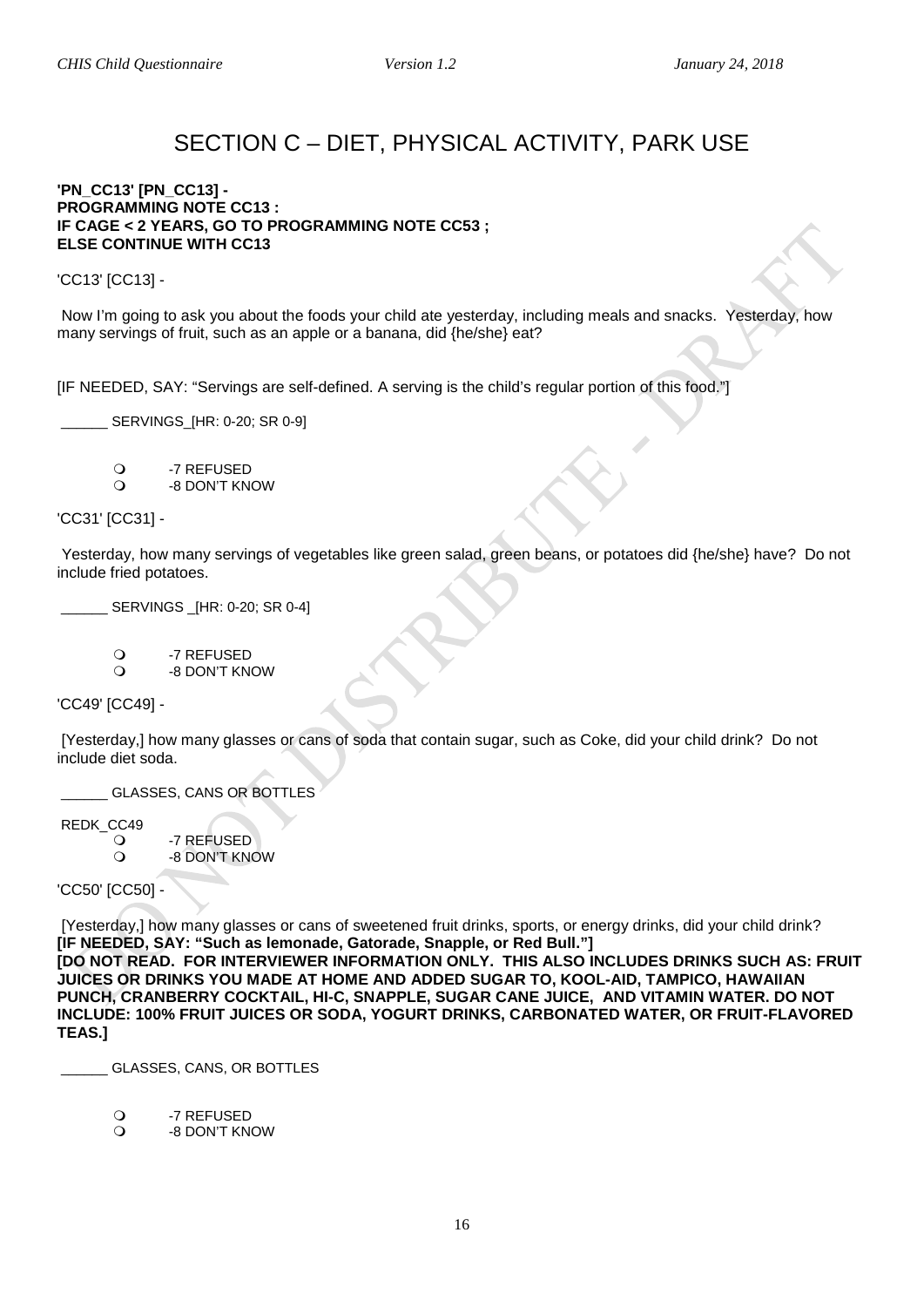#### <span id="page-16-0"></span>**'PN\_CC40' [PN\_CC40] - PROGRAMMING NOTE CC40 : IF CA42 = 4 (HOME SCHOOLED LAST WEEK) OR IF CA43 = 3 (HOME SCHOOLED LAST YEAR), GO TO PROGRAMMING NOTE CC35 ; ELSE IF CA42 = 1 (ATTENDED SCHOOL LAST WEEK), CONTINUE WITH CC40 AND DISPLAY "How many days in the past week"; IF CA43 = 1 (ATTENDED SCHOOL LAST YEAR), CONTINUE WITH CC40 AND DISPLAY "During the school year, on how many days during a typical week"; ELSE GO TO PROGRAMMING NOTE CC35**

'CC40' [CC40] -

Now I'm going to ask you about physical activity.

{How many days in the past week/During the school year, on how many days during a typical week} did (CHILD) walk home from school?

**[INTERVIEWER NOTE: IF R SAYS CHILD BIKES OR SKATEBOARDS HOME, SAY, "I'll ask about those next."] [IF CHILD DOES NOT GO DIRECTLY HOME FROM SCHOOL, INCLUDE # OF DAYS WALKED, ETC. TO CHILDCARE, RELATIVE'S HOME, AFTER-SCHOOL PROGRAM, ETC.]**

\_\_\_\_\_\_ DAYS

- -7 REFUSED
- -8 DON'T KNOW

'CC43' [CC43] -

{How many days in the past week/During the school year, on how many days during a typical week} did (CHILD) bike or skateboard home from school?

**[INTERVIEWER NOTE: THIS INCLUDES KIDS WHO RIDE ROLLERBLADES, ROLLERSHOES OR NON-MOTORIZED SCOOTERS HOME FROM SCHOOL.] [IF CHILD DOES NOT GO DIRECTLY HOME FROM SCHOOL, INCLUDE # OF DAYS WALKED, ETC. TO** 

**CHILDCARE, RELATIVE'S HOME, AFTER-SCHOOL PROGRAM, ETC.]**

\_\_\_\_\_\_ DAYS

O -7 REFUSED

<span id="page-16-1"></span>-8 DON'T KNOW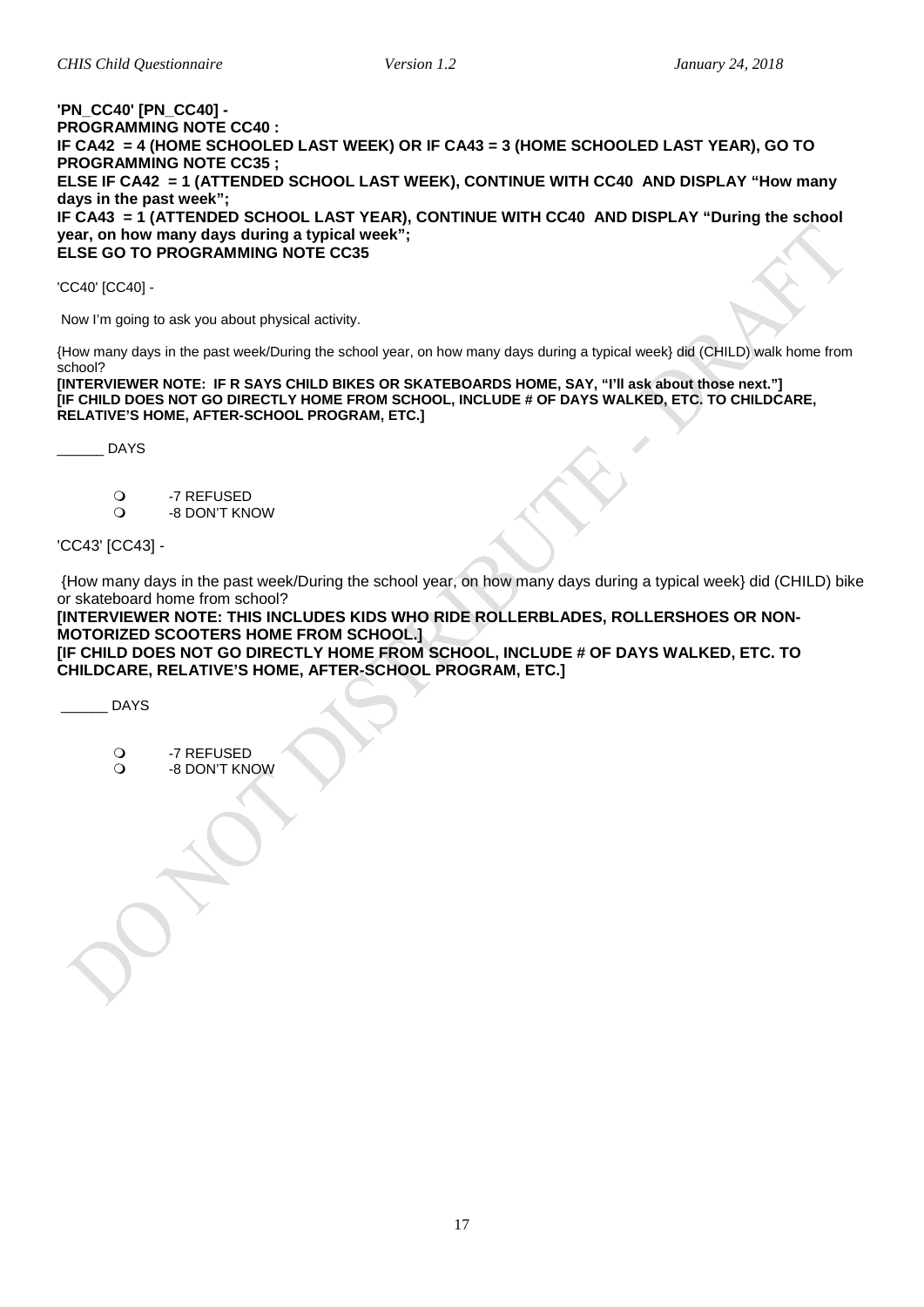#### **'PN\_CB22' [PN\_CB22] - PROGRAMMING NOTE CB22 : If CA42 = 1 (ATTENDED SCHOOL LAST WEEK) OR CA43 = 1 (ATTENDED SCHOOL LAST YEAR) THEN CONTINUE WITH CB22 ; ELSE SKIP TO PROGRAMMING NOTE CC35**

'CB22' [CB22] -

What is the name of the school (CHILD) goes to or last attended?

### **[INTERVIEWER NOTE: RECORD VERBATIM, ASK FOR SPELLING IF NECESSARY]**

'TEXT\_NAM\_CB22' [TEXT\_NAM\_CB22] -

\_\_\_\_\_\_\_\_\_\_\_\_\_\_\_\_\_\_\_\_\_\_\_\_\_\_\_\_\_\_\_\_ NAME OF SCHOOL

'TYP\_CB22' [TYP\_CB22] -

TYP\_CB22

- O 00 CHILD NOT IN SCHOOL<br>
O 01 PRE-SCHOOL/DAYCARI
- O 01 PRE-SCHOOL/DAYCARE<br>O 02 KINDERGARTEN
- O 02 KINDERGARTEN<br>O 03 ELEMENTARY
- O 03 ELEMENTARY<br>
O 04 INTERMEDIAT
- O 04 INTERMEDIATE<br>O 05 JUNIOR HIGH
- O
05 JUNIOR HIGH
O
0
6
MIDDLE SCHC
- O 06 MIDDLE SCHOOL<br>O 07 CHARTER
- O 07 CHARTER<br>O 91 OTHER (S O 91 OTHER (SPECIFY:<br>O -7 REFUSED
- O -7 REFUSED<br>Q -8 DON'T KN
- -8 DON'T KNOW

### <span id="page-17-0"></span>**'PN\_CC35' [PN\_CC35] - PROGRAMMING NOTE CC35 : IF CAGE < 5, SKIP TO PN CC53 ; ELSE CONTINUE WITH CC35**

'CC35' [CC35] -

Not including school PE, on how many days of the past 7 days was (CHILD) physically active for at least 60 minutes total?

DAYS [HR: 0-7]

O -7 REFUSED<br>O -8 DON'T KN -8 DON'T KNOW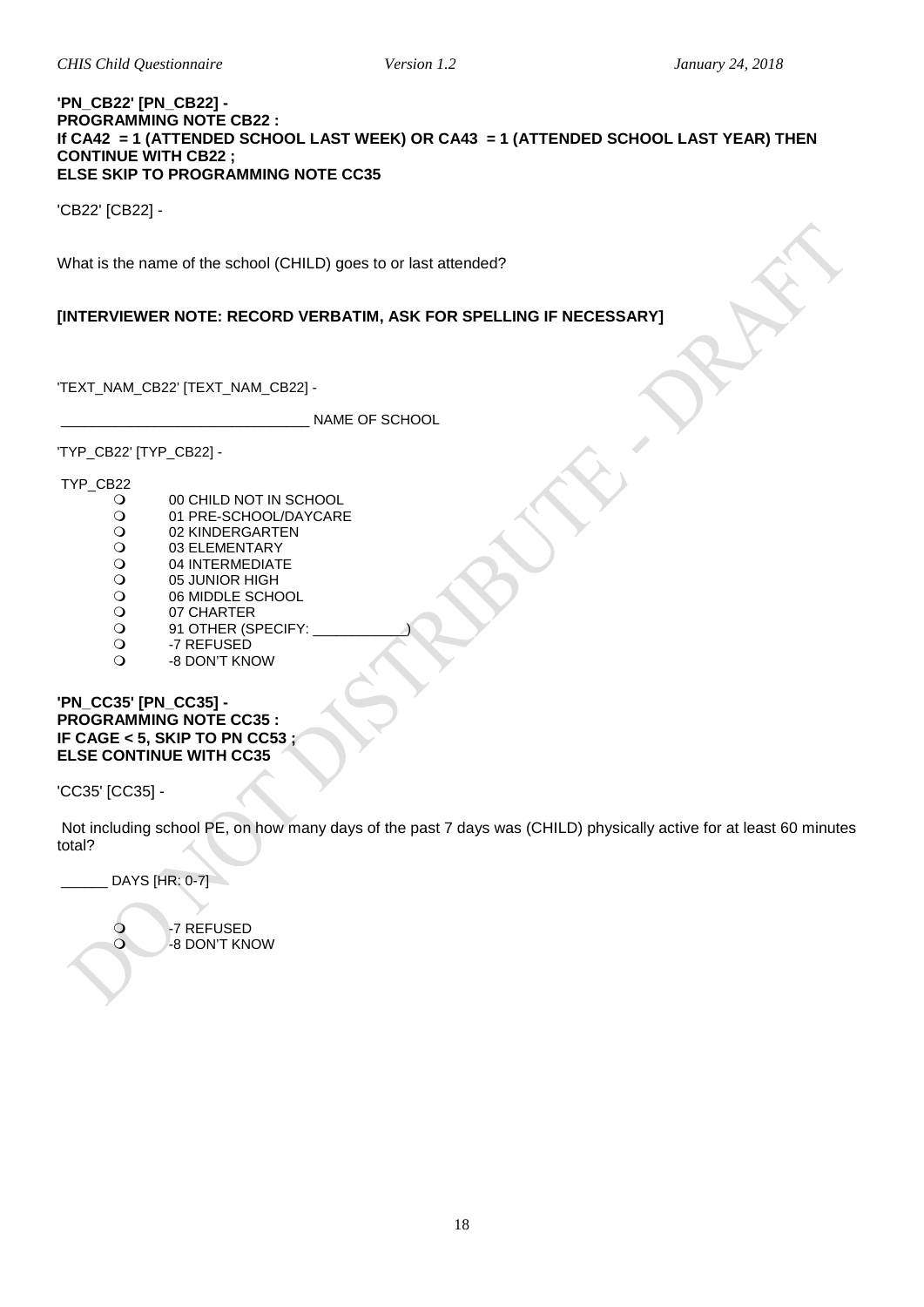During a typical week, on how many days is (CHILD) physically active for at least 60 minutes total per day? Do not include PE.

**[IF NEEDED, SAY: "Add up the time (he/she) was active for each day of the past 7. Then tell me how many days (he/she) active for at least 60 minutes."]**

\_\_\_\_\_\_ DAYS [HR: 0-7]

O -7 REFUSED<br>O -8 DON'T KN -8 DON'T KNOW

### <span id="page-18-0"></span>**'PN\_CC53' [PN\_CC53] - PROGRAMMING NOTE CC53 IF CAGE ≤ 1 YEAR GO TO PROGRAMMING NOTE CC52 ELSE IF CAGE > 1 YEAR, CONTINUE WITH CC53**

'CC53' [CC53] -

The next questions are about the time {your child/CHILD} spends mostly sitting when {he/she} is not in school or doing homework. During the weekends, about how much time does {your child/CHILD} spend on a typical or usual weekend day sitting and watching TV, playing computer games, talking with friends or doing other sitting activities?

\_\_\_\_\_\_ HOURS

\_\_\_\_\_\_ MINUTES

O -7 REFUSED<br>O -8 DON'T KN -8 DON'T KNOW

### **'PN\_CC52' [PN\_CC52] - PROGRAMMING NOTE CC52 : IF CAGE ≤ 1 YEAR GO TO PN CC37 ; ELSE IF CAGE > 1 YEAR, CONTINUE WITH CC52**

'CC52' [CC52] -

 During the weekdays, about how much time does {your child/CHILD} spend on a typical or usual week day sitting and watching TV, playing computer games, talking with friends or doing other sitting activities?

<span id="page-18-1"></span>

| <b>HOURS</b>   |                             |
|----------------|-----------------------------|
| <b>MINUTES</b> |                             |
| $\frac{1}{2}$  | -7 RÉFUSED<br>-8 DON'T KNOW |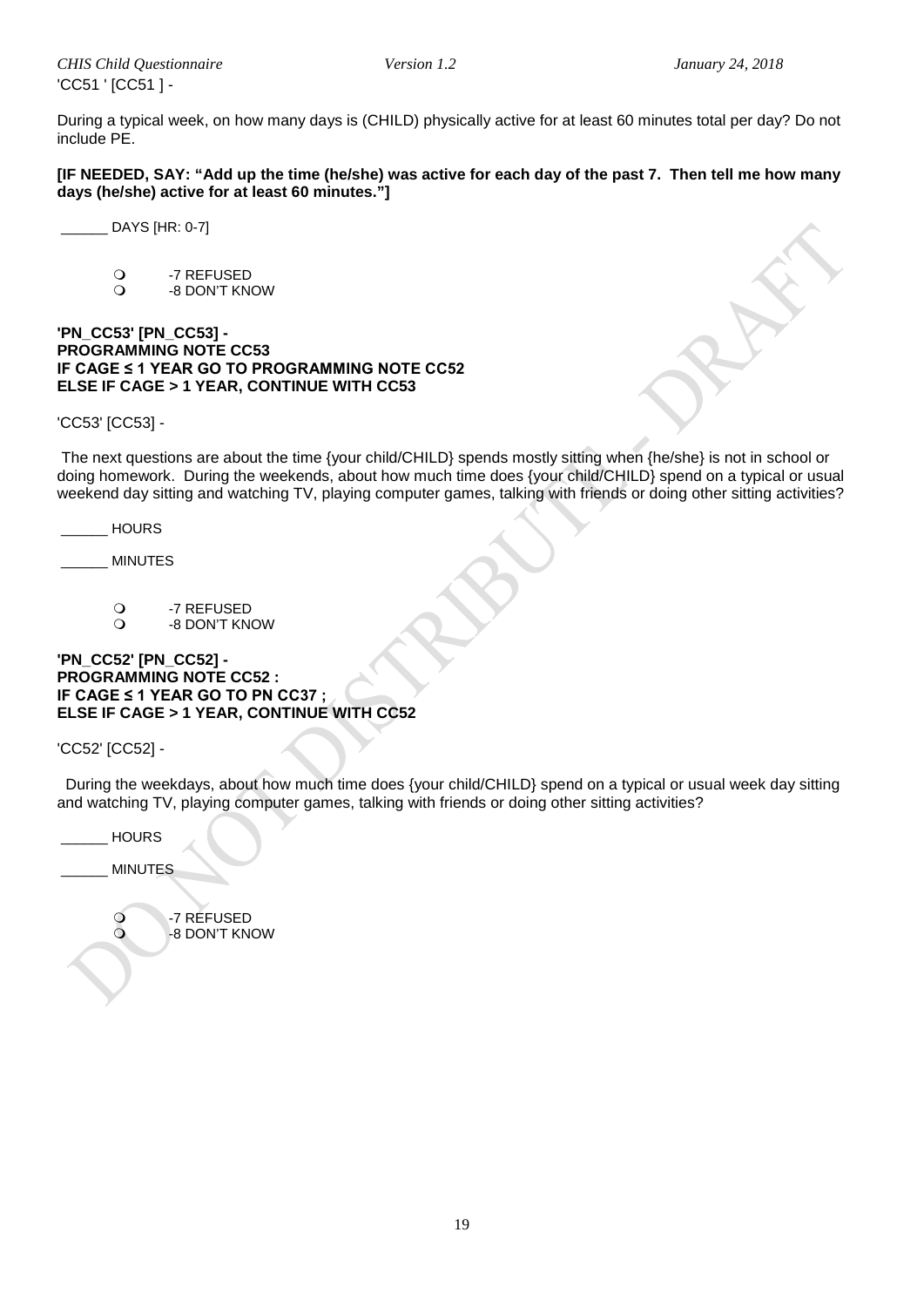### **'PN\_CC37' [PN\_CC37] - PROGRAMMING NOTE CC37 : IF CAGE ≤ 1 GO TO CD1 ; ELSE CONTINUE WITH CC37**

### 'CC37' [CC37] -

Has (CHILD) been to a park, playground, or open space in the past 30 days?

- 
- 01 YES<br>02 NO O 02 NO<br>O -7 REF
- O -7 REFUSED<br>O -8 DON'T KN
- -8 DON'T KNOW

### 'CC36' [CC36] -

Is there a park, playground, or open space within 30 minutes walking distance of your home?<br>  $Q = 01$  YES

- 01 YES
- O 02 NO<br>O -7 REF
- O -7 REFUSED<br>O -8 DON'T KN
- -8 DON'T KNOW

'CC39' [CC39] -

Do you strongly agree, agree, disagree, or strongly disagree with the following statement?

The park or playground closest to where I live is safe during the day.<br>  $Q = 01$  STRONGLY AGREE

- O 01 STRONGLY AGREE<br>O 02 AGREE
- 
- O 02 AGREE<br>O 03 DISAGF O 03 DISAGREE<br>O 04 STRONGLY
- O 04 STRONGLY DISAGREE<br>O -7 REFUSED
- O -7 REFUSED<br>Q -8 DON'T KN
	- -8 DON'T KNOW

'CC46' [CC46] -

The park or playground closest to where I live is safe at night.

[IF NEEDED, SAY: "Do you strongly agree, agree, disagree, or strongly disagree?"]

- 
- O 01 STRONGLY AGREE<br>O 02 AGREE
- O 02 AGREE<br>O 03 DISAGR O 03 DISAGREE<br>O 04 STRONGLY
- O 04 STRONGLY DISAGREE<br>O -7 REFUSED
- O -7 REFUSED<br>O -8 DON'T KN
- -8 DON'T KNOW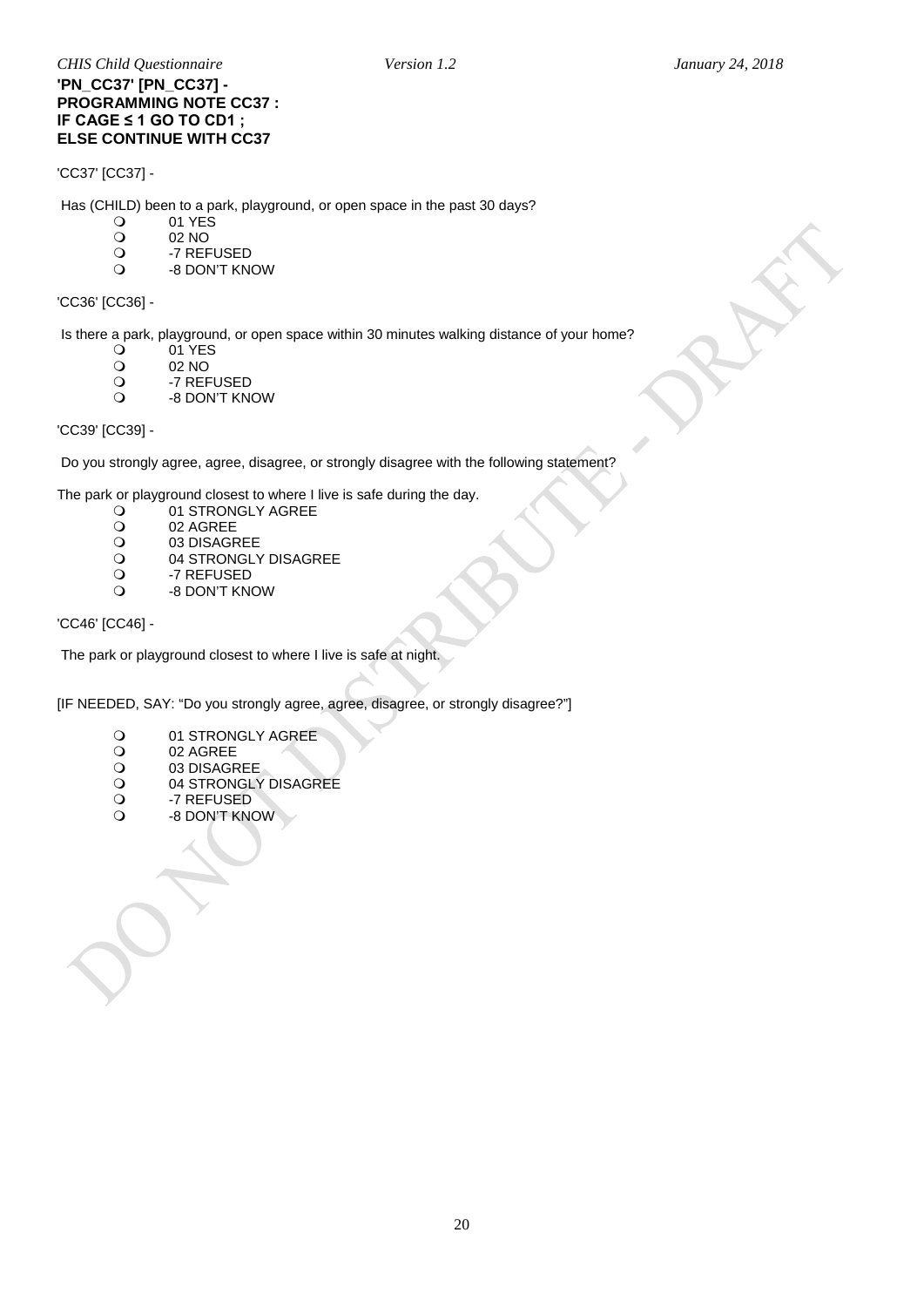### SECTION D – HEALTH CARE ACCESS AND UTILIZATION

<span id="page-20-1"></span><span id="page-20-0"></span>'CD1' [CD1] -

The next questions are about where (CHILD) goes for health care.

Is there a place you usually take {him/her} to when {he/she} is sick or you need advice about {his/her} health?

- O 01 YES<br>O 02 NO
- O 02 NO<br>O 03 DO
- O 03 DOCTOR/(HIS/HER) DOCTOR<br>O 04 KAISER
- O 04 KAISER<br>O 05 MORE T
- $\overline{O}$  05 MORE THAN ONE PLACE<br> $\overline{O}$  -7 REFUSED
- O -7 REFUSED<br>O -8 DON'T KN -8 DON'T KNOW
- **If = 2, goto 'PN\_CD12'**

**'PN\_CD3' [PN\_CD3] - PROGRAMMING NOTE CD3 : IF CD1 = 1, 5, -7, OR -8, DISPLAY "What kind of place do you take {him/her} to most often —a medical"; ELSE IF CD1 = 3 DISPLAY "Is {his/her} doctor in a private"; ELSE IF CD1 = 4, FILL CD3 = 1 AND GO TO PN CD12** 

'CD3' [CD3] -

{What kind of place do you take {him/her} to most often—a medical/Is {his/her} doctor a private} doctor's office, a clinic or hospital clinic, an emergency room, or some other place?

- O 01 DOCTOR'S OFFICE/KAISER/OTHER HMO<br>O 02 CLINIC/HEALTH CENTER/HOSPITAL CLIN
- O 02 CLINIC/HEALTH CENTER/HOSPITAL CLINIC<br>O 03 EMERGENCY ROOM
- O 03 EMERGENCY ROOM<br>
O 91 SOME OTHER PLACE
- 91 SOME OTHER PLACE (SPECIFY:<br>O 94 NO ONE PLACE
- O 94 NO ONE PLACE<br>O -7 REFUSED
- O -7 REFUSED<br>O -8 DON'T KN
- -8 DON'T KNOW

### <span id="page-20-2"></span>**'PN\_CD12' [PN\_CD12] - PROGRAMMING NOTE CD12 : IF CA33 = 1 (YES WENT TO ER PAST 12 MONTHS FOR ASTHMA) OR IF CA41 = 1 (YES WENT TO ER PAST 12 MONTHS FOR ASTHMA), MARK YES ON CD12 AND GO TO CD6 ; ELSE CONTINUE WITH CD12**

'CD12' [CD12] -

During the past 12 months, did (CHILD) visit a hospital emergency room?



<span id="page-20-3"></span>'CD6' [CD6] -

During the past 12 months, how many times has (CHILD) seen any kind of medical doctor?

TIMES

O -7 REFUSED<br>O -8 DON'T KN -8 DON'T KNOW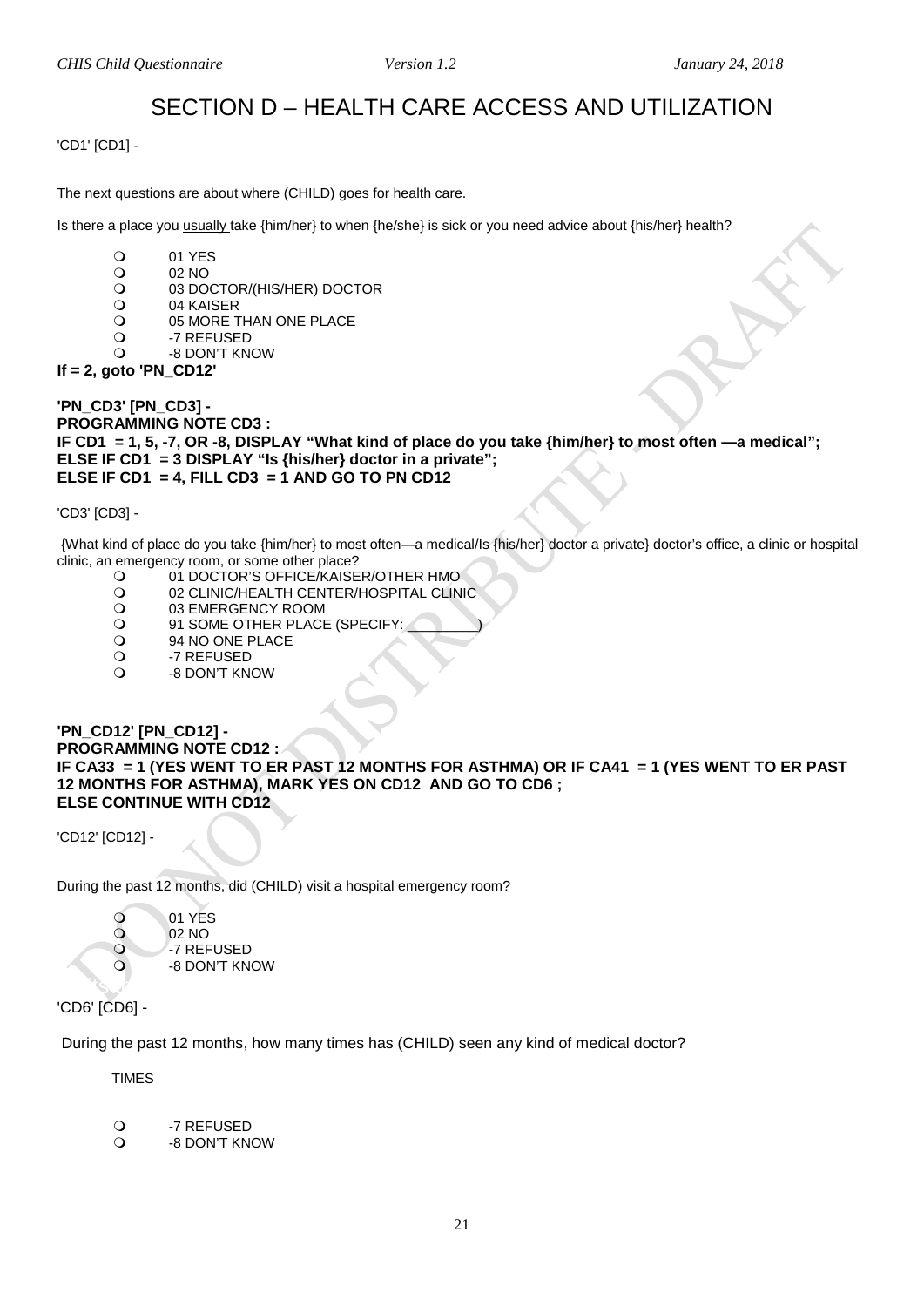### **'PN\_CD7' [PN\_CD7] - PROGRAMMING NOTE CD7 : IF CD6 > 0, GO TO PROGRAMMING NOTE CD33 ; ELSE IF CD6 = 0, -7, OR -8, CONTINUE WITH CD7**

'CD7' [CD7] -

About how long has it been since {he/she} last saw a medical doctor?

- O 01 ONE YEAR AGO OR LESS<br>O 02 MORE THAN 1 YEAR UP T
- O 02 MORE THAN 1 YEAR UP TO 2 YEARS AGO<br>O 03 MORE THAN 2 YEARS UP TO 3 YEARS AGO
- O 03 MORE THAN 2 YEARS UP TO 3 YEARS AGO<br>O 04 MORE THAN 3 YEARS AGO
- O 04 MORE THAN 3 YEARS AGO<br>O 05 NEVER
- O 05 NEVER<br>O -7 REFUSE
- O -7 REFUSED<br>O -8 DON'T KN -8 DON'T KNOW
- <span id="page-21-0"></span>**'PN\_CD33' [PN\_CD33] - PROGRAMMING NOTE CD33 : IF CD1 = 1 OR 3 OR 4 OR 5 (HAS A USUAL SOURCE OF CARE), CONTINUE WITH CD33 ; ELSE SKIP TO PROGRAMMING NOTE PN\_CF40**

'CD33' [CD33] -

Does (he/she) have a personal doctor or medical provider who is {his/her} main provider?

[IF NEEDED, SAY: "This can be a general doctor, a specialist doctor, a physician assistant, a nurse, or other health provider."]

- 01 YES<br>02 NO
- O 02 NO<br>O -7 RFF
- O -7 REFUSED<br>O -8 DON'T KN
- -8 DON'T KNOW

#### <span id="page-21-1"></span>**'PN\_CD36' [PN\_CD36] - PROGRAMMING NOTE CD36: IF CD1 = 1, 3, 4, OR 5 (HAS USUAL SOURCE OF CARE) AND CD33 = 1 (HAS PERSONAL DOCTOR) AND AND [ CA31 =1 (HAS ASTHMA) OR CA32 = 1 (HAD ASTHMA ATTACK) OR CA7 = 1 (HAS OTHER CONDITION), CONTINUE WITH CD36; ELSE SKIP TO PROGRAMMING NOTE PN\_CF40**

'CD36' [CD36] -

Is there anyone at (CHILD's) doctor's office or clinic who helps coordinate {his/her} care with other doctors or services such as tests or treatments?<br>O

01 YES<br>02 NO 02 NO<br>02 NO<br>22 REF O -7 REFUSED -8 DON'T KNOW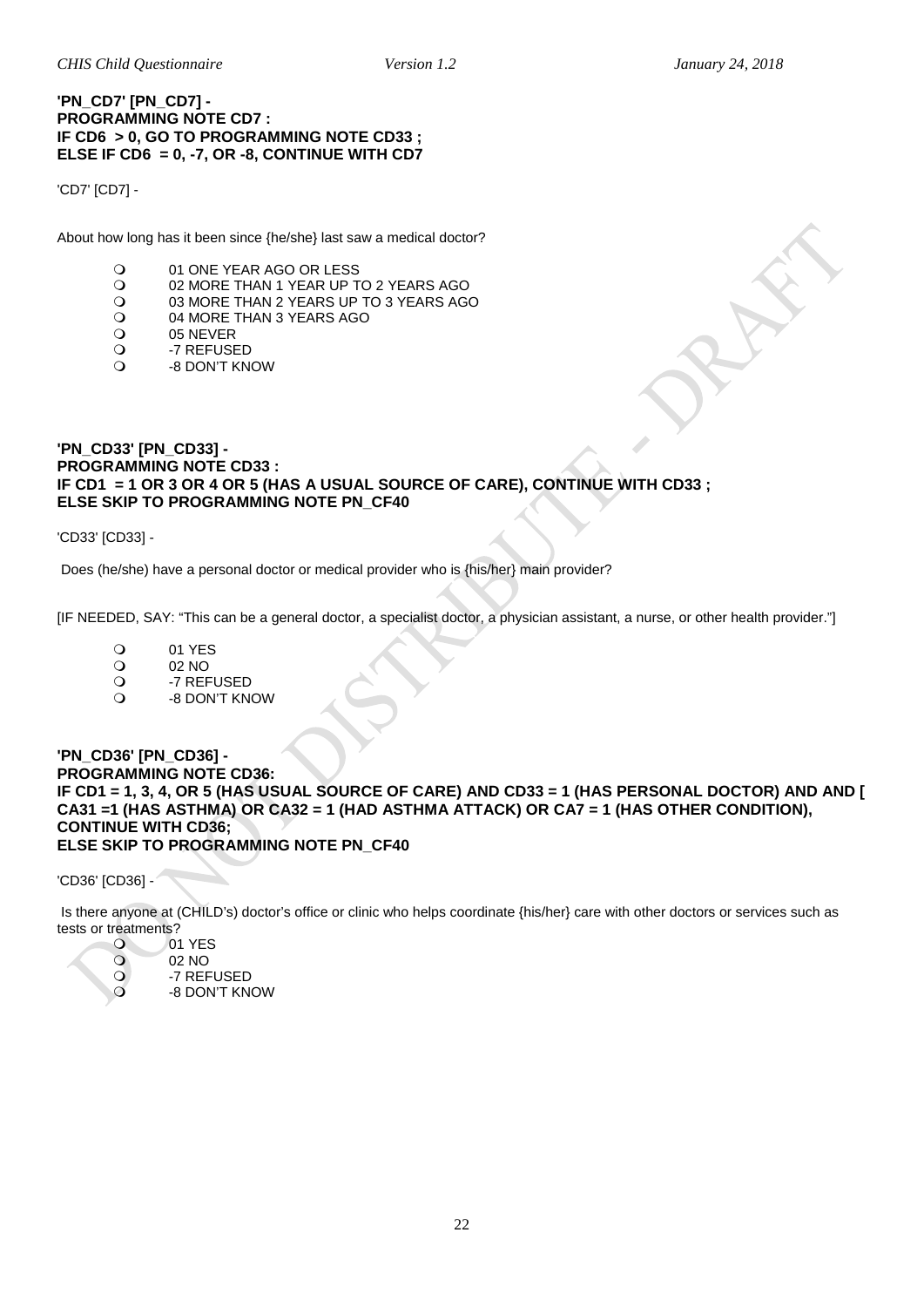### **'PN\_CF40' [PN\_CF40] - PROGRAMMING NOTECF40 : IF CAGE < 1, SKsIP to CD55 ELSE IF CAGE ≥ 1, CONTINUE WITH CF40**

### <span id="page-22-0"></span>'CF40' [CF40] -

Many professionals such as health providers, teachers and counselors do developmental screening tests. Tests check how a child is growing, learning and behaving compared with children of the same age.

Did (CHILD)'s doctor, other health providers, teachers or school counselors ever do an assessment or tests of (CHILD)'s development?

- O 01 YES<br>O 02 NO
- O 02 NO<br>O -7 REF
- O -7 REFUSED<br>O -8 DON'T KN
- -8 DON'T KNOW

### 'CF41' [CF41] -

Did {his/her} doctor, other health providers, teachers or school counselors ever have (CHILD) rollover, pick up small objects, stack blocks, throw a ball, or recognize different colors?<br>  $Q = 01$  YES

- O 01 YES
- O 02 NO<br>O -7 REF
- O -7 REFUSED<br>O -8 DON'T KN -8 DON'T KNOW
- 

'CF42' [CF42] -

Did they ever have you fill out a checklist about concerns you have about {his/her} learning, development, or behavior?<br>
O 01 YES

- O 01 YES<br>O 02 NO
- O 02 NO<br>O -7 REF
- -7 REFUSED -8 DON'T KNOW

### 'CF43' [CF43] -

Did they ever have you fill out a checklist of activities that (CHILD) can do, such as certain physical tasks, whether {her/she} can draw certain objects, or ways {he/she} can communicate with you?

- 0 01 YES<br>02 NO
- O 02 NO<br>O -7 REF
- O -7 REFUSED<br>O -8 DON'T KN -8 DON'T KNOW

### 'CF44' [CF44] -

Did they ever ask if you have concerns about {his/her} learning, development, or behavior?<br>
O 01 YES

- O 01 YES<br>O 02 NO
- 02 NO
- -7 REFUSED
- -8 DON'T KNOW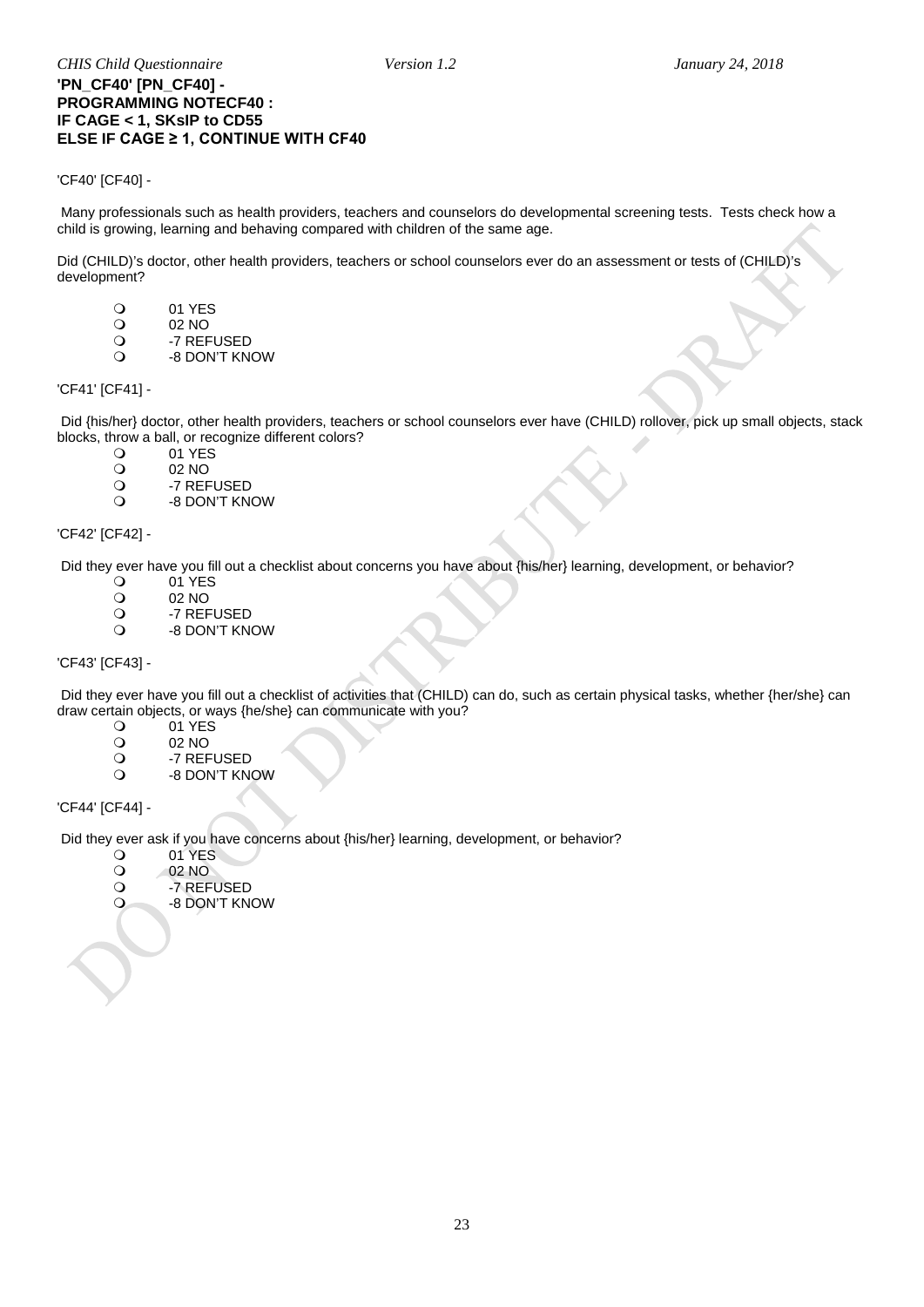#### **'PN\_CF45' [PN\_CF45] - PROGRAMMING NOTE CF45 : IF CA10A =1 (ADD/ADHD) OR 2 (ASPERGER'S) OR 3 (AUTISM) OR 8 (DOWN'S SYNDROME) OR 11 (NON-DOWN'S MENTAL RETADATION) GO TO CF46 ; ELSE CONTINUE WITH CF45**

'CF45' [CF45] -

Did a doctor or other professional ever note a concern about (CHILD) that should be monitored carefully?

- O 01 YES
- O 02 NO<br>O -7 REF
- O -7 REFUSED<br>O -8 DON'T KN
- -8 DON'T KNOW

### 'CF46' [CF46] -

Did they ever refer {him/her} to a specialist regarding his development?<br>  $Q = 01$  YES

- O 01 YES<br>O 02 NO
- O 02 NO<br>O -7 REF
- O -7 REFUSED<br>O -8 DON'T KN
- -8 DON'T KNOW

'CF47' [CF47] -

Did they ever refer {him/her} for speech, language or hearing testing?

- O 01 YES<br>O 02 NO
- O 02 NO<br>O -7 REF
- O -7 REFUSED
- -8 DON'T KNOW

#### <span id="page-23-0"></span>**'PN\_CD55' [PN\_CD55] - PROGRAMMING NOTE CD55 : IF KID1ST = 'Y 'OR CHINSURE = 1 (INSURED OR INSURANCE STATUS UNKNOWN) OR CD1 = 1, 3, 4, OR 5 (HAS A USUAL SOURCE OF CARE) THEN CONTINUE WITH CD55 ; ELSE GO TO PROGRAMMING NOTE CD25**

'CD55' [CD55] -

In the past 12 months, did you try to get an appointment to see (CHILD)'s doctor or medical provider within two days because (CHILD) was sick or injured?

### **[IF NEEDED, SAY: "Do not include emergencies."]**

0 01 YES<br>02 NO 02 NO<br>
02 NO<br>
-7 REF O -7 REFUSED -8 DON'T KNOW

**If = 2, -7, -8, goto 'PN\_CD25'**

'CD45' [CD45] -

How often were you able to get an appointment within two days? Would you say...<br>  $Q = 0.1$  Never

- O 01 Never,<br>O 02 Somet
- O 02 Sometimes,<br>
O 03 Usually, or
- O 03 Usually, or<br>
O 04 Always?
- O 04 Always?<br>O -7 REFUSE
- O -7 REFUSED
- -8 DON'T KNOW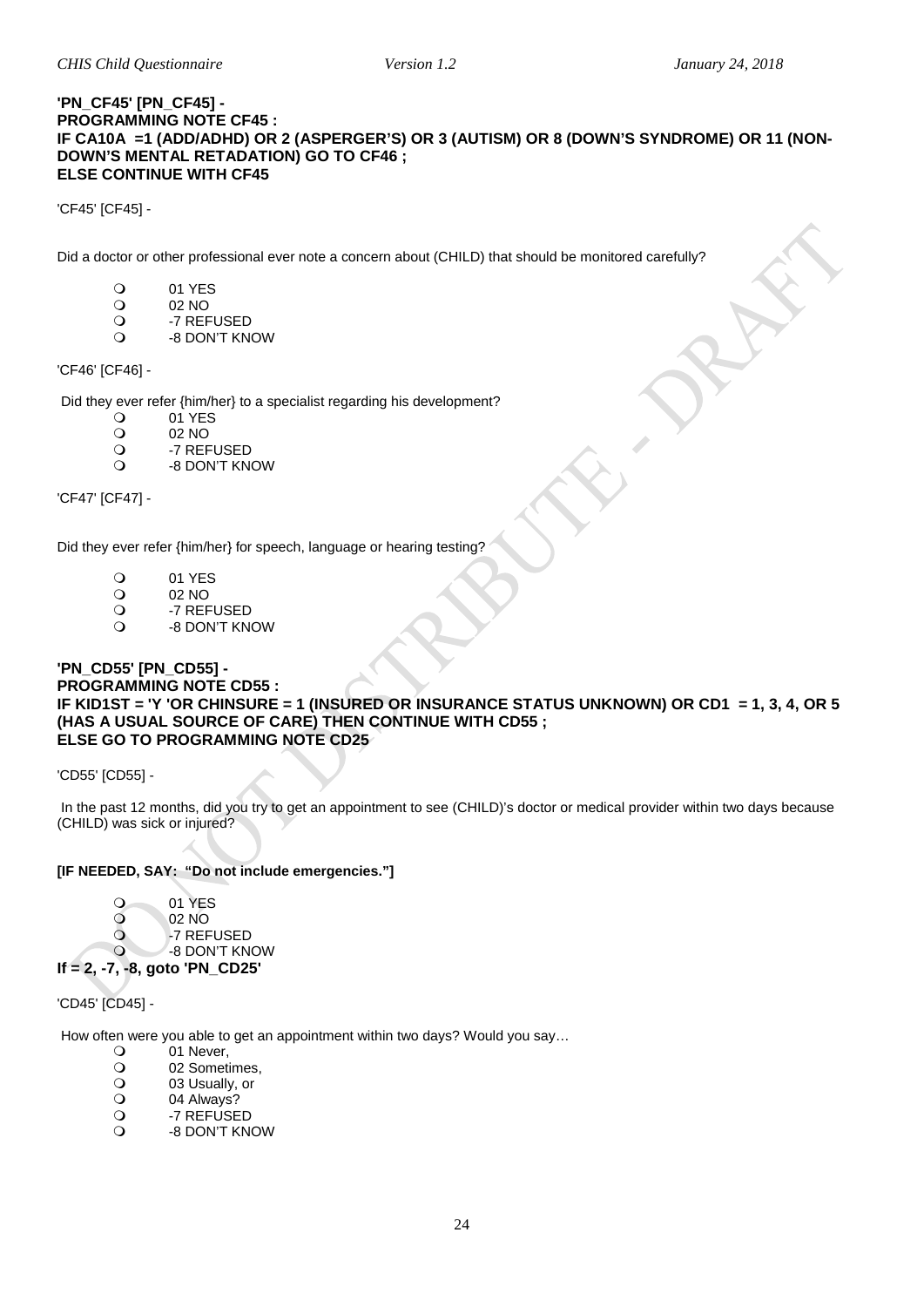### <span id="page-24-0"></span>'PN\_CD25' [PN\_CD25] - **PROGRAMMING NOTE CD25 : IF [CD6 > 0 (HAD A DOCTOR VISIT IN THE PAST 12 MONTHS) OR CD7 = 1 OR 2 (SEEN A DOCTOR IN LAST 12 MONTHS OR 1-2 YEARS AGO)], CONTINUE WITH CD25 ; ELSE GO TO CE1**

'CD25' [CD25] -

The last time you saw a doctor for (CHILD), did you have a hard time understanding the doctor?<br>  $\bigcirc$  01 YES

- 01 YES<br>02 NO
- O 02 NO<br>O 03 NEV
- O 03 NEVER ACCOMPANIED CHILD TO DOCTOR<br>O -7 REFUSED
- O -7 REFUSED<br>O -8 DON'T KN
- -8 DON'T KNOW

### **If = 1, goto 'PN\_CD26'**

**'PN\_CD31' [PN\_CD31] - PROGRAMMING NOTE CD31 : IF CD25 = 2 (DID NOT HAVE A HARD TIME UNDERSTANDING THE DOCTOR) AND [INTERVIEW NOT CONDUCTED IN ENGLISH OR AH36 > 1 (ADULT R SPEAKS LANGUAGE OTHER THAN ENGLISH AT HOME)], CONTINUE WITH CD31 ; SET CD31ENGL = ENGLSPAN TO STORE INTERVIEW LANGUAGE AT TIME CD31 WAS ASKED; ELSE SKIP TO CD26 ;**

'CD31' [CD31] -

In what language does (CHILD)'s doctor speak to you?

- O 01 ENGLISH<br>O 02 SPANISH
- O 02 SPANISH<br>O 03 CANTONI
- O 03 CANTONESE<br>O 04 VIETNAMESE
- O 04 VIETNAMESE<br>O 05 TAGALOG
- O 05 TAGALOG<br>O 06 MANDARII
- O 06 MANDARIN<br>O 07 KOREAN
- O 07 KOREAN<br>O 08 ASIAN IN
- O 08 ASIAN INDIAN LANGUAGES<br>O 09 RUSSIAN
- O 09 RUSSIAN<br>O 91 OTHER1
- O 91 OTHER1 (SPECIFY:<br>O -7 REFUSED
- O -7 REFUSED -8 DON'T KNOW
- **If = 1, goto 'CD27'**

**If = 2, 3, 4, 5, 6, 7, 8, 9, 91, -7, -8, goto 'CE1'**

'PN\_CD26' [PN\_CD26] - **PROGRAMMING NOTE CD26 : IF CD25 = 1 (HAD A HARD TIME UNDERSTANDING DOCTOR), CONTINUE WITH CD26 ; ELSE SKIP TO CE1 ;**

'CD26' [CD26] -

Was this because you and the doctor spoke different languages?<br>  $Q = 01$  YES

- 0 01 YES
- 
- O 02 NO<br>O -7 REF O -7 REFUSED<br>O -8 DON'T KN
- -8 DON'T KNOW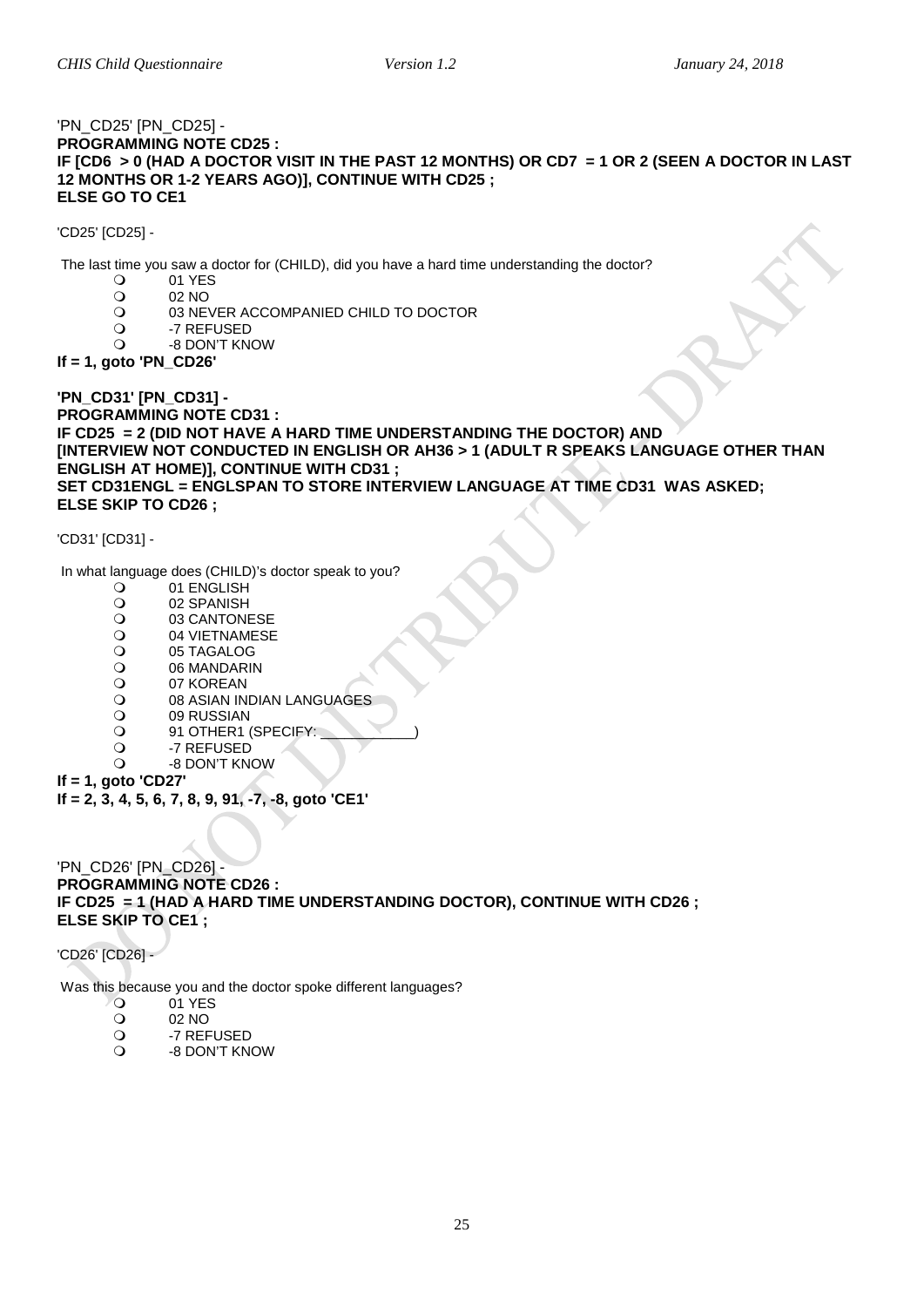Did you need someone to help you understand the doctor?<br>  $Q = 01 \text{ YFS}$ 

- O 01 YES<br>O 02 NO
- O 02 NO<br>O -7 REF
- O -7 REFUSED<br>O -8 DON'T KN
- -8 DON'T KNOW

**If = 2, -7, -8, goto 'CE1'**

'CD28' [CD28] -

Who was this person who helped you understand the doctor?

- O 01 MINOR CHILD (UNDER AGE 18)<br>O 02 AN ADULT FAMILY MEMBER OF
- O O2 AN ADULT FAMILY MEMBER OR FRIEND OF MINE<br>O 03 NON-MEDICAL OFFICE STAFF
- O 03 NON-MEDICAL OFFICE STAFF<br>O 04 MEDICAL STAFF INCLUDING N
- O 04 MEDICAL STAFF INCLUDING NURSES AND DOCTORS<br>O 05 PROFESSIONAL INTERPRETER (BOTH IN PERSON AN O 05 PROFESSIONAL INTERPRETER (BOTH IN PERSON AND ON THE TELEPHONE)<br>O 06 OTHER (PATIENTS, SOMEONE ELSE)
- O 06 OTHER (PATIENTS, SOMEONE ELSE)<br>O 07 DID NOT HAVE SOMEONE TO HELP
- O OT DID NOT HAVE SOMEONE TO HELP<br>O 3 -7 REFUSED
- O -7 REFUSED
- -8 DON'T KNOW

### <span id="page-25-0"></span>'CE1' [CE1] -

During the past 12 months, did you either delay or not get a medicine that a doctor prescribed for (CHILD)?<br>
O 01 YES

- O 01 YES<br>O 02 NO
	- 02 NO
- O -7 REFUSED
	- -8 DON'T KNOW

### **If = 2, -7, -8, goto 'CE7'**

'CE12' [CE12] -

Was cost or lack of insurance a reason why you delayed or did not get the prescription?

- 0 01 YES<br>02 NO
- O 02 NO<br>O -7 REF
- O -7 REFUSED<br>O -8 DON'T KN -8 DON'T KNOW

'CE7' [CE7] -

During the past 12 months, did you delay or not get any other medical care you felt (CHILD) needed—such as seeing a doctor, a specialist, or other health professional?<br>  $Q = 01$  YES

- O 01 YES<br>O 02 NO
- O 02 NO<br>O -7 REF
- O -7 REFUSED
- -8 DON'T KNOW

### **If = 2, -7, -8, goto 'CD69'**

'CD66' [CD66] -

Did (CHILD) get the care eventually?

- 01 YES<br>02 NO
- 02 NO<br>
0 -7 REF
	- -7 REFUSED
- -8 DON'T KNOW

'CE13' [CE13] -

Was cost or lack of insurance a reason why you delayed or did not get the medical care you felt (he/she) needed?

- O 01 YES<br>O 02 NO
- O 02 NO<br>O -7 REF
- O -7 REFUSED<br>O -8 DON'T KN
- -8 DON'T KNOW

**If = 2, -7, -8, goto 'CD68'**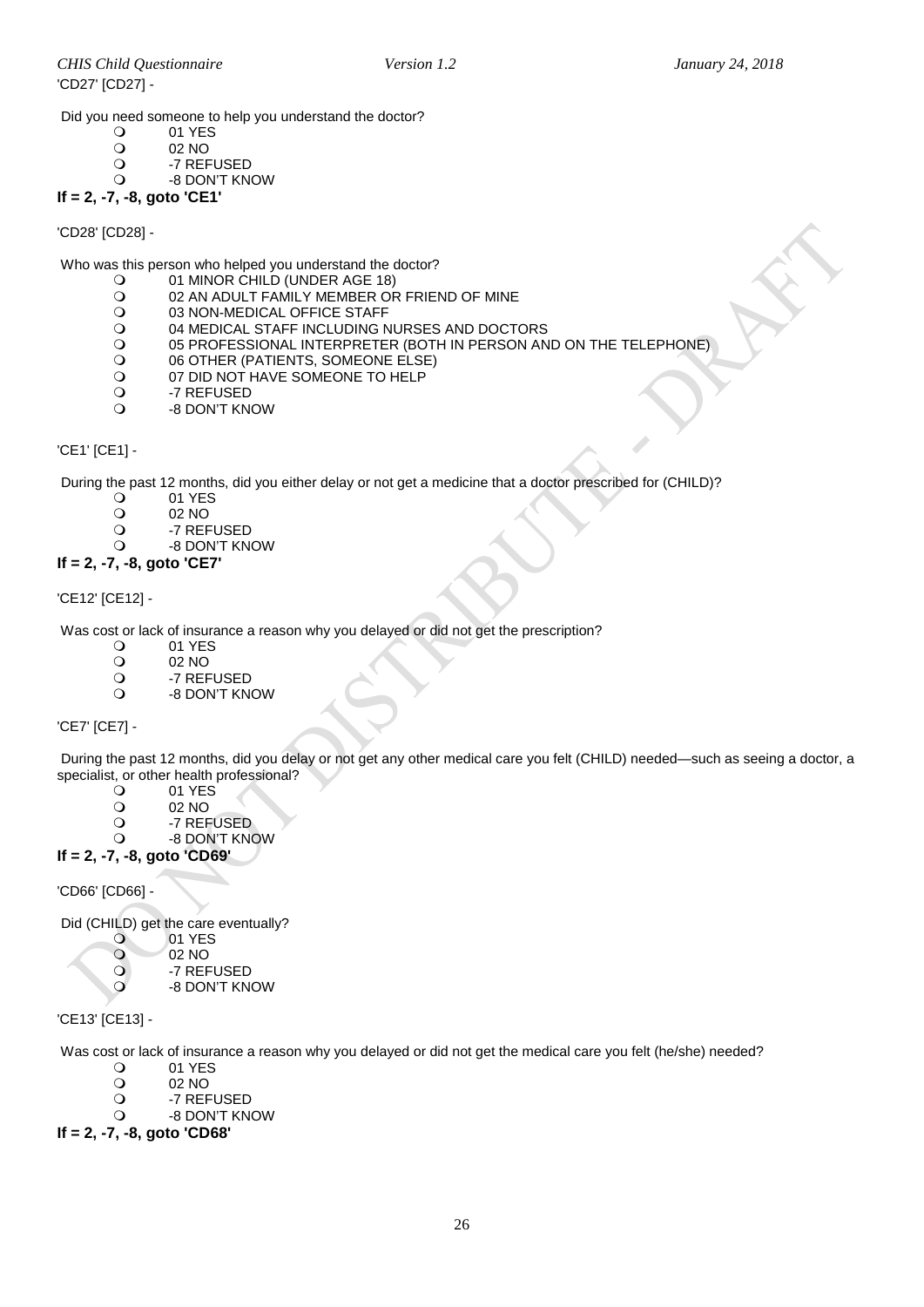'CD67' [CD67] -

Was that the main reason?

- $\overline{O}$  01 YES<br> $\overline{O}$  02 NO
- O 02 NO<br>O -7 REF
- O -7 REFUSED<br>O -8 DON'T KN
- -8 DON'T KNOW **If = 1, -7, -8, goto 'CD69'**

'CD68' [CD68] -

What was the one main reason why you delayed getting the care you felt (he/she) needed?

- O 01 COULDN'T GET APPOINTMENT<br>O 02 MY INSURANCE NOT ACCEPTE
- O 02 MY INSURANCE NOT ACCEPTED<br>O 03 INSURANCE DID NOT COVER
- O 03 INSURANCE DID NOT COVER<br>O 04 LANGUAGE PROBLEMS
- O 04 LANGUAGE PROBLEMS<br>O 05 TRANSPORTATION PRO
- O 05 TRANSPORTATION PROBLEMS<br>O 06 HOURS NOT CONVENIENT
- O 06 HOURS NOT CONVENIENT<br>O 07 NO CHILD CARE FOR CHIL
- O 07 NO CHILD CARE FOR CHILDREN AT HOME<br>O 08 FORGOT OR LOST REFERRAL
- O 08 FORGOT OR LOST REFERRAL<br>O 09 I DIDN'T HAVE TIME
- O 09 I DIDN'T HAVE TIME<br>O 10 COULDN'T AFFORD.
- O 10 COULDN'T AFFORD/COST TOO MUCH<br>O 11 NO INSURANCE
- O 11 NO INSURANCE<br>
O 91 OTHER (SPECIF
- Q 91 OTHER (SPECIFY: \_<br>Q -7 REFUSED
- O -7 REFUSED<br>O -8 DON'T KN
- -8 DON'T KNOW

'CD69' [CD69] -

During the past 12 months, did you have any trouble finding a general doctor or provider who would see your child?<br>
O 1919 TES

- 0 01 YES<br>02 NO
- O 02 NO<br>O -7 REF
- O -7 REFUSED<br>O -8 DON'T KN
- -8 DON'T KNOW

'CD70' [CD70] -

During the past 12 months, were you told by a doctor's office or clinic that they would not accept your child as a new patient?

- 0 01 YES<br>02 NO
- O 02 NO<br>O -7 REF
- O -7 REFUSED<br>Q -8 DON'T KN
- -8 DON'T KNOW

### 'CD71' [CD71] -

During the past 12 months, were you told by a doctor's office or clinic that they did not accept your child's health care coverage?<br>
O 01 YES

- O 01 YES<br>O 02 NO
- O 02 NO<br>O -7 REF
- O -7 REFUSED<br>O -8 DON'T KN -8 DON'T KNOW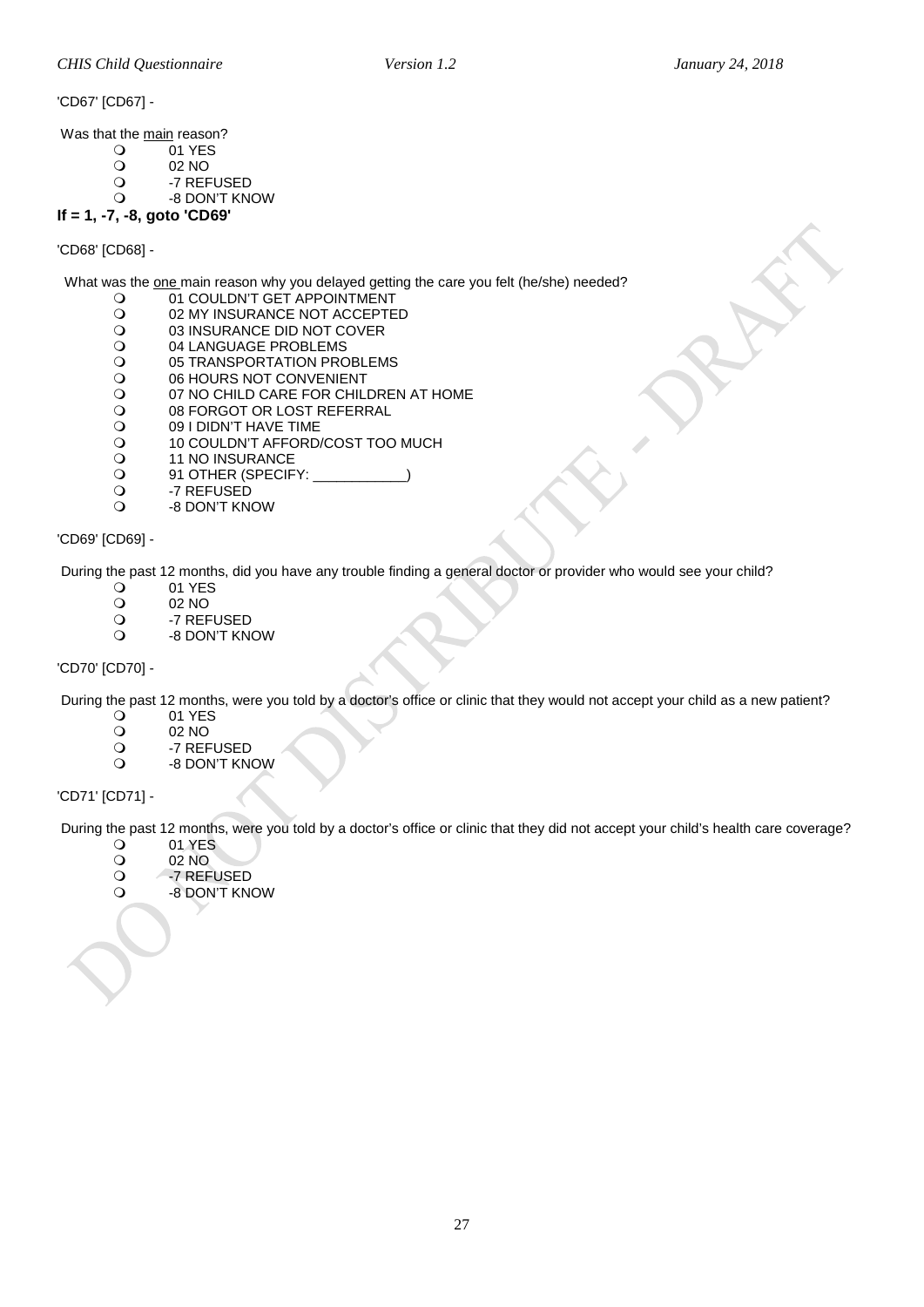### SECTION E – PUBLIC PROGRAMS

### <span id="page-27-1"></span><span id="page-27-0"></span>**'PN\_SECTION E' [PN\_SECTION E] - PROGRAMMING NOTE SECTION E: IF [POVERTY = 1, 2, 3, 4 or 5 (INCOME LESS THAN OR EQUAL TO 300% oF POVERTY LEVEL) OR POVERTY LEVEL CANNOT BE DETERMINED (POVERTY = 8) AND KIDS1ST ≠ "Y"] OR KIDS1ST = "Y", CONTINUE WITH CE11 ;**

### **ELSE SKIP TO CG14**

'CE11' [CE11] -

Is (CHILD) now on TANF or CalWORKs?

**[IF NEEDED, SAY: "TANF means 'Temporary Assistance to Needy Families," and CalWORKs means 'California Work Opportunities and Responsibilities to Kids.' Both replaced AFDC, California's old welfare entitlement program."]**<br>1 YE:

- 01 YES<br>02 NO
- O 02 NO<br>O -7 REF
- O -7 REFUSED<br>O -8 DON'T KN
- -8 DON'T KNOW

<span id="page-27-2"></span>'CE11A' [CE11A] -

Is (CHILD) receiving Food Stamp benefits, also known as CalFresh?

**[IF NEEDED, SAY: "You receive benefits through an EBT card. EBT stands for Electronic Benefit Transfer card and is also known as the Golden State Advantage Card."]**

- O 01 YES<br>O 02 NO
- O 02 NO<br>O -7 REF
- O -7 REFUSED<br>O -8 DON'T KN
- -8 DON'T KNOW

<span id="page-27-3"></span>**'PN\_CE11C' [PN\_CE11C] - PROGRAMMING NOTE CE11C : IF CAGE > 6, GO TO CG14 ; ELSE CONTINUE WITH CE11C** 

'CE11C' [CE11C] -

Is (CHILD) on WIC now?

[IF NEEDED, SAY: "WIC means 'Supplemental Food Program for Women, Infants and Children.'']

- 01 YES<br>02 NO
- 02 NO<br>Q -7 REF
- O -7 REFUSED
	- -8 DON'T KNOW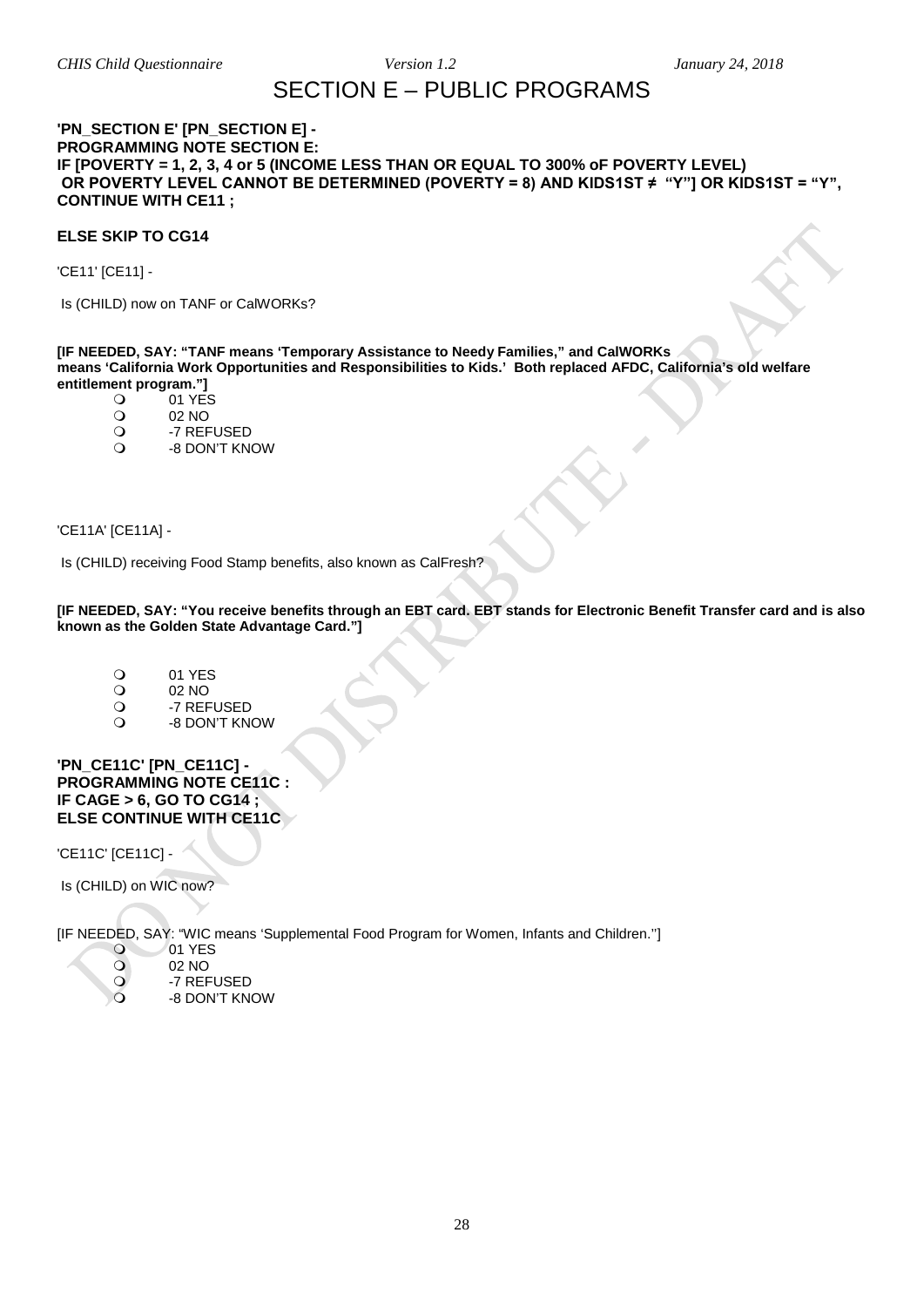## SECTION F – PARENTAL INVOLVEMENT

### <span id="page-28-0"></span>**'PN\_CG14' [PN\_CG14] - PROGRAMMING NOTE CG14 : IF CAGE > 5 YEARS GO TO PROGRAMMING NOTE CF64 ; ELSE CONTINUE WITH CG14**

'CG14' [CG14] -

In a usual week, about how many days do you or any other family members read stories or look at picture books with (CHILD)?

- O 01 EVERY DAY<br>O 02 3-6 DAYS
- O 02 3-6 DAYS<br>O 03 1-2 DAYS
- O 03 1-2 DAYS<br>O 04 NEVER
- O 04 NEVER<br>O -7 REFUSE
- O -7 REFUSED
- -8 DON'T KNOW

### 'CG15' [CG15] -

[In a usual week, about how many days do you or any other family member] play music or sing songs with (CHILD)?

- O 01 EVERY DAY<br>O 02 3-6 DAYS
- O 02 3-6 DAYS<br>O 03 1-2 DAYS
- O 03 1-2 DAYS<br>O 04 NEVER
- O 04 NEVER<br>O -7 REFUSE
- O -7 REFUSED<br>O -8 DON'T KN -8 DON'T KNOW

### 'CG16' [CG16] -

[In a usual week, about how many days do you or any other family member] take (CHILD) out somewhere, for example, to the park, store, or playground?

- O 01 EVERY DAY<br>O 02 3-6 DAYS
- O 02 3-6 DAYS<br>O 03 1-2 DAYS
- O 03 1-2 DAYS<br>O 04 NEVER
- O 04 NEVER<br>O -7 REFUSE
- O -7 REFUSED<br>O -8 DON'T KN
- -8 DON'T KNOW

### **'PN\_CF64' [PN\_CF64] - PROGRAMMING NOTE CF64 : IF CAGE <= 5 YEARS OR HOUSEHOLD HAS CHILDREN <= 5 YEARS, CONTINUE WITH CF64 ; ELSE GO TO CF35**

<span id="page-28-1"></span> $\mathcal{F}_{\mathcal{F}}$  and  $\mathcal{F}_{\mathcal{F}}$  and  $\mathcal{F}_{\mathcal{F}}$  and  $\mathcal{F}_{\mathcal{F}}$  and  $\mathcal{F}_{\mathcal{F}}$  and  $\mathcal{F}_{\mathcal{F}}$  and  $\mathcal{F}_{\mathcal{F}}$  and  $\mathcal{F}_{\mathcal{F}}$  and  $\mathcal{F}_{\mathcal{F}}$  and  $\mathcal{F}_{\mathcal{F}}$  and  $\mathcal{F}_{\mathcal{F}}$  and  $\mathcal{F}_{\mathcal{F$ 'CF64' [CF64] -

Have you seen or heard messages encouraging you to talk, read and sing with your child?

- O 01 YES
- O 02 NO<br>O -7 REF
- -7 REFUSED
- -8 DON'T KNOW
- **If =2, -7,-8, goto 'CF35'**

'CF65' [CF65] -

Would you say that you talk with your child less, about the same, or more after hearing that message?

- O 01 LESS<br>O 02 ABOL
- O 02 ABOUT THE SAME<br>
O 03 MORE
- O 03 MORE<br>O -7 REFUS
- O -7 REFUSED<br>O -8 DON'T KN
- -8 DON'T KNOW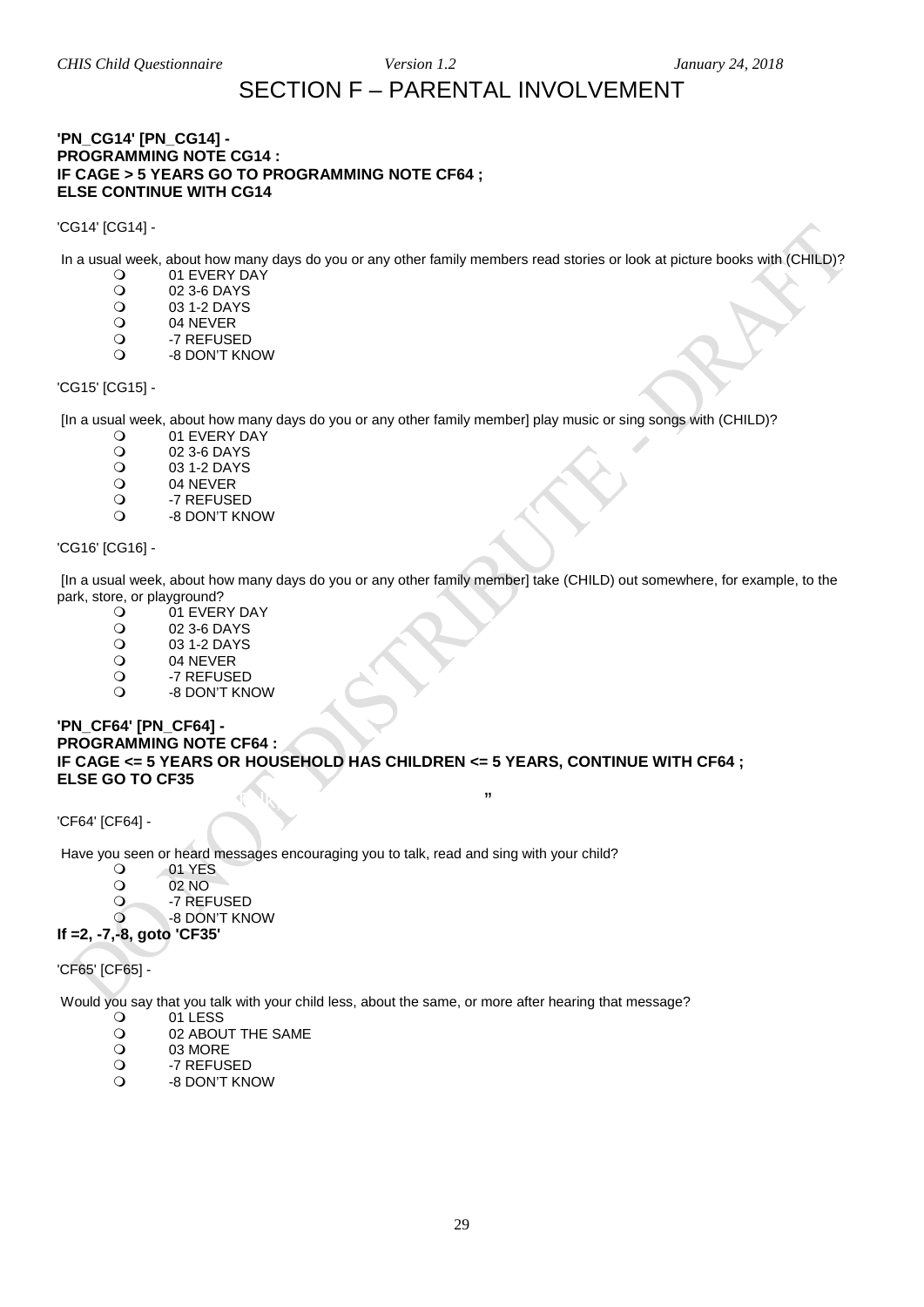Would you say that you sing with your child less, about the same, or more after hearing that message?

- O 01 LESS<br>O 02 ABOL
- O 02 ABOUT THE SAME<br>O 03 MORE
- O 03 MORE<br>O -7 REFUS
- O -7 REFUSED<br>O -8 DON'T KN
- -8 DON'T KNOW

### 'CF67' [CF67] -

Would you say that you read with your child less, about the same, or more after hearing that message?<br>  $\bigcirc$  011 FSS

- O 01 LESS<br>O 02 ABOL
- O 02 ABOUT THE SAME<br>
O 03 MORE
- 03 MORE
- O -7 REFUSED<br>O -8 DON'T KN -8 DON'T KNOW

### <span id="page-29-0"></span>'CF35' [CF35] -

Did you know that First 5 California, a state agency, provides a free Kit for New Parents to the parents of newborns?<br>
O 01 YES

- O 01 YES<br>O 02 NO
- O 02 NO<br>O -7 REF
- O -7 REFUSED<br>O -8 DON'T KN
- -8 DON'T KNOW **If =2, -7,-8, goto 'CF30'**

'CF36' [CF36] -

Have you ever received this Kit for New Parents?<br>
O 01 YES

- O 01 YES<br>O 02 NO
- O 02 NO<br>O -7 REF
- O -7 REFUSED<br>O -8 DON'T KN -8 DON'T KNOW
- 

### **If =2, -7,-8, goto 'CF30'**

'CD57' [CD57] -

Did you receive the Kit for New Parents during the past year?<br>
O 01 YES

- 0 01 YES<br>02 NO
- O 02 NO<br>O -7 REF
- O -7 REFUSED<br>O -8 DON'T KN
- -8 DON'T KNOW

### **If =2, -7,-8, goto 'CF30'**

'CF39' [CF39] -

Did you use any of the materials from the Kit for New Parents?<br>  $Q = 01$  YES

- 
- 01 YES<br>02 NO O 02 NO<br>O -7 REF
- O -7 REFUSED
- -8 DON'T KNOW

**If =2, -7,-8, goto 'CF30'**

'CF37' [CF37] -

On a scale of 1-10 with 10 being the most useful and 1 the least, how useful was the Kit for New Parents?

RESPONDENT'S NUMBER FROM 1 (WORST) TO 10 (BEST)

O -7 REFUSED<br>O -8 DON'T KN

-8 DON'T KNOW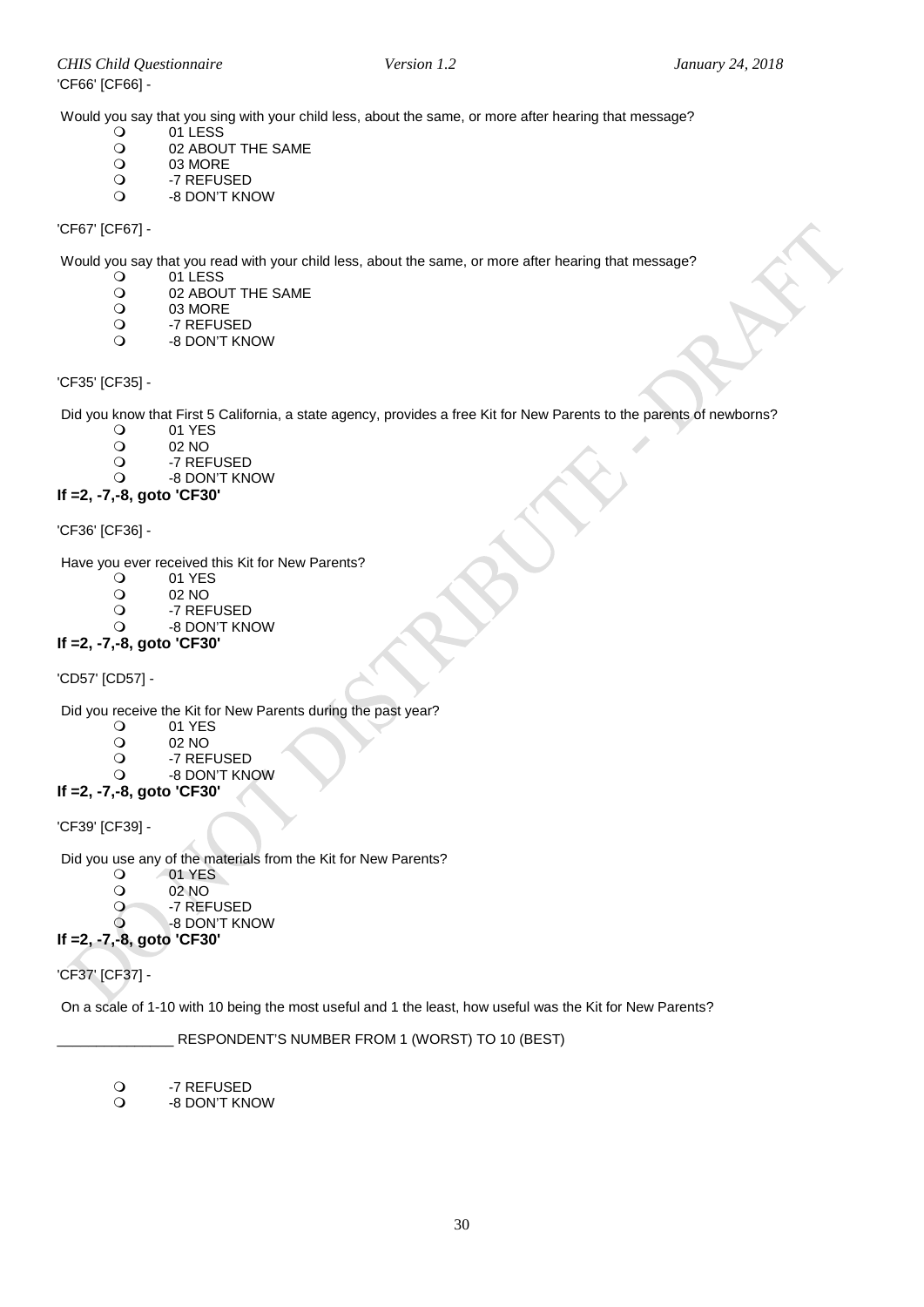### *CHIS Child Questionnaire Version 1.2 January 24, 2018* 'PN\_CF30' [PN\_CF30] - **PROGRAMMING NOTE CF30: : IF CAGE ≥ 4, CONTINUE WITH CF30 ELSE SKIP TO CG1**

'CF30' [CF30] -

Overall, do you think your child has difficulties in any of the following areas: emotions, concentration, behavior, or being able to get along with other people?

- O 01 YES
- O 02 NO<br>O -7 REF
- O -7 REFUSED<br>O -8 DON'T KN
- -8 DON'T KNOW

### **If =2, -7,-8, goto 'CF32'**

'CF31' [CF31] -

Are these difficulties minor, definite, or severe?<br>  $Q = 01$  MINOR

- O 01 MINOR<br>O 02 DEFINIT
- O 02 DEFINITE<br>O 03 SEVERE
- O 03 SEVERE<br>O -7 REFUSEI
- O -7 REFUSED<br>O -8 DON'T KN
- -8 DON'T KNOW

### 'CF32' [CF32] -

During the past 12 months, did (CHILD) receive any psychological or emotional counseling?

- 01 YES<br>02 NO
- O 02 NO<br>O -7 REF
- O -7 REFUSED<br>O -8 DON'T KN -8 DON'T KNOW
-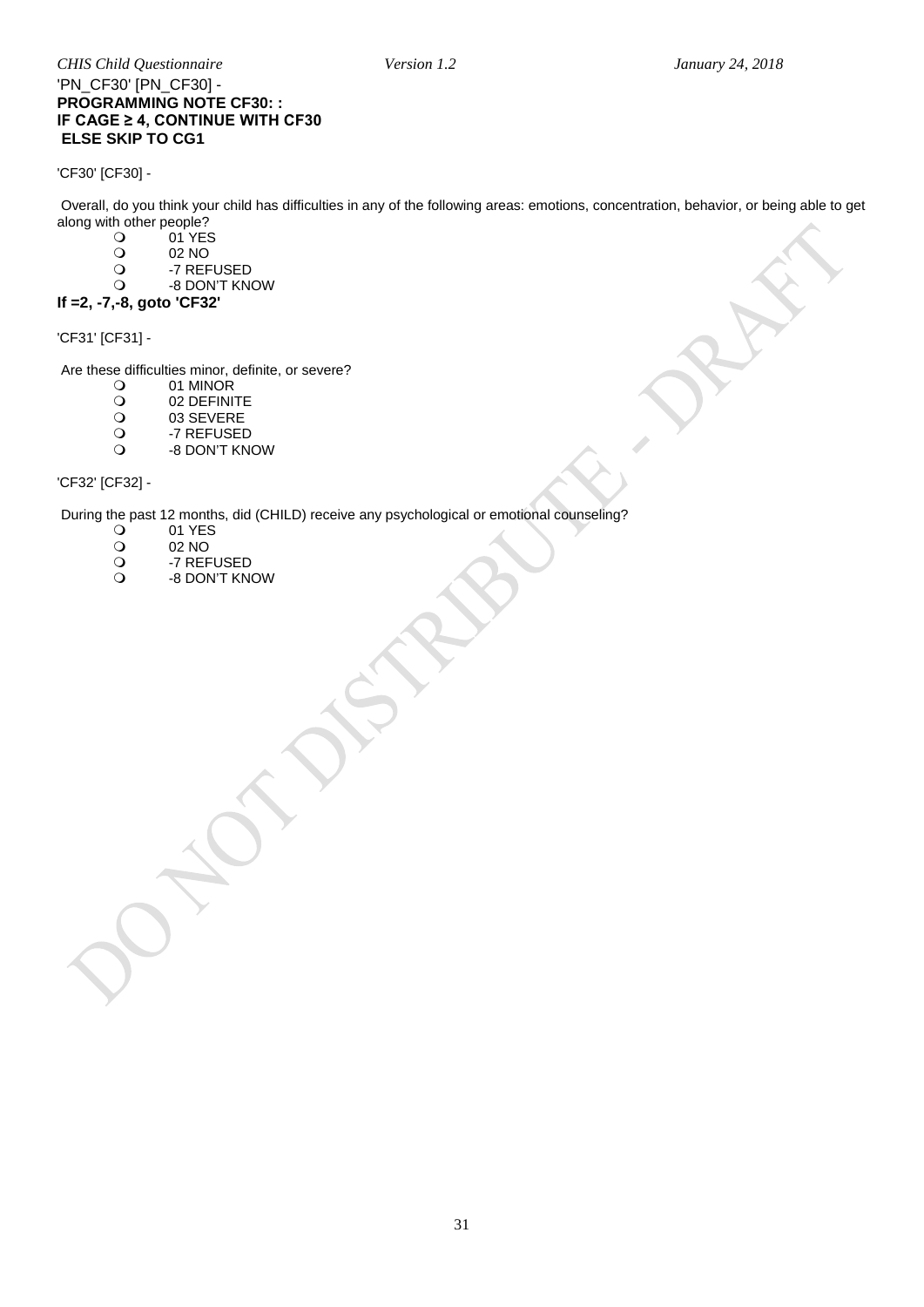### SECTION G – CHILD CARE AND SOCIAL COHESION

### <span id="page-31-1"></span><span id="page-31-0"></span>**'PN\_CG1' [PN\_CG1] - PROGRAMMING NOTE CG1 : IF CAGE ≥ 7, DO NOT DISPLAY LAST SENTENCE OF FIRST PARAGRAPH**

'CG1' [CG1] -

These next questions are about childcare. By childcare we mean any arrangement where someone other than the parents, legal guardian, or stepparents takes care of (CHILD). {This includes preschool and nursery school, but not kindergarten.}

Do you currently have any kind of regular childcare arrangements for (CHILD) for 10 hours or more per week?

- 
- O 01 YES<br>O 02 NO O 02 NO<br>O -7 REF
- O -7 REFUSED

-8 DON'T KNOW

### **If = 2, -7, -8, goto 'PN\_KCG39'**

'CG2' [CG2] -

Altogether, how many hours is (CHILD) in childcare during a typical week? Include all combinations of care arrangements.

\_\_\_\_\_ HOURS\_[HR: 1-168, SR: 10-168 HRS]

O
1 REFUSED
O
1 2 DON'T KN

2 DON'T KNOW

### **'PN\_CG3A' [PN\_CG3A] - PROGRAMMING NOTE CG3A : IF CG2 < 10 (HOURS IN CHILDCARE), GO TO CG5 ; ELSE CONTINUE WITH CG3A**

'CG3A' [CG3A] -

During a typical week does (CHILD) receive childcare from...a grandparent or other family member?<br>
<br>  $Q = 1$  YES

- 0 1 YES<br>0 2 NO
- 0 2 NO<br>
2 3 REF
- O
3 REFUSED
O
4 DON'T KN 4 DON'T KNOW

'CG3E' [CG3E] -

[Does (CHILD) receive childcare from]...a non-family member who cares for (CHILD) in your home?

- O 1 YES
- $\frac{0}{2}$   $\frac{2}{3}$  REI
- O 3 REFUSED
	- 4 DON'T KNOW

'CG3F' [CG3F] -

[Does (CHILD) receive childcare from]...a non-family member who cares for (CHILD) in his or her home?

- 0 1 YES<br>0 2 NO
- $\begin{array}{cc}\n\text{O} & 2 \text{ NO} \\
\text{O} & 3 \text{ REI}\n\end{array}$
- 3 REFUSED
- 4 DON'T KNOW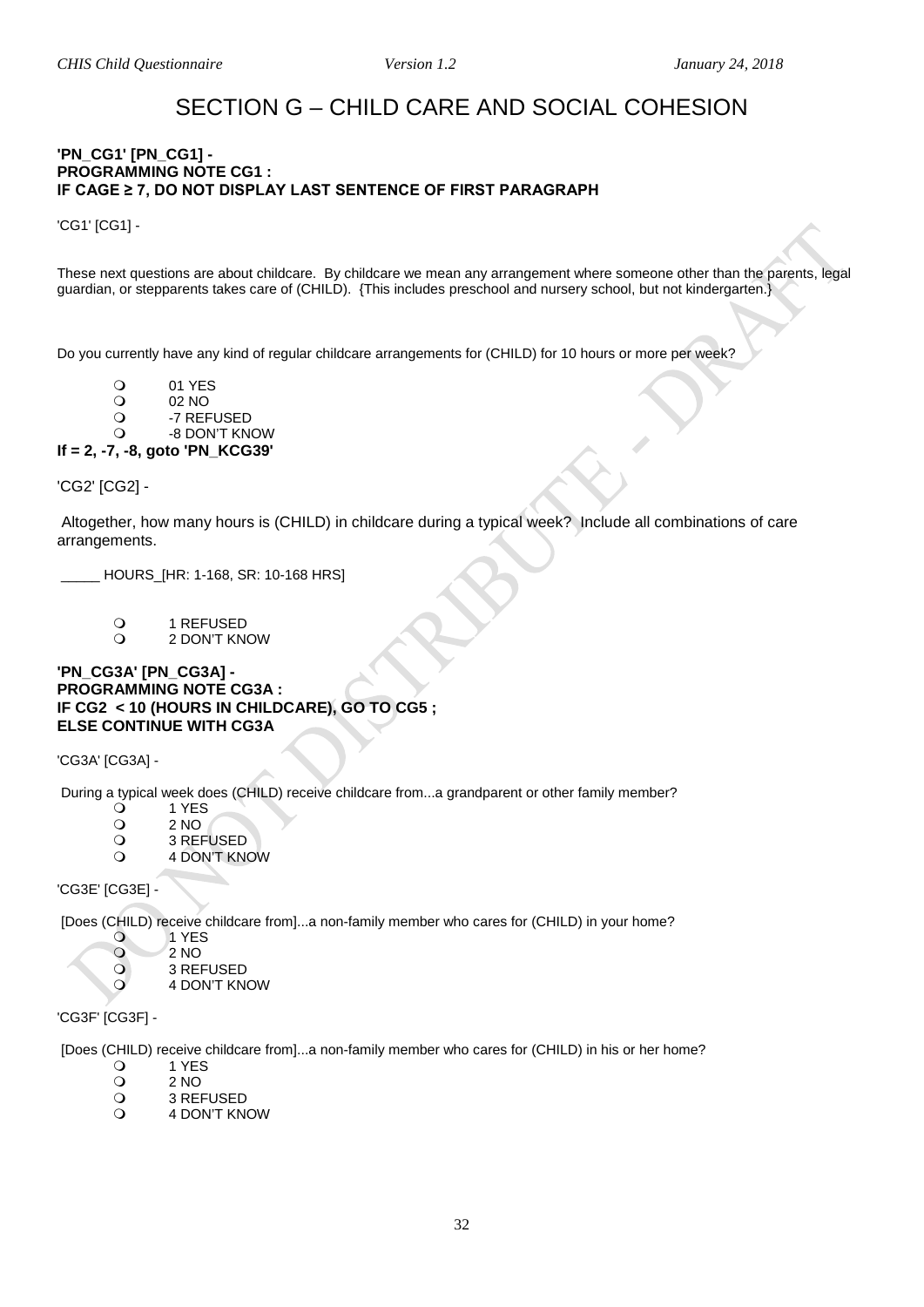[Does (CHILD) receive childcare from]...a childcare center that is not in someone's home?<br>  $Q = 1$  YES

- 0 1 YES<br>0 2 NO
	-
- 0 2 NO<br>
0 3 REI O 3 REFUSED<br>O 4 DON'T KN
- 4 DON'T KNOW

**'PN\_CG3B' [PN\_CG3B] - PROGRAMMING NOTE CG3B : IF CAGE ≥ 7 YEARS, GO TO NEXT SECTION ; ELSE CONTINUE WITH CG3B** 

'CG3B' [CG3B] -

[Does (CHILD) receive childcare from]...a Head Start or state preschool program?<br>
<br>
O 1 YFS

- 0 1 YES<br>0 2 NO
- 0 2 NO<br>
0 3 REI
- O
3 REFUSED
O
4 DON'T KN
- 4 DON'T KNOW

'CG3C' [CG3C] -

[Does (CHILD) receive childcare from]...some other preschool or nursery school?<br>
<br>  $Q = 1$  YES

- 0 1 YES<br>0 2 NO
- $\begin{array}{cc}\n\text{O} & 2 \text{ NO} \\
\text{O} & 3 \text{ REI}\n\end{array}$
- O 3 REFUSED<br>O 4 DON'T KN
- 4 DON'T KNOW

**'PN\_CG3G' [PN\_CG3G] - PROGRAMMING NOTE CG3G : IF [CG3A OR CG3E = 1 (CHILD RECEIVES CHILDCARE FROM GRANDPARENT OR NON-FAMILY MEMBER IN**  CHILD'S HOME)] OR IF [CG3F ≠ 1 AND CG3D ≠ 1 AND CG3B ≠ 1 AND CG3C ≠ 1 (NOT IN HEAD START, **PRESCHOOL PROGRAM, OR IN CARE IN NON-FAMILY MEMBER HOME)], GO TO CG5 ; ELSE CONTINUE WITH CG3G ; IF ONLY ONE OF CG3F , CG3D , CG3B , OR CG3C = 1, DISPLAY "Is this" AND "provider"; ELSE DISPLAY, "Are all of these" AND "providers"**

'CG3G' [CG3G] -

{Is this/Are all of these} child care provider{s} licensed by the state of California?

- O
1 YES (ALL LICENSED)<br>
O
2 NO (NONE LICENSED
- 2 NO (NONE LICENSED)
- O 3 SOME LICENSED AND SOME NOT<br>O 4 REFUSED
- O
4 REFUSED
O
5 DON'T KN
- 5 DON'T KNOW

'CG5' [CG5] -

In the past 12 months, was there a time when you could not find childcare when you needed it for (CHILD) for a week or longer?

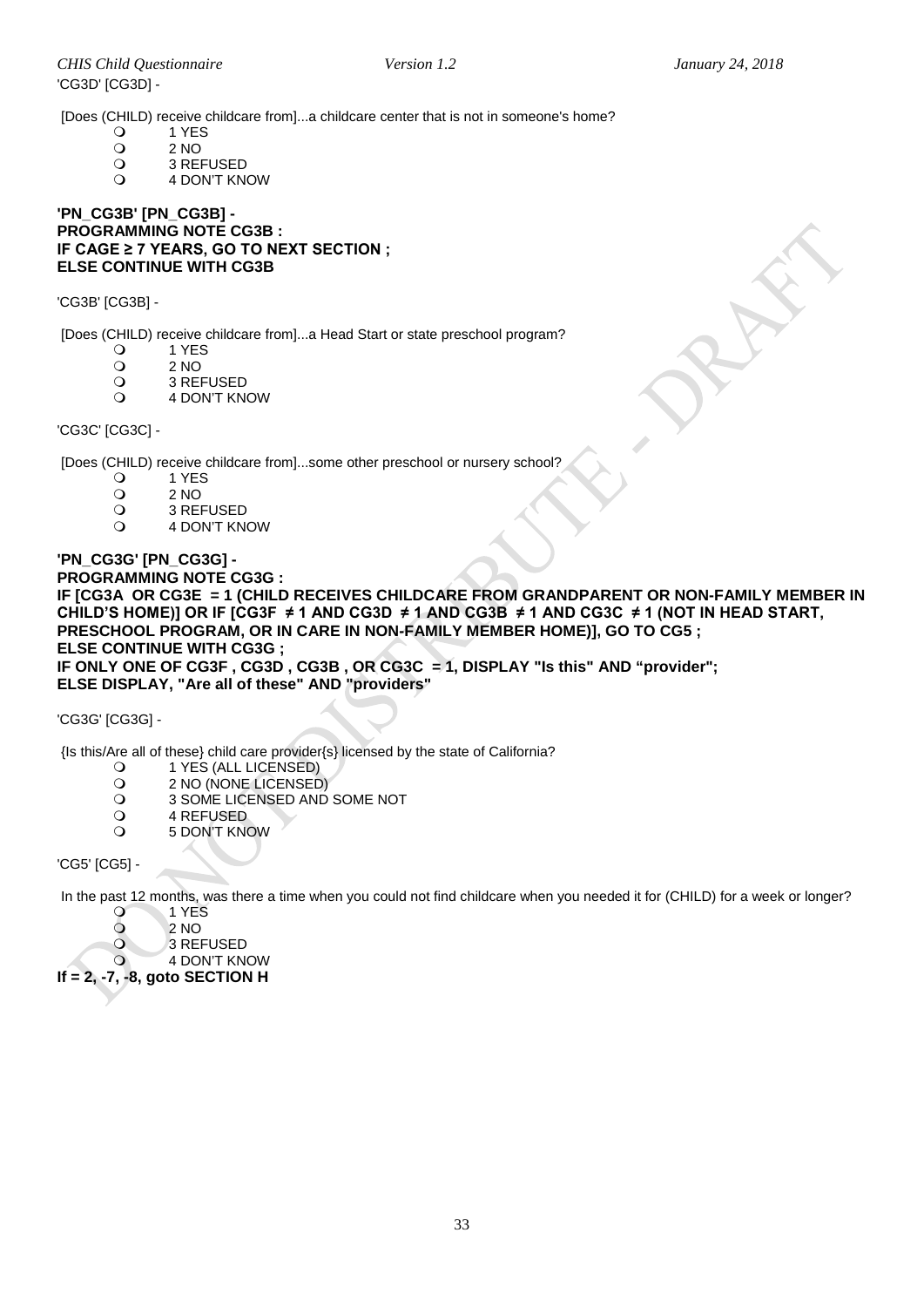What is the main reason you were unable to find childcare for (CHILD) at that time?

### **[IF NEEDED, SAY: "Main reason is the most important reason."]**

- O 01 COULDN'T AFFORD ANY CHILD CARE<br>O 02 COULDN'T FIND A PROVIDER WITH A
- O 02 COULDN'T FIND A PROVIDER WITH A SPACE<br>O 03 THE HOURS AND LOCATION DIDN'T FIT MY N
- O 03 THE HOURS AND LOCATION DIDN'T FIT MY NEEDS<br>
O 04 COULDN'T AFFORD THE QUALITY OF CHILDCARE I
- 04 COULDN'T AFFORD THE QUALITY OF CHILDCARE I WANTED<br>
05 COULDN'T FIND THE QUALITY OF CHILDCARE I WANTED<br>
091 OT REFUSED<br>
07 REFUSED
- 05 COULDN'T FIND THE QUALITY OF CHILDCARE I WANTED
- 91 OTHER REASON
- O 07 REFUSED<br>O 08 DON'T KN
- 08 DON'T KNOW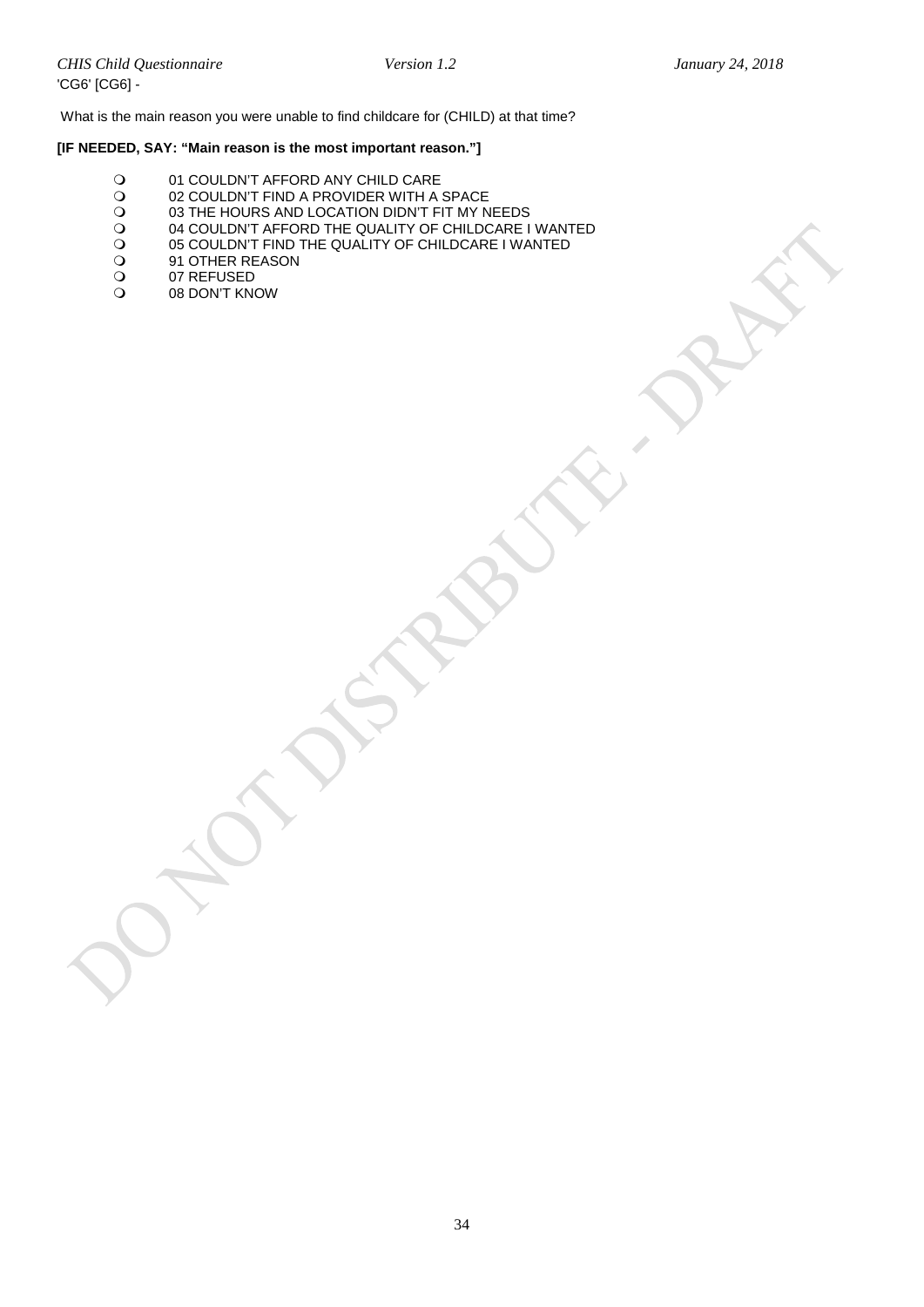## SECTION H – DEMOGRAPHICS, PART II

<span id="page-34-2"></span><span id="page-34-1"></span><span id="page-34-0"></span>So we can be sure we have included children of all races and ethnic groups in California, I need to ask a few questions about (CHILD)'s background.

'CH1' [CH1] -

Is (CHILD) Latino or Hispanic?

### **[IF NEEDED, SAY: "Such as Mexican or Central or South American?"]**

- 0 01 YES<br>02 NO
- O 02 NO<br>O -7 REF
- O -7 REFUSED<br>O -8 DON'T KN
- -8 DON'T KNOW

### **If = 2, -7, -8, goto 'PN\_CH3'**

'CH2' [CH2] -

And what is {his/her} Latino or Hispanic ancestry or origin? – such as Mexican, Salvadorian, Cuban, Honduran – and if {he/she} has more than one, tell me all of them. **[IF NECESSARY GIVE MORE EXAMPLES]** 

[CODE ALL THAT APPLY]

- O 01 MEXICAN/MEXICAN AMERICAN/CHICANO<br>O 04 SALVADORAN
- O 04 SALVADORAN<br>O 05 GUATEMALAN
- O 05 GUATEMALAN<br>O 06 COSTA RICAN
- O 06 COSTA RICAN<br>O 07 HONDURAN
- O 07 HONDURAN<br>O 08 NICARAGUA
- O 08 NICARAGUAN<br>O 09 PANAMANIAN
- O 09 PANAMANIAN<br>O 10 PUERTO RICA
- O 10 PUERTO RICAN<br>O 11 CUBAN
- O
11 CUBAN
O
12 SPANIS
- O 12 SPANISH-AMERICAN (FROM SPAIN)<br>O 91 OTHER LATINO (SPECIFY:
- O 91 OTHER LATINO (SPECIFY:<br>O 7 REFUSED
- O -7 REFUSED<br>O -8 DON'T KN
- -8 DON'T KNOW

OTHER LATINO (SPECIFY: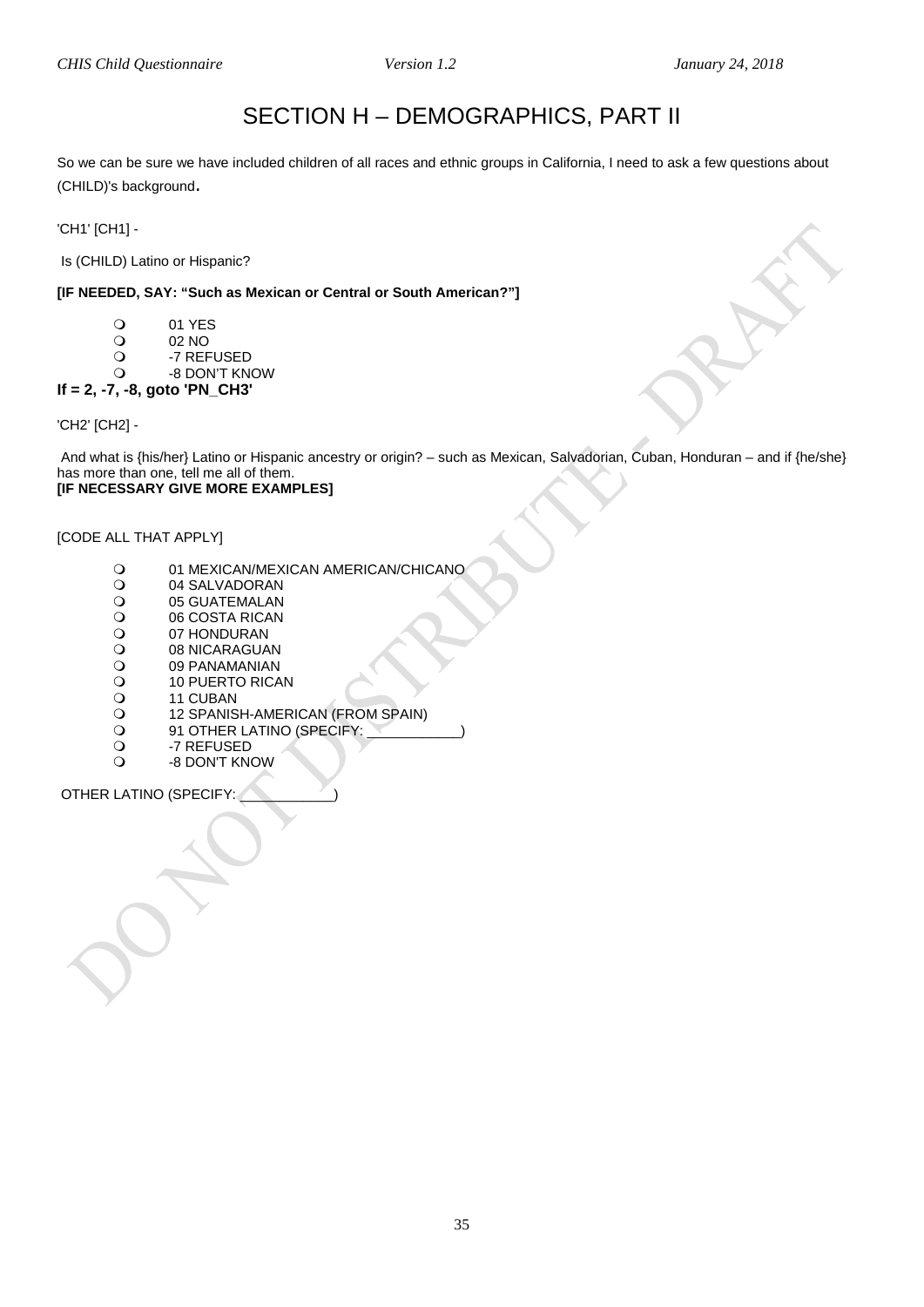#### **'PN\_CH3' [PN\_CH3] - PROGRAMMING NOTE CH3 : IF CH1 = 1 (YES-CHILD IS LATINO), DISPLAY, "You said your child is Latino or Hispanic. Also," IF MORE THAN ONE RACE GIVEN, AFTER ENTERING RESPONSES FOR CH3 , CONTINUE WITH PROGRAMMING NOTE CH4 ; ELSE FOLLOW SKIPS AS INDICATED FOR SINGLE RESPONSES**

'CH3' [CH3] -

{You said your child is Latino or Hispanic. Also,} Please tell me which one or more of the following you would use to describe (CHILD): Would you describe {him/her} as Native Hawaiian, Other Pacific Islander, American Indian, Alaska, Native, Asian, Black, African American, or White?

[IF R SAYS "NATIVE AMERICAN" CODE AS "4"]

[IF R GIVES ANOTHER RESPONSE YOU MUST SPECIFY WHAT IT IS]

[CODE ALL THAT APPLY]

- $\Box$ 01 WHITE
02 BLACK
- □ 02 BLACK OR AFRICAN AMERICAN<br>□ 03 ASIAN
	-
- $\Box$  03 ASIAN<br> $\Box$  04 AMERI □ 04 AMERICAN INDIAN OR ALASKA NATIVE<br>□ 05 OTHER PACIFIC ISLANDER
- □ 05 OTHER PACIFIC ISLANDER<br>□ 06 NATIVE HAWAIIAN
- 
- □ 06 NATIVE HAWAIIAN<br>□ 91 OTHER (SPECIFY: □ 91 OTHER (SPECIFY:<br>□ -7 REFUSED
- □ -7 REFUSED<br>□ -8 DON'T KN
	- -8 DON'T KNOW
- **If = 1, 2, 6, 91, -7, -8, And Only One Race, goto 'PN\_CH8'**
- **If = 3, And Only One Race, goto 'PN\_CH7'**
- **If = 4, And Only One Race, goto 'PN\_CH4'**
- **If = 5, And Only One Race, goto 'PN\_CH7A'**

OTHER\_CH3

**'PN\_CH4' [PN\_CH4] - PROGRAMMING NOTE CH4 : IF CH3 = 4 (AMERICAN INDIAN, ALASKA NATIVE) CONTINUE WITH CH4 ; ELSE GO TO PROGRAMMING NOTE CH7** 

'CH4' [CH4] –

You said American Indian/Alaska Native, and what is (CHILD)'s tribal heritage? If {he/she} has more than one tribe, tell me all of them.

[CODE ALL THAT APPLY]

01 APACHE<br>02 BLACKF **D** 02 BLACKFOOT/BLACKFEET<br>
03 CHEROKEE <sup>03</sup> CHEROKEE<br><sup>04</sup> CHOCTAW <sup>04</sup> CHOCTAW<br><sup>05</sup> MEXICAN  $\begin{array}{cc}\n\Box & 05 \text{ MEXICAN AMERICAN INDIAN} \\
\Box & 06 \text{ NAVAJO}\n\end{array}$  $\Box$  06 NAVAJO  $\Box$  07 POMO □ 08 PUEBLO<br>□ 09 SIOUX 09 SIOUX □ 10 YAQUI<br>□ 91 OTHER  $\Box$  91 OTHER TRIBE (SPECIFY:  $\Box$  -7 REFUSED □ -7 REFUSED -8 DON'T KNOW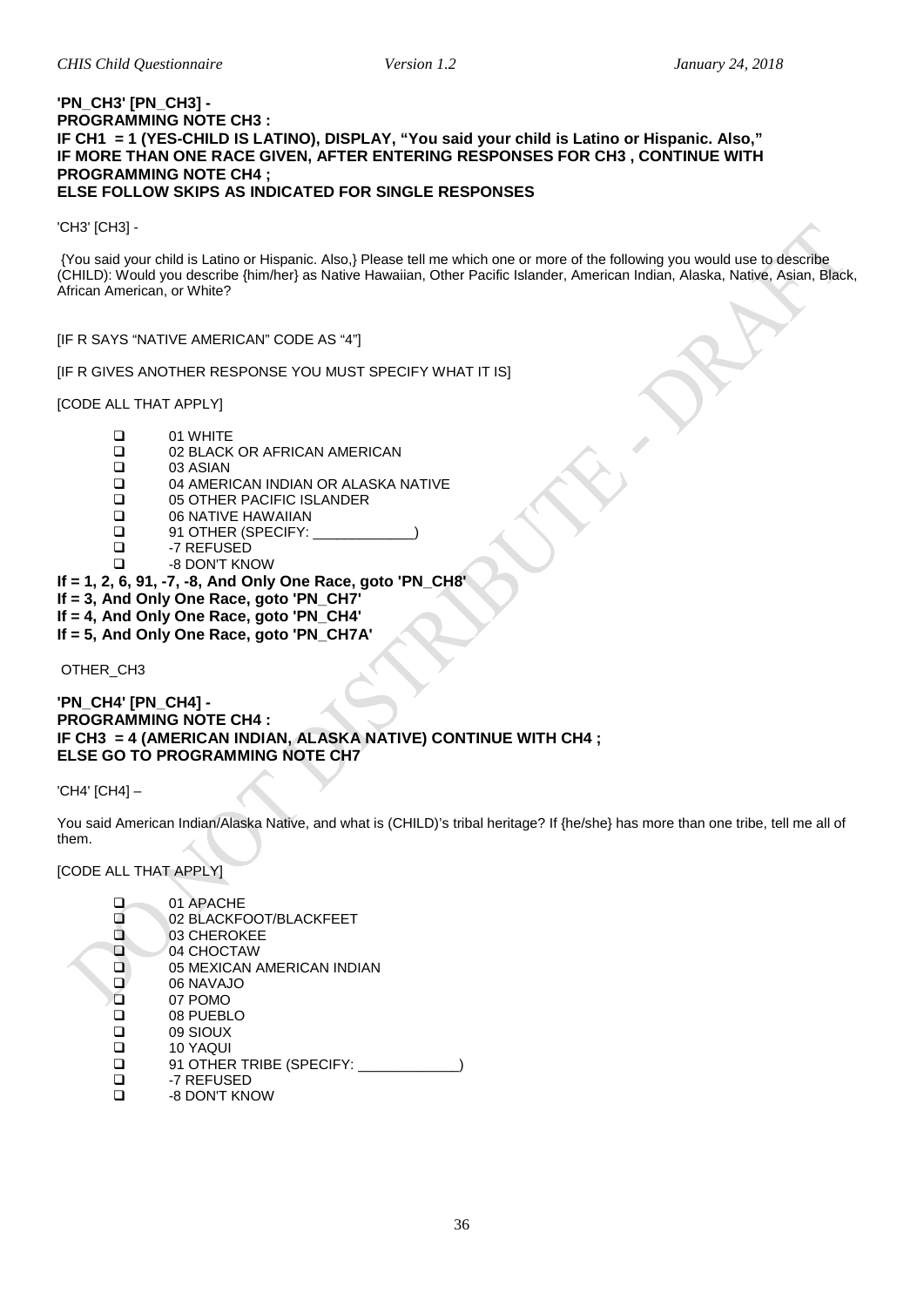Is (CHILD) an enrolled member in a federally or state recognized tribe?<br>  $Q = 01 \text{ YFS}$ 

- 01 YES<br>02 NO
- O 02 NO<br>O -7 REF
- O -7 REFUSED<br>O -8 DON'T KN
	- -8 DON'T KNOW
- **If = 2, -7, -8, goto 'PN\_CH7'**

'CH6' [CH6] -

Which tribe are you enrolled in?

- O 01 APACHE<br>O 02 BLACKFI
- O 02 BLACKFEET<br>O 03 CHEROKEE
- O 03 CHEROKEE<br>O 04 CHOCTAW
- O 04 CHOCTAW<br>O 05 NAVAJO
- O 05 NAVAJO<br>O 06 POMO
- O
06 POMO
0
0
7
PUEBL
- O 07 PUEBLO<br>O 08 SIOUX
- O 08 SIOUX<br>O 09 YAQUI
- O 09 YAQUI<br>O 10 OTHER 10 OTHER

'APACHE\_C' [APACHE\_C] -

- APACHE\_C
	- $\overline{Q}$  01 MESCALERO APACHE, NM<br> $Q$  02 APACHE (NOT SPECIFIED)
	- O 02 APACHE (NOT SPECIFIED)<br>O 91 OTHER APACHE (SPECIFY
	- 91 OTHER APACHE (SPECIFY: )

OTHER\_APACHE\_C

'BLACKFEET\_C' [BLACKFEET\_C] -

BLACKFEET\_C<br>O

3 BLACKFOOT/BLACKFEET

'CHEROKEE\_C' [CHEROKEE\_C] -

CHEROKEE\_C

- O 04 WESTERN CHEROKEE<br>O 05 CHEROKEE (NOT SPEC
- O
05 CHEROKEE (NOT SPECIFIED)<br>Q 92 OTHER CHEROKEE (SPECIEY
- 92 OTHER CHEROKEE (SPECIFY:

OTHER\_CHEROKEE\_C

'CHOCTAW\_C' [CHOCTAW\_C] -

CHOCTAW\_C

- O 06 CHOCTAW OKLAHOMA<br>O 07 CHOCTAW (NOT SPECI
- O O7 CHOCTAW (NOT SPECIFIED)<br>O 93 OTHER CHOCTAW (SPECIFY)
	- 93 OTHER CHOCTAW (SPECIFY: \_\_\_\_\_\_\_\_\_\_)

OTHER\_CHOCTAW\_C

'NAVAJO\_C' [NAVAJO\_C] -

- NAVAJO\_C
	- $\overline{Q}$  8 NAVAJO (NOT SPECIFIED)

'POMO\_C' [POMO\_C] -

POMO\_C<br>O

- O 09 HOPLAND BAND, HOPLAND RANCHERIA<br>O 10 SHERWOOD VALLEY RANCHERIA
	- 10 SHERWOOD VALLEY RANCHERIA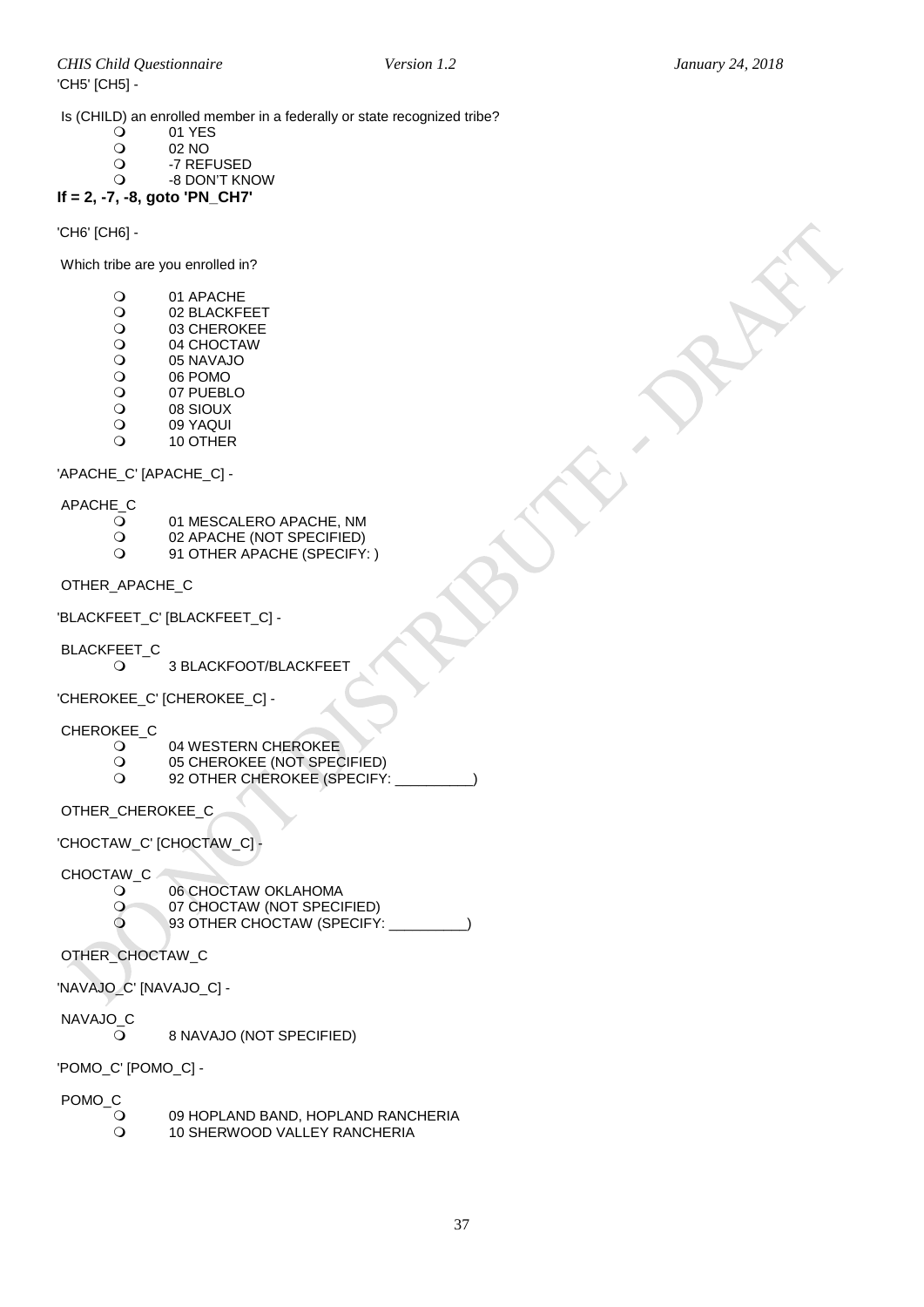'PUEBLO\_C' [PUEBLO\_C] -

## PUEBLO\_C

O 12 HOPI<br>O 13 YSLE

 $\Omega$  11 POMO (NOT SPECIFIED)<br> $\Omega$  94 OTHER POMO (SPECIEY

O 13 YSLETA DEL SUR PUEBLO OF TEXAS<br>O 14 PUEBLO (NOT SPECIFIED)

94 OTHER POMO (SPECIFY:  $\qquad \qquad$ )

- O 14 PUEBLO (NOT SPECIFIED)<br>O 95 OTHER PUEBLO (SPECIFY 95 OTHER PUEBLO (SPECIFY: \_\_\_\_\_\_\_\_\_\_)
- 'SIOUX\_C' [SIOUX\_C] -
- SIOUX\_C
	- O 15 OGLALA/PINE RIDGE SIOUX\_<br>O 16\_SIOUX (NOT SPECIFIED)\_
	- O 16 \_SIOUX (NOT SPECIFIED)\_<br>Q 96 OTHER SIOUX (SPECIFY:
	- 96 OTHER SIOUX (SPECIFY:
- 'YAQUI\_C' [YAQUI\_C] -

# YAQUI\_C<br>O

- O 17 PASCUA YAQUI TRIBE OF ARIZONA\_<br>O 18\_YAQUI (NOT SPECIFIED)\_
- O 18 \_YAQUI (NOT SPECIFIED)\_<br>O 97 OTHER YAQUI (SPECIFY:
- 97 OTHER YAQUI (SPECIFY:

# OTHER\_C<br>Q

- O 98 OTHER (SPECIFY:<br>O -7 REFUSED
- O -7 REFUSED<br>O -8 DON'T KN -8 DON'T KNOW
- 'CH6A' [CH6A] -

Does (CHILD) get any health care services through the Indian Health Service, a Tribal Health Program, or an Urban Indian clinic?<br>
O 01 YES

- O 01 YES
- O 02 NO<br>O -7 REF
- O -7 REFUSED<br>O -8 DON'T KN
- -8 DON'T KNOW

### **'PN\_CH7' [PN\_CH7] - PROGRAMMING NOTE CH7 : IF CH3 = 3 (ASIAN) CONTINUE WITH CH7 ; ELSE GO TO PROGRAMMING NOTE CH7A**

'CH7' [CH7] -

You said Asian, and what specific ethnic group is {he/she}, such as Chinese, Filipino, Vietnamese? If {he/she} is more than one, tell me all of them. **[CODE ALL THAT APPLY]**

01 BANGLADESHI<br>02 BURMESE 02 BURMESE  $\begin{array}{cc}\n\Box & 03 \text{ CAMBODIAN} \\
\Box & 04 \text{ CHINESE}\n\end{array}$ 04 CHINESE<br>
05 FILIPINO **Q** 05 FILIPINO<br>Q 06 HMONG □ 06 HMONG<br>□ 07 INDIAN ( 07 INDIAN (INDIA) □ 08 INDONESIAN<br>□ 09 JAPANESE □ 09 JAPANESE<br>□ 10 KOREAN □ 10 KOREAN<br>□ 11 LAOTIAN  $\Box$  11 LAOTIAN<br> $\Box$  12 MALAYSI  $\Box$  12 MALAYSIAN 13 PAKISTANI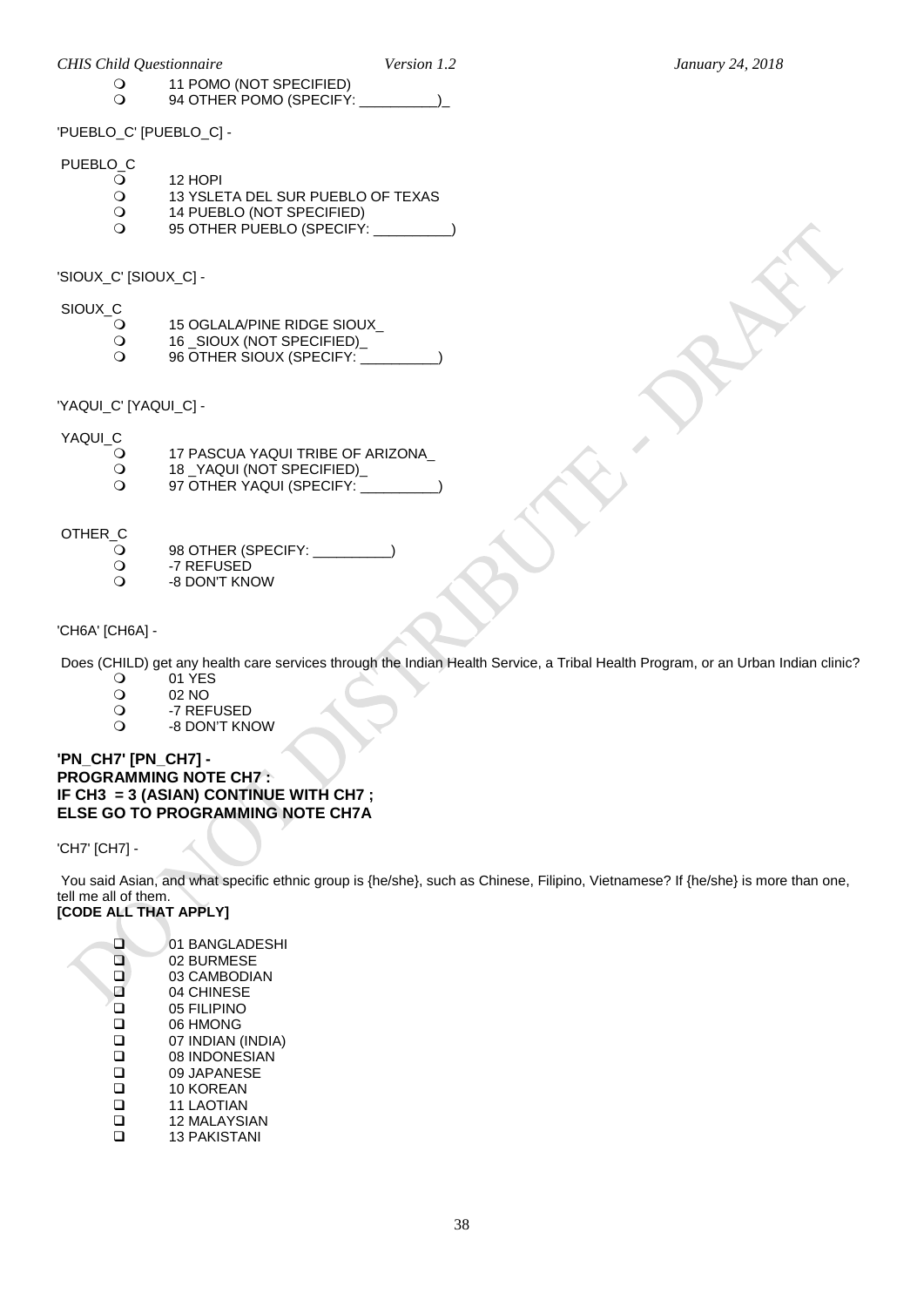|  |  | <b>CHIS Child Questionnaire</b> |  |
|--|--|---------------------------------|--|
|--|--|---------------------------------|--|

| ப   | 14 SRI LANKAN            |
|-----|--------------------------|
| ப   | <b>15 TAIWANESE</b>      |
| ப   | 16 THAI                  |
| l 1 | <b>17 VIETNAMESE</b>     |
| ப   | 91 OTHER ASIAN (SPECIFY: |
| l 1 | -7 REFUSED               |
|     | -8 DON'T KNOW            |
|     |                          |

OTHER\_CH7

**'PN\_CH7A' [PN\_CH7A] - PROGRAMMING NOTE CH7A : IF CH3 = 5 (PACIFIC ISLANDER) CONTINUE WITH CH7A ; ELSE GO TO CH8** 

'CH7A' [CH7A] -

You said (CHILD) is Pacific Islander. What specific ethnic group is {he/she}, such as Samoan, Tongan, or Guamanian? If {he/she} is more than one, tell me all of them.

### **[CODE ALL THAT APPLY]**

- □ 01 SAMOAN/AMERICAN SAMOAN<br>□ 02 GUAMANIAN
- □ 02 GUAMANIAN<br>□ 03 TONGAN
- □ 03 TONGAN<br>□ 04 FIJIAN
- $\Box$  04 FIJIAN<br> $\Box$  91 OTHER
- □ 91 OTHER PACIFIC ISLANDER (SPECIFY:<br>□ 子 REFUSED
- □ -7 REFUSED<br>□ -8 DON'T KN -8 DON'T KNOW

<span id="page-38-0"></span>'CH8' [CH8] -

### In what country was (CHILD) born?<br>O 01 UNITED STAT

- O 01 UNITED STATES<br>O 02 AMERICAN SAM O 02 AMERICAN SAMOA<br>O 03 CANADA O 03 CANADA<br>O 04 CHINA O
04 CHINA<br>O
05 EL SAL O 05 EL SALVADOR<br>O 06 ENGLAND O 06 ENGLAND<br>O 07 FRANCE O 07 FRANCE<br>O 08 GERMAN O 08 GERMANY<br>O 09 GUAM
- O 09 GUAM<br>O 10 GUATE O 10 GUATEMALA<br>O 11 HUNGARY
- O 11 HUNGARY<br>O 12 INDIA
- 0 12 INDIA<br>0 13 IRAN
- 0 13 IRAN<br>0 14 IREL
- O 14 IRELAND<br>O 15 ITALY O
15 ITALY
O
16 JAPAI
- O 16 JAPAN<br>O 17 KOREA
- O 17 KOREA<br>O 18 MEXICO
- O 18 MEXICO<br>O 19 PHILIPPI
- O 19 PHILIPPINES<br>O 20 POLAND
- O 20 POLAND
- O 21 PORTUGAL<br>O 22 PUERTO RI
- O 22 PUERTO RICO<br>O 23 RUSSIA
- O 23 RUSSIA<br>O 24 TAIWAN
- O 24 TAIWAN<br>O 25 VIETNAI
- O 25 VIETNAM<br>O 26 VIRGIN IS
- O 26 VIRGIN ISLANDS<br>
O 91 OTHER (SPECIF) 91 OTHER (SPECIFY: \_\_\_\_\_\_\_\_\_\_\_\_\_)
- O -7 REFUSED<br>O -8 DON'T KN
- -8 DON'T KNOW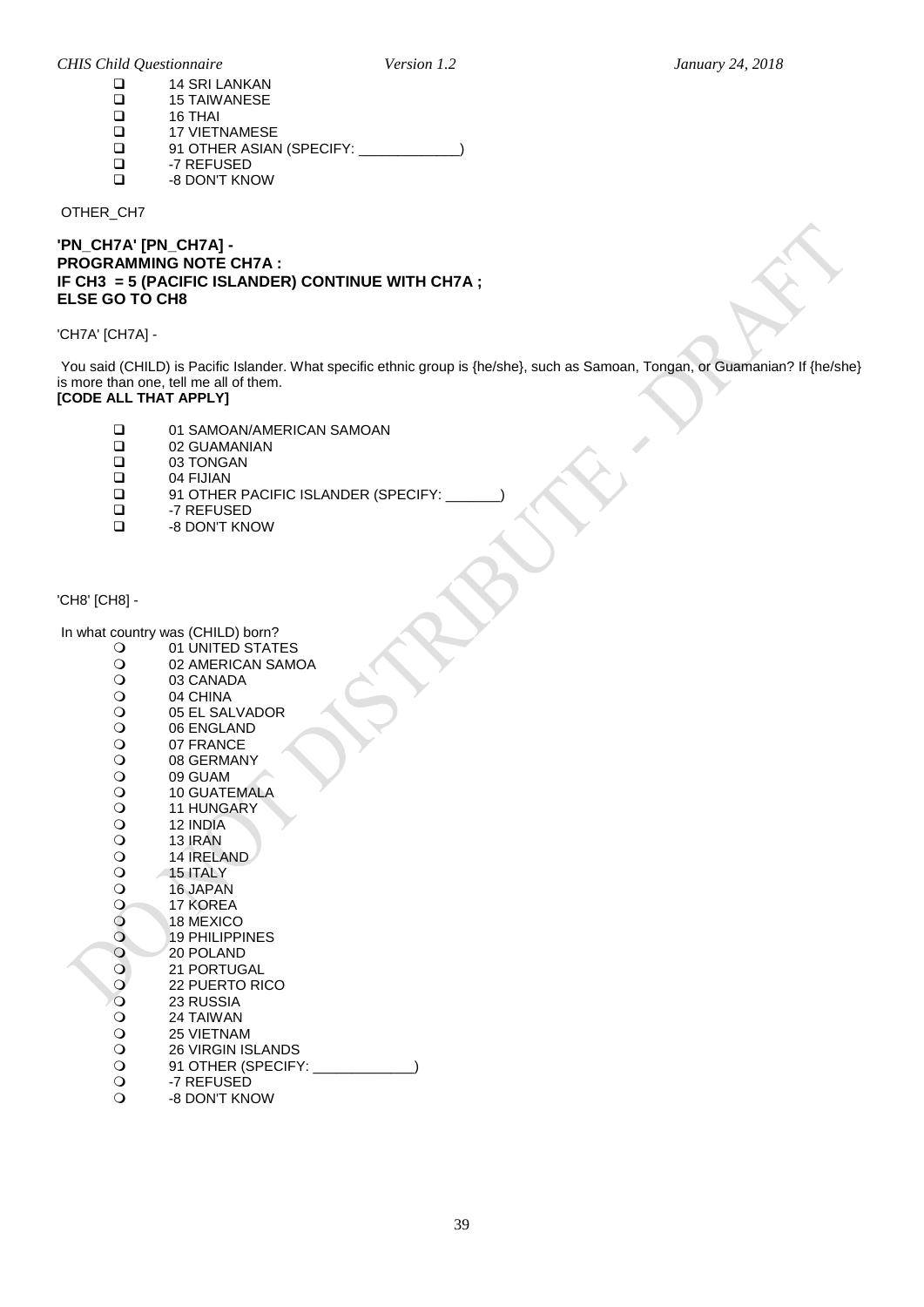### <span id="page-39-0"></span>**'PN\_CH8A' [PN\_CH8A] - PROGRAMMING NOTE CH8A : IF CH8 = 1, 2, 9, 22, OR 26 (UNITED STATES OR ITS TERRITORIES), GO TO PROGRAMMING NOTE CH11 ; ELSE CONTINUE WITH CH8A**

'CH8A' [CH8A] -

Is (CHILD) a citizen of the United States?<br>  $Q = 01$  YES

- 01 YES<br>02 NO
- O 02 NO<br>O 03 APP
- O 03 APPLICATION PENDING<br>O 7 REFUSED
- O -7 REFUSED<br>O -8 DON'T KN -8 DON'T KNOW
- **If = 1, goto 'CH10'**

'CH9' [CH9] -

Is (CHILD) a permanent resident with a green card?

[IF NEEDED, SAY: "People usually call this a green card but the color can also be pink, blue or white."]

- 0 01 YES<br>02 NO
- O 02 NO<br>O 03 APP
- O 03 APPLICATION PENDING<br>O 7 REFUSED
- O -7 REFUSED<br>Q -8 DON'T KN
- -8 DON'T KNOW

'CH10' [CH10] -

About how many years has (CHILD) lived in the United States? [FOR LESS THAN A YEAR, ENTER 1 YEAR]

NUMBER OF YEARS {OR}

'CH10YR' [CH10YR] -

\_\_\_\_\_ YEAR FIRST CAME TO LIVE IN U.S.

'CH10FMT' [CH10FMT] -

CH10FMT

- O 01 NUMBER OF YEARS<br>O 02 YEAR FIRST CAME T
- O 02 YEAR FIRST CAME TO LIVE IN US<br>O -7 REFUSED
- O -7 REFUSED<br>O -8 DON'T KN
- -8 DON'T KNOWV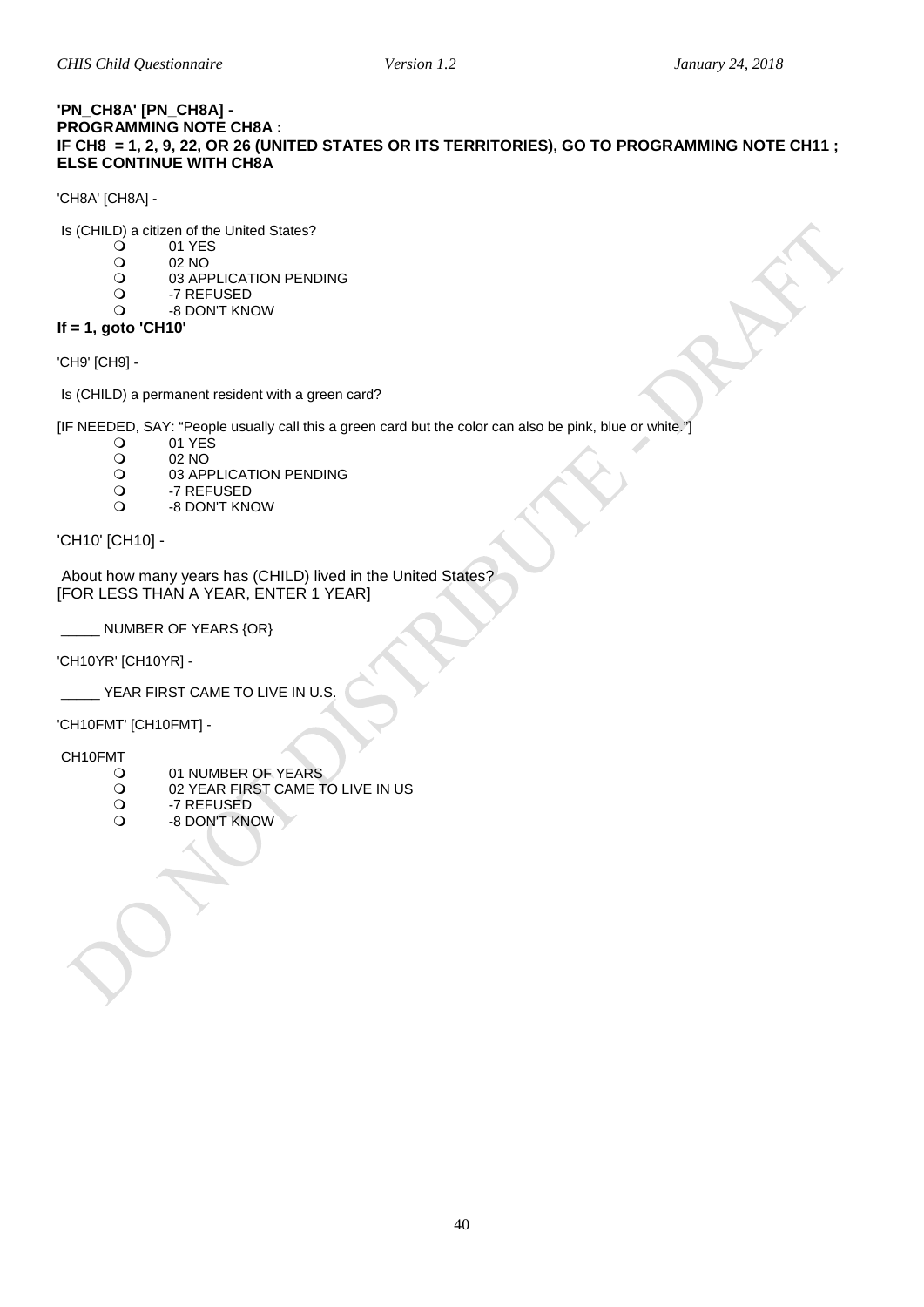### <span id="page-40-0"></span>**'PN\_CH11' [PN\_CH11] - PROGRAMMING NOTE CH11 : IF SKA = 1 (MOTHER OF CHILD), THEN [IF SKA = AR AND AH33 ≠ -1 (ALREADY ASKED IN ADULT QUESTIONNAIRE), THEN SKIP TO PN\_CH14 ; ELSE IF [SKA = AR AND AH33 = -1 (NOT ALREADY ASKED IN ADULT QUESTIONNAIRE)] OR SKA ≠ AR, CONTINUE WITH CH11 AND DISPLAY "were you";] ELSE, CONTINUE WITH CH11 AND DISPLAY "was his mother/was her mother"**

'CH11' [CH11] -

In what country {were you/was his mother/was her mother} born?

[SELECT FROM MOST LIKELY COUNTRIES]

[FOR CHILDREN WHO WERE ADOPTED, QUESTION REFERS TO ADOPTIVE PARENTS]

| $\mathsf{O}$   | 01 UNITED STATES      |
|----------------|-----------------------|
| $\circ$        | 02 AMERICAN SAMOA     |
|                | 03 CANADA             |
|                | 04 CHINA              |
|                | 05 EL SALVADOR        |
|                | 06 ENGLAND            |
|                | 07 FRANCE             |
|                | 08 GERMANY            |
|                | 09 GUAM               |
|                | <b>10 GUATEMALA</b>   |
|                | <b>11 HUNGARY</b>     |
|                | 12 INDIA              |
|                | 13 IRAN               |
|                | 14 IRELAND            |
|                | 15 ITALY              |
|                | 16 JAPAN              |
|                | 17 KOREA              |
|                | 18 MEXICO             |
|                | <b>19 PHILIPPINES</b> |
|                | 20 POLAND             |
|                | <b>21 PORTUGAL</b>    |
|                | 22 PUERTO RICO        |
|                | 23 RUSSIA             |
|                | 24 TAIWAN             |
|                | <b>25 VIETNAM</b>     |
|                | 26 VIRGIN ISLANDS     |
|                | 91 OTHER (SPECIFY:    |
| $\circ$        | -7 REFUSED            |
| $\overline{O}$ | -8 DON'T KNOW         |
|                |                       |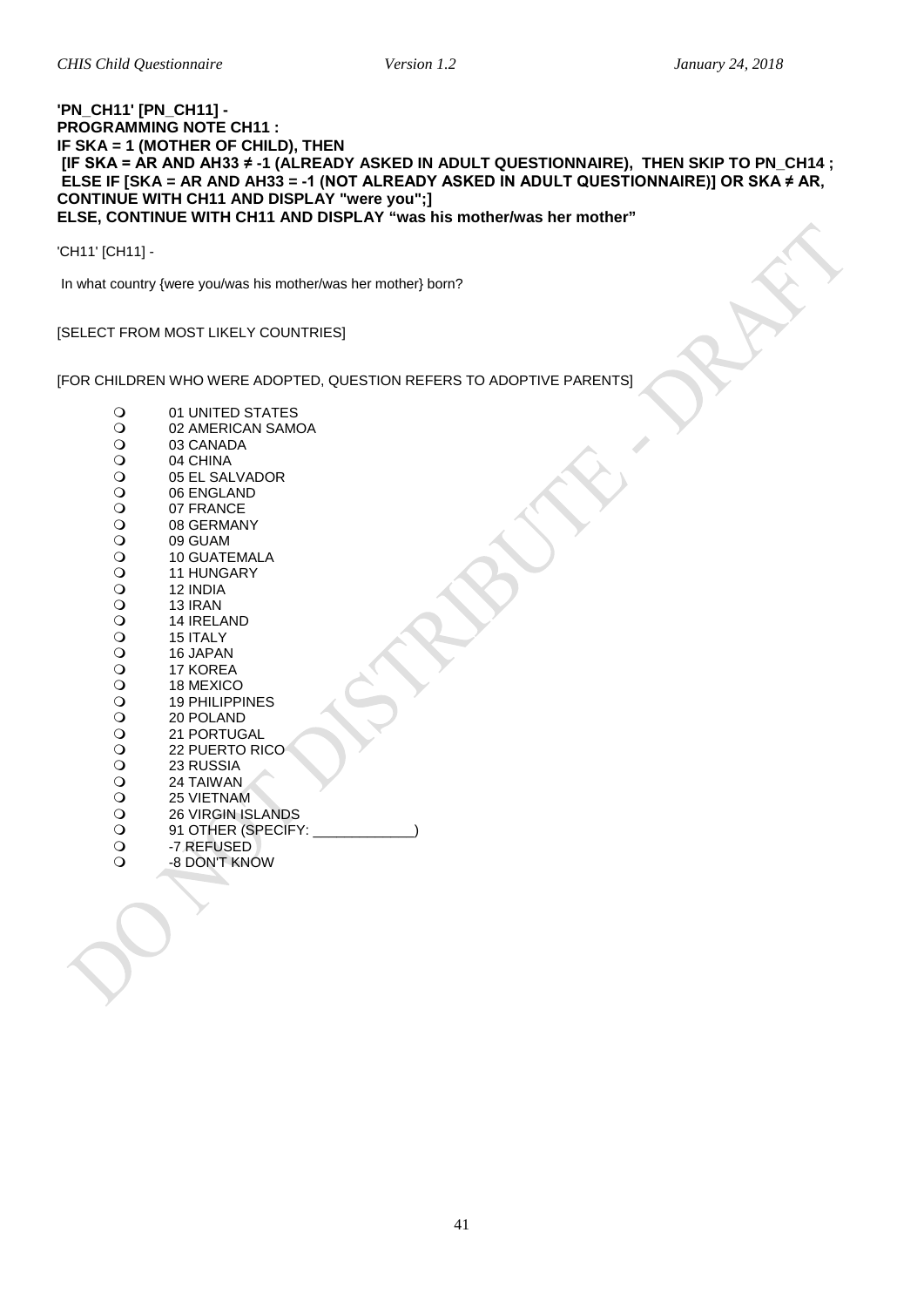### <span id="page-41-0"></span>**'PN\_CH11A' [PN\_CH11A] - PROGRAMMING NOTE CH11A AND CH12 : IF CH11 = 1, 2, 9, 22, OR 26 (UNITED STATES OR ITS TERRITORIES), GO TO PROGRAMMING NOTE CH14 ; ELSE CONTINUE WITH CH11A AND IF RESPONDENT IS MOTHER OF CHILD DISPLAY "Are you"; ELSE DISPLAY "Is {his/her} mother"**

'CH11A' [CH11A] -

### {Are you/Is {his/her} mother} a citizen of the United States?

- **IF R SAYS SHE IS A NATURALIZED CITIZEN, CODE YES]**<br>(2) 01 YES
	- 01 YES<br>02 NO
	- O 02 NO<br>O 03 APP
	- O 03 APPLICATION PENDING<br>O -7 REFUSED
	- O -7 REFUSED<br>O -8 DON'T KN
	- -8 DON'T KNOW

### **If = 1, goto 'PN\_CH13'**

### 'CH12' [CH12] -

{Are you/Is {his/her} mother} a permanent resident with a green card?<br>  $Q = 01$  YES

- O 01 YES<br>O 02 NO
- O 02 NO<br>O 03 API
- O 03 APPLICATION PENDING<br>O 7 REFUSED
- O -7 REFUSED<br>O -8 DON'T KN
- -8 DON'T KNOW

### **'PN\_CH13' [PN\_CH13] - PROGRAMMING NOTE CH13 : IF RESPONDENT IS MOTHER OF CHILD, CONTINUE WITH CH13 AND DISPLAY "have you"; ELSE CONTINUE WITH CH13 AND DISPLAY "has {his/her} mother"**

'CH13' [CH13] -

About how many years {have you/has {his/her} mother} lived in the United States?

NUMBER OF YEARS [HR: 0-AGE] {OR}

'CH13YR' [CH13YR] -

YEAR FIRST CAME TO LIVE IN U.S.

'CH13FMT' [CH13FMT] -

### CH13FMT

- O 01 NUMBER OF YEARS<br>O 02 YEAR FIRST CAME T
- O 02 YEAR FIRST CAME TO LIVE IN US<br>O 03 MOTHER DECEASED
- O 03 MOTHER DECEASED<br>O 04 NEVER LIVED IN U.S
- O 04 NEVER LIVED IN U.S<br>O -7 REFUSED
- -7 REFUSED
- -8 DON'T KNOW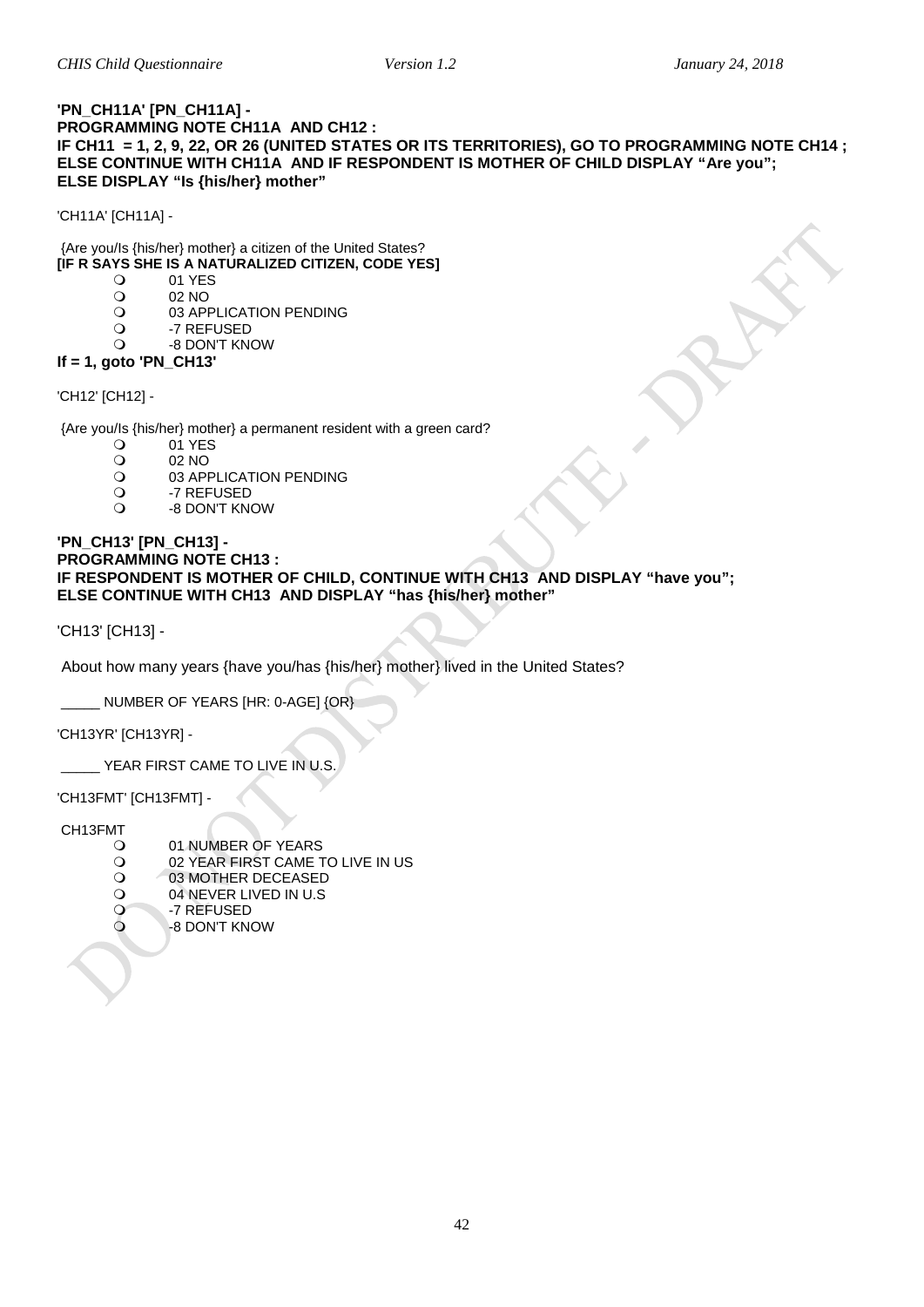### **'PN\_CH14' [PN\_CH14] - PROGRAMMING NOTE CH14 : IF SKA = 2 (FATHER OF CHILD), THEN [IF MKA = AR AND AH33 ≠ -1 (ALREADY ASKED IN ADULT QUESTIONNAIRE), THEN SKIP TO CH17 ; ELSE IF SKA = AR AND AH33 = -1 (NOT ALREADY ASKED IN ADULT QUESTIONNAIRE) OR SKA ≠ AR, CONTINUE WITH CH14 AND DISPLAY "were you";] ELSE CONTINUE WITH CH14 AND DISPLAY, "was {his/her} father"**

'CH14' [CH14] -

In what country {were you/was his father/was her father} born?

### [SELECT FROM MOST LIKELY COUNTRIES]

### **[FOR CHILDREN WHO WERE ADOPTED, QUESTION REFERS TO ADOPTIVE PARENTS]**

- O 01 UNITED STATES<br>O 02 AMERICAN SAMO O 02 AMERICAN SAMOA<br>O 03 CANADA O 03 CANADA<br>O 04 CHINA  $\begin{array}{cc}\n\bullet & 04 \text{ CHINA} \\
\bullet & 05 \text{ FL SAI}\n\end{array}$ O 05 EL SALVADOR<br>O 06 ENGLAND O 06 ENGLAND<br>O 07 FRANCE O 07 FRANCE<br>O 08 GERMAN O 08 GERMANY<br>O 09 GUAM O 09 GUAM<br>O 10 GUATE O 10 GUATEMALA<br>O 11 HUNGARY O
11 HUNGARY
O
12 INDIA 0 12 INDIA<br>0 13 IRAN 0 13 IRAN<br>0 14 IREL O
14 IRELAND
O
15 ITALY O 15 ITALY<br>O 16 JAPAN O
16 JAPAN
O
17 KOREA O 17 KOREA<br>O 18 MEXICO O
18 MEXICO
O
19 PHILIPP O
19 PHILIPPINES
O
19 POLAND O 20 POLAND<br>O 21 PORTUG O 21 PORTUGAL<br>O 22 PUERTO RI O 22 PUERTO RICO<br>O 23 RUSSIA O 23 RUSSIA<br>O 24 TAIWAN O 24 TAIWAN<br>O 25 VIETNAM
- O 25 VIETNAM<br>O 26 VIRGIN IS
- O 26 VIRGIN ISLANDS<br>
2 91 OTHER (SPECIFY
- O 91 OTHER (SPECIFY:<br>O -7 REFUSED
- O -7 REFUSED
- -8 DON'T KNOW

### <span id="page-42-0"></span>**Citizenship, Immigration Status, Years in the US (Father) 'PN\_CH14A' [PN\_CH14A] - PROGRAMMING NOTE CH14A AND CH15 : IF CH14 = 1, 2, 9, 22, OR 26 (UNITED STATES OR ITS TERRITORIES), GO TO PROGRAMMING NOTE CH17 ; ELSE CONTINUE WITH CH14A AND IF RESPONDENT IS FATHER OF CHILD DISPLAY "Are you"; ELSE SAY "Is {his/her} father"**

'CH14A' [CH14A] -

{Are you/Is {his/her} father} a citizen of the United States? [IF R SAYS HE IS A NATURALIZED CITIZEN, CODE YES]

- O 01 YES<br>O 02 NO
- O 02 NO<br>O 03 API
- O
03 APPLICATION PENDING
O
1-7 REFUSED
- -7 REFUSED
- -8 DON'T KNOW

**If = 1, goto 'PN\_CH16'**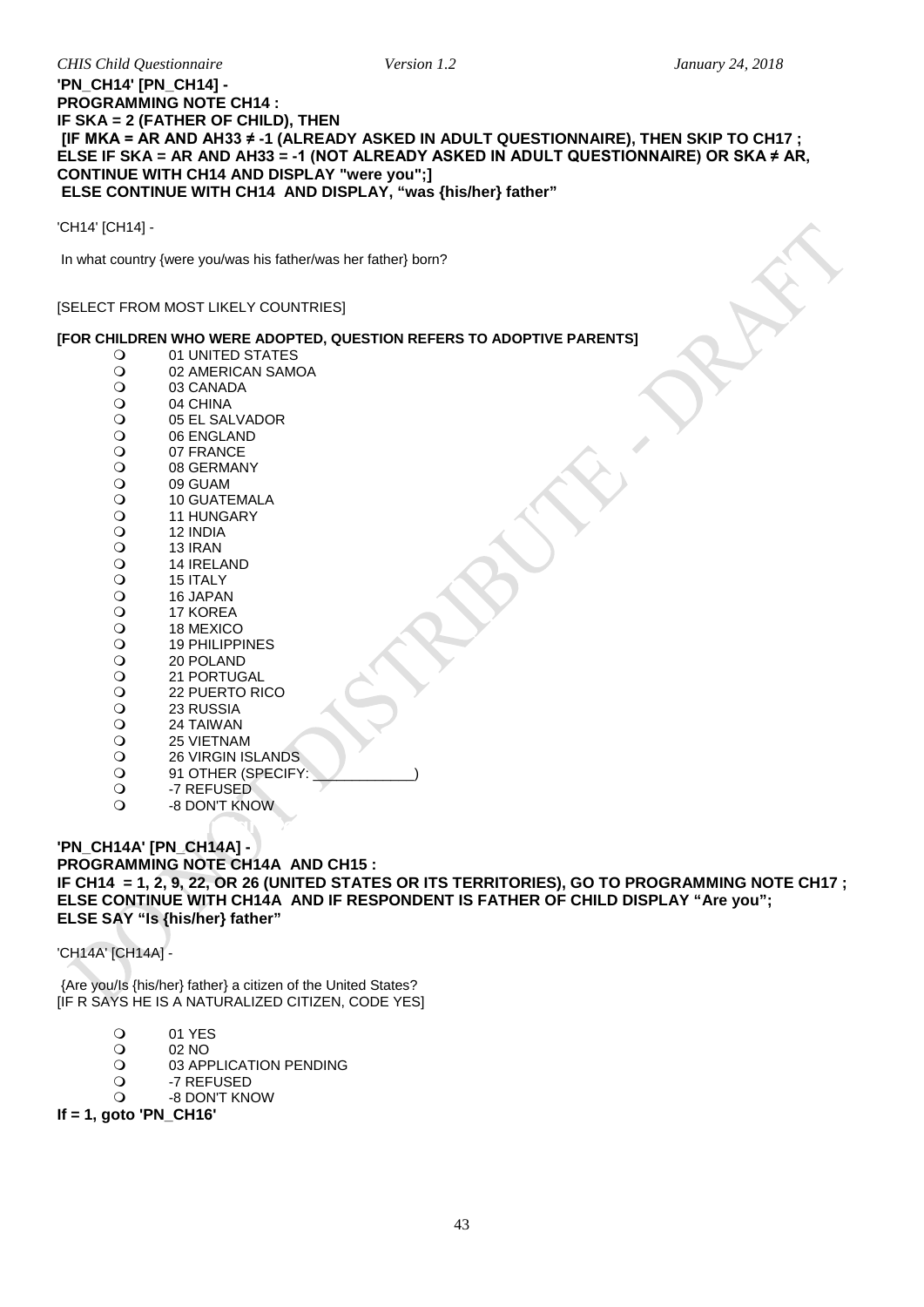{Are you/Is {his/her} father} a permanent resident with a green card?

- O 01 YES<br>O 02 NO
- O 02 NO<br>O 03 APP
- O 03 APPLICATION PENDING<br>O 7 REFUSED
- O -7 REFUSED<br>O -8 DON'T KN
- -8 DON'T KNOW

### **'PN\_CH16' [PN\_CH16] - PROGRAMMING NOTE CH16 : IF RESPONDENT IS FATHER OF CHILD, CONTINUE WITH CH16 AND DISPLAY "have you"; ELSE, CONTINUE WITH CH16 AND DISPLAY "has {his/her} father"**

'CH16' [CH16] -

About how many years {have you/has {his/her} father} lived in the United States?

NUMBER OF YEARS IHR: 0-AGE]

 ${OR}$ 

'CH16YR' [CH16YR] -

\_\_\_\_\_ YEAR FIRST CAME TO LIVE IN U.S.

'CH16FMT' [CH16FMT] -

# CH16FMT

- O 01 NUMBER OF YEARS<br>O 02 YEAR FIRST CAME T
- 02 YEAR FIRST CAME TO LIVE IN U.S
- O 03 FATHER DECEASED<br>O 04 NEVER LIVED IN U.S.
- O 04 NEVER LIVED IN U.S.<br>O -7 REFUSED
- O -7 REFUSED
- -8 DON'T KNOW

<span id="page-43-0"></span>Languages Spoken At Home

### **'PN\_CH17' [PN\_CH17] - PROGRAMMING NOTE CH17 : IF RESPONDENT IS SAMPLED ADULT, GO TO PROGRAMMING NOTE CH18 ; ELSE IF RESPONDENT ≠ ADULT RESPONDENT, CONTINUE WITH CH17**

'CH17' [CH17] -

In general, what languages are spoken in (CHILD)'s home?

[PROBE: "Any others?"]

 $\begin{array}{cc}\n 0 & 01 \\
 0 & 02\n\end{array}$  $\begin{array}{cc}\n 02 & SPANISH \\
 \hline\n 03 & CANTON\n \end{array}$ 03 CANTONESE □ 04 VIETNAMESE<br>□ 05 TAGALOG □ 05 TAGALOG<br>□ 06 MANDARII □ 06 MANDARIN<br>□ 07 KOREAN □ 07 KOREAN<br>□ 08 ASIAN IN □ 08 ASIAN INDIAN LANGUAGES<br>□ 09 RUSSIAN □ 09 RUSSIAN<br>□ 91 OTHER 1<br>□ 92 OTHER 2 91 OTHER 1 (SPECIFY: \_  $\Box$  92 OTHER 2 (SPECIFY:  $\Box$  -7 REFUSED □ -7 REFUSED<br>□ -8 DON'T KN -8 DON'T KNOW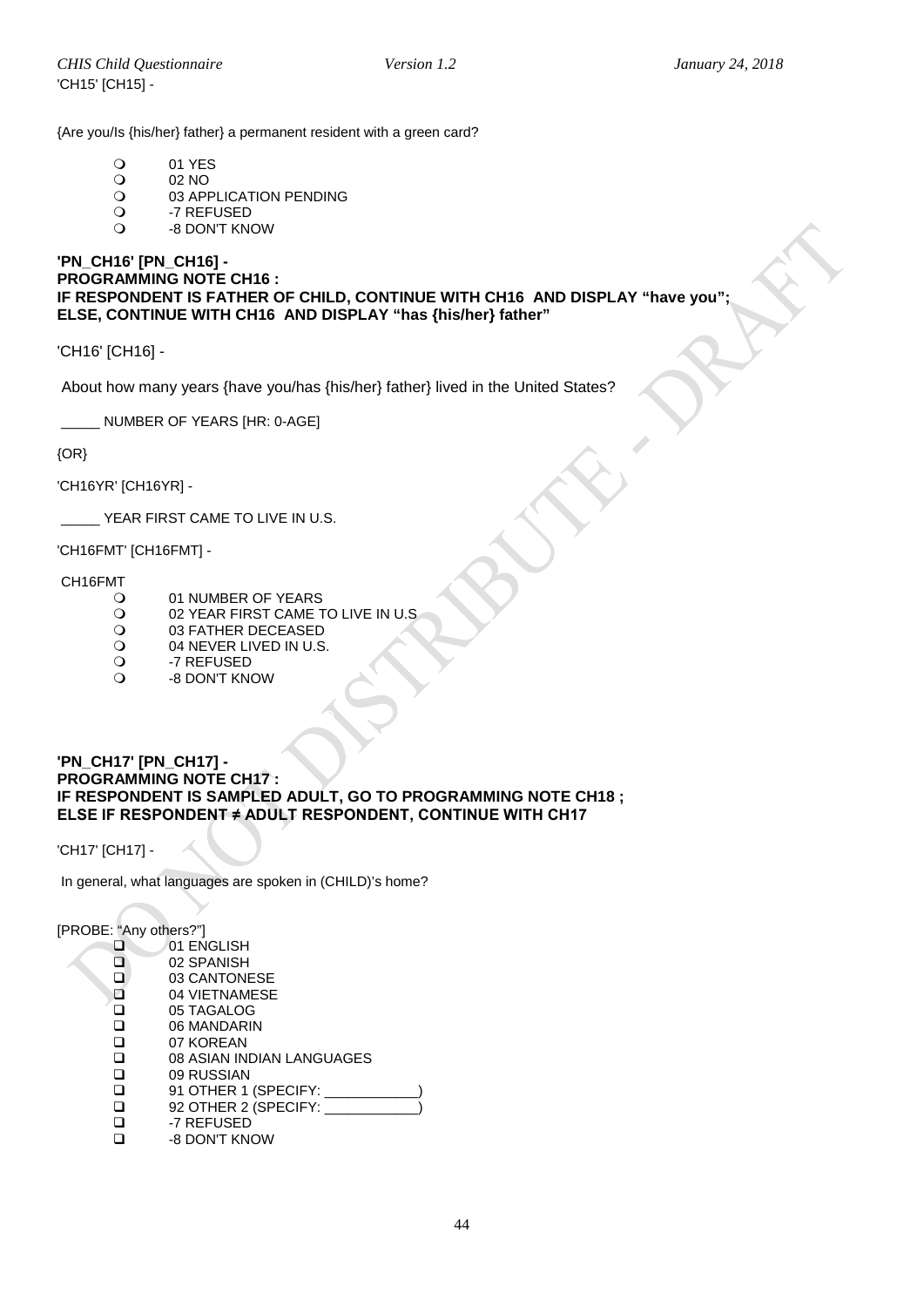### **'PN\_CH18' [PN\_CH18] - PROGRAMMING NOTE CH18 : IF INTERVIEW CONDUCTED IN ENGLISH AND CH17 > 1 (TWO OR MORE LANGUAGES SPOKEN AT HOME), CONTINUE WITH CH18 AND DISPLAY "Compared to the language spoken in (CHILD)'s home,"; SET CH18ENGL = ENGLSPAN TO STORE INTERVIEW LANGUAGE AT TIME CH18 WAS ASKED; ELSE IF CH17 = 1 (ONLY SPEAKS ENGLISH), GO TO PROGRAMMING NOTE CH22**

'CH18' [CH18] -

{Compared to other languages spoken in (CHILD)'s home,} would you say you speak English....

- O 01 Very well,<br>O 02 Fairly well
- O 02 Fairly well,<br>O 03 Not well, o
- $\begin{array}{cc}\n\text{O} & 03 \text{ Not well, or} \\
\text{O} & 04 \text{ Not at all?}\n\end{array}$
- O 04 Not at all?<br>O -7 REFUSED
- O -7 REFUSED
- -8 DON'T KNOW

#### <span id="page-44-0"></span>**'PN\_CH22' [PN\_CH22] - PROGRAMMING NOTE CH22 : IF RESPONDENT IS NOT SAMPLED ADULT, CONTINUE WITH CH22 ; ELSE GO TO PROGRAMMING NOTE KAG8**

'CH22' [CH22] -

What is the highest grade of education you have completed and received credit for?<br>  $Q = 01$  GRADE SCHOOL

- O 01 GRADE SCHOOL<br>O 02 HIGH SCHOOL O
- O 02 HIGH SCHOOL OR EQUIVALENT<br>O 03 4-YEAR COLLEGE OR UNIVERSI
- O 03 4-YEAR COLLEGE OR UNIVERSITY<br>O 04 GRADUATE OR PROFESSIONAL SO
- O 04 GRADUATE OR PROFESSIONAL SCHOOL<br>O 05 2-YEAR JUNIOR OR COMMUNITY COLLEG
- O 05 2-YEAR JUNIOR OR COMMUNITY COLLEGE<br>O 06 VOCATIONAL, BUSINESS, OR TRADE SCHO
- O 06 VOCATIONAL, BUSINESS, OR TRADE SCHOOL<br>O -7 REFUSED
- O -7 REFUSED
- -8 DON'T KNOW (OUT OF RANGE)

'GRADE\_C' [GRADE\_C] -

# GRADE\_C

- O
1 1ST GRADE
O
12 2ND GRADE
- O 2 2ND GRADE<br>O 3 3RD GRADE
- O 3 3RD GRADE<br>O 4 4TH GRADE
- O 4 4TH GRADE<br>O 5 5TH GRADE
- O 55TH GRADE<br>O 66TH GRADE
- O 66TH GRADE<br>O 77TH GRADE
- O 77TH GRADE<br>O 88TH GRADE 8 8TH GRADE

'HIGH\_C' [HIGH\_C]

| HIGH C    |               |
|-----------|---------------|
|           | 09 9TH GRADE  |
| $\Omega$  | 10 10TH GRADE |
| ∩         | 11 11TH GRADE |
| $\lambda$ | 12 12TH GRADE |
|           |               |

'COLLEGE\_C' [COLLEGE\_C] -

# COLLEGE\_C

- O 13 1ST YEAR (FRESHMAN)<br>O 14 2ND YEAR (SOPHOMOR
- O 14 2ND YEAR (SOPHOMORE)<br>O 15 3RD YEAR (JUNIOR)
- O 15 3RD YEAR (JUNIOR)<br>O 16 4TH YEAR (SENIOR)
- $\overline{O}$  16 4TH YEAR (SENIOR) (BA/BS)
- 17 5TH YEAR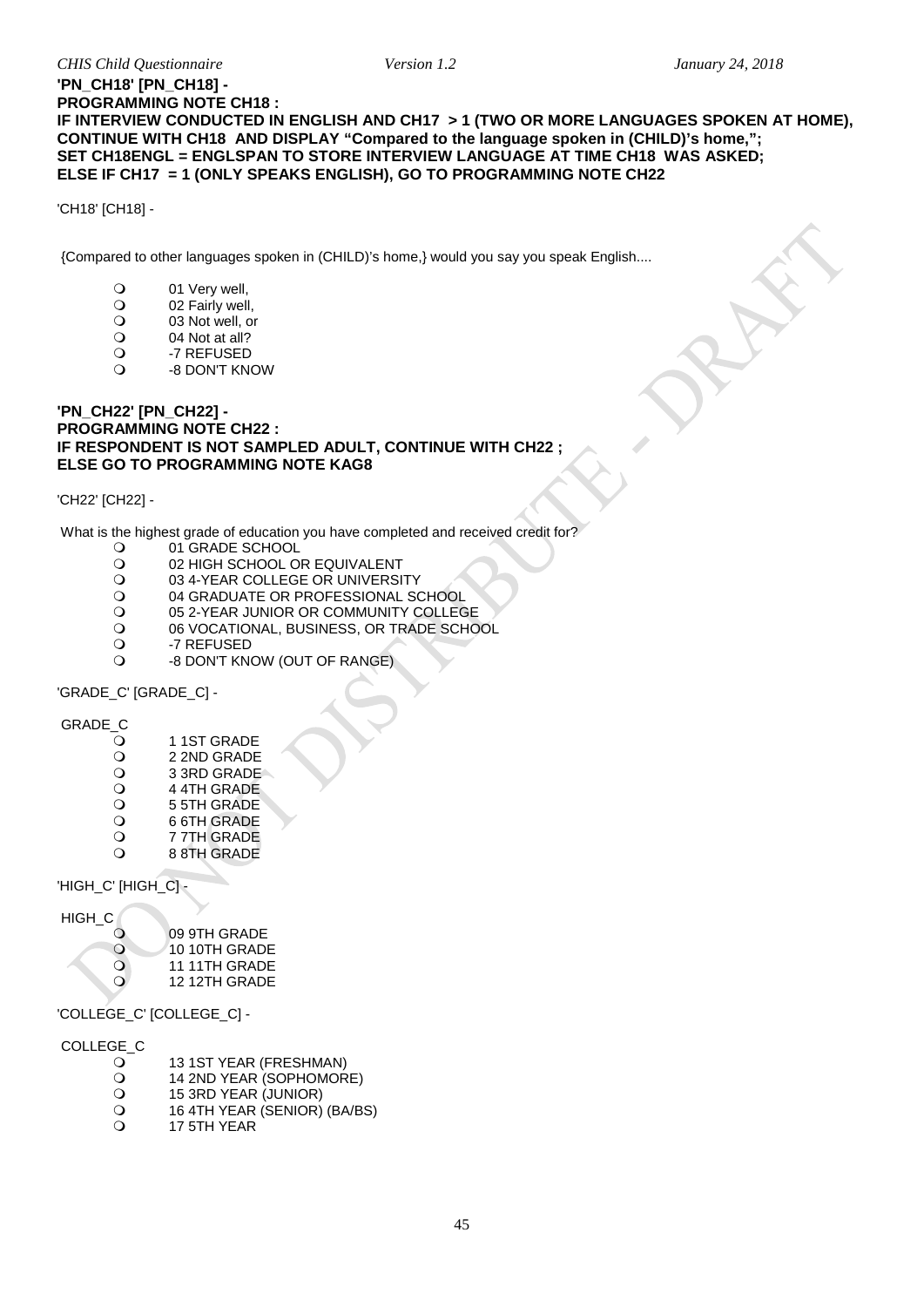*CHIS Child Questionnaire Version 1.2 January 24, 2018* 'GRADUATE\_C' [GRADUATE\_C] -

# GRADUATE\_C

- 18 1ST YEAR GRAD OR PROF SCHOOL
	- 19 2ND YEAR GRAD OR PROF SCHOOL (MA/MS)
	- 20 3RD YEAR GRAD OR PROF SCHOOL
- 21 MORE THAN 3 YEARS GRAD OR PROF SCHOOL (PhD)

'COMMUNITY\_C' [COMMUNITY\_C] -

# COMMUNITY\_C

- 0 22 1 ST YEAR<br>
23 2 ND YEAR
- 23 2ND YEAR (AA/AS)

'BUSINESS\_C' [BUSINESS\_C] -

# BUSINESS\_C

- 0 24 1ST YEAR<br>0 25 2ND YEAR
- O 25 2ND YEAR<br>O 26 MORE THA
- 26 MORE THAN 2 YEARS